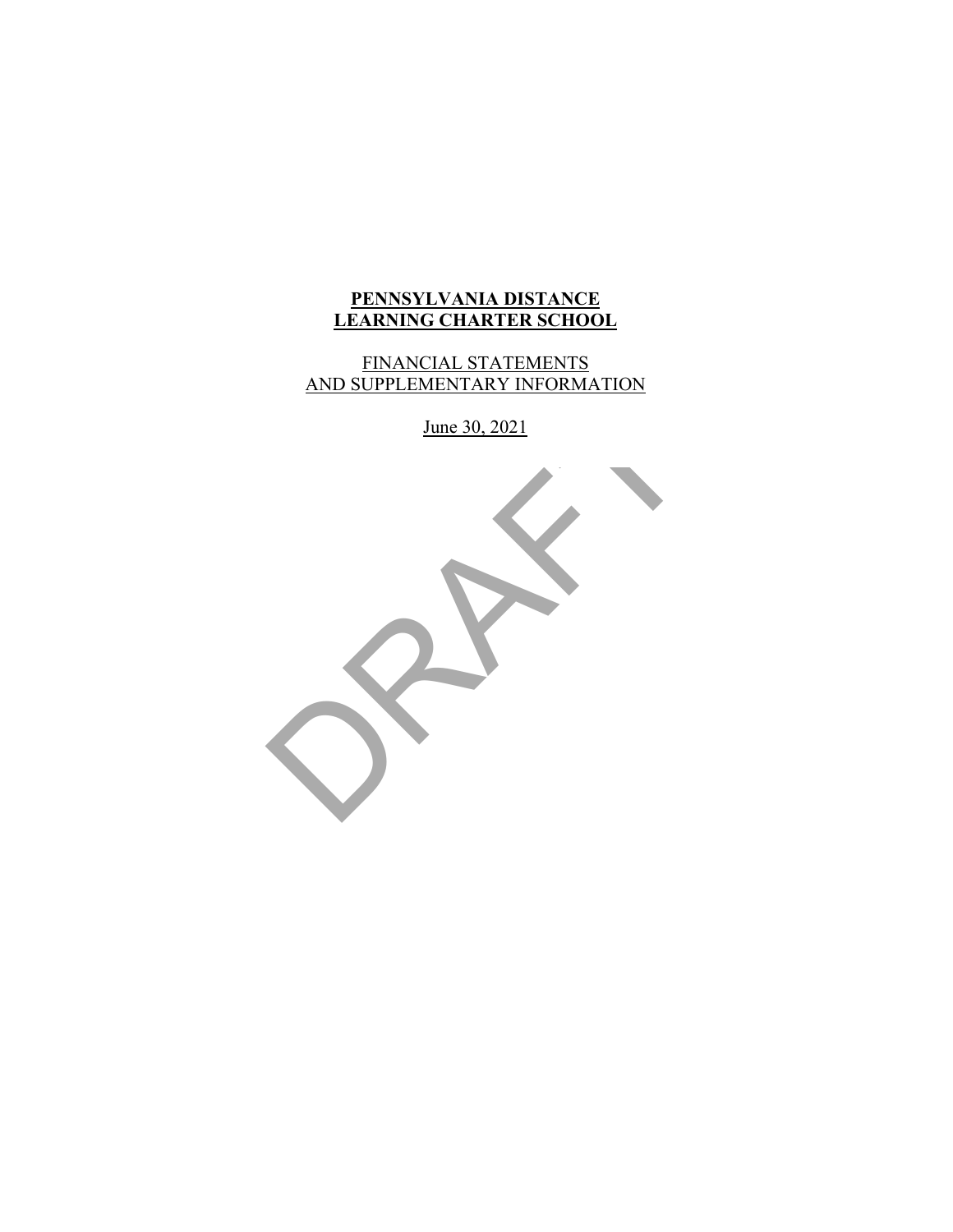# **CONTENTS**

| FINANCIAL STATEMENTS                                                                                                                                                                                  |  |
|-------------------------------------------------------------------------------------------------------------------------------------------------------------------------------------------------------|--|
|                                                                                                                                                                                                       |  |
|                                                                                                                                                                                                       |  |
|                                                                                                                                                                                                       |  |
| Statement of Revenues, Expenditures and Changes in Fund Balances - Governmental Funds 13                                                                                                              |  |
| Reconciliation of the Governmental Funds Balance Sheet to the Statement of Net Position 14                                                                                                            |  |
| Reconciliation of the Statement of Revenues, Expenditures and Changes in Fund Balances of                                                                                                             |  |
|                                                                                                                                                                                                       |  |
| STATEMENT OF REVENUES, EXPENDITURES AND CHANGES IN FUND BALANCES,                                                                                                                                     |  |
| SCHEDULE OF SCHOOL'S PROPORTIONATE SHARE OF THE NET PENSION<br>LIABILITY - TEACHERS' PENSION PLAN LAST 10 FISCAL YEARS (UNAUDITED) 36                                                                 |  |
| SCHEDULE OF SCHOOL'S PROPORTIONATE SHARE OF THE NET OPEB<br>LIABILITY - TEACHERS' OPEB PLAN LAST 10 FISCAL YEARS (UNAUDITED)37                                                                        |  |
| SCHEDULE OF SCHOOL'S CONTRIBUTIONS - TEACHERS' OPEB PLAN                                                                                                                                              |  |
| INDEPENDENT AUDITOR'S REPORT ON INTERNAL CONTROL OVER FINANCIAL<br>REPORTING AND ON COMPLIANCE AND OTHER MATTERS BASED ON AN AUDIT OF<br>FINANCIAL STATEMENTS PERFORMED IN ACCORDANCE WITH GOVERNMENT |  |
| INDEPENDENT AUDITOR'S REPORT ON COMPLIANCE FOR EACH MAJOR<br>PROGRAM AND ON INTERNAL CONTROL OVER COMPLIANCE REQUIRED                                                                                 |  |
|                                                                                                                                                                                                       |  |
|                                                                                                                                                                                                       |  |
|                                                                                                                                                                                                       |  |
|                                                                                                                                                                                                       |  |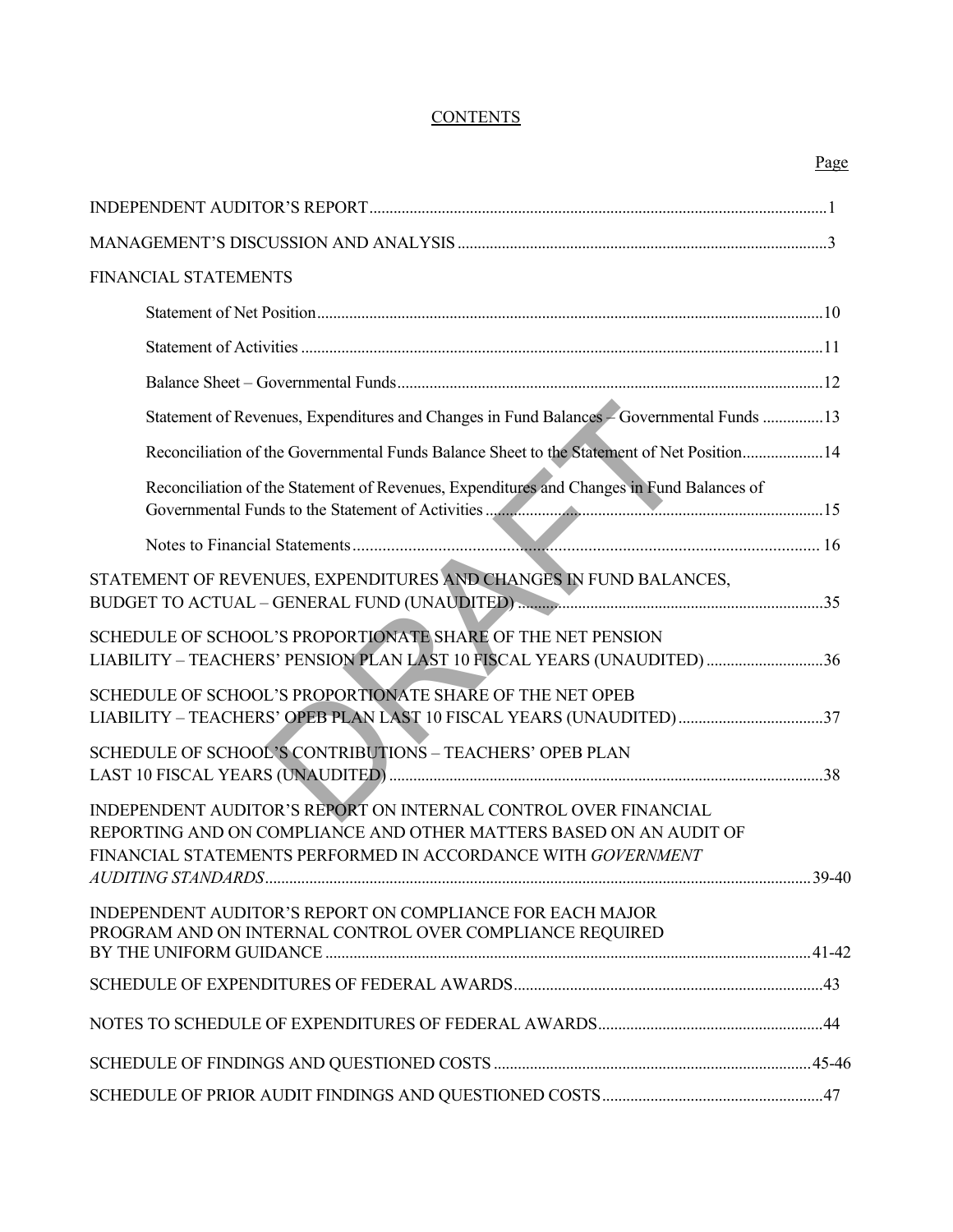#### March 30, 2022

To the Board of Trustees Pennsylvania Distance Learning Charter School Sewickley, Pennsylvania

#### Independent Auditor's Report

#### **Report on the Financial Statements**

We have audited the accompanying financial statements of the governmental activities of the General Fund of Pennsylvania Distance Learning Charter School (the School), as of and for the year ended June 30, 2021, and the related notes to the financial statements, which collectively comprise the School's basic financial statements as listed in the table of contents.

#### **Management's Responsibility for the Financial Statements**

Management is responsible for the preparation and fair presentation of these financial statements in accordance with accounting principles generally accepted in the United States of America; this includes the design, implementation, and maintenance of internal control relevant to the preparation and fair presentation of financial statements that are free from material misstatement, whether due to fraud or error.

#### **Auditor's Responsibility**

Containing material statements, which collectively comprise the School's and an ancial statements, which collectively comprise the School's is then the United States of America; the sense of internal control relevant to th Our responsibility is to express opinions on these financial statements based on our audit. We conducted our audit in accordance with auditing standards generally accepted in the United States of America and the standards applicable to financial audits contained in *Government Auditing Standards,* issued by the Comptroller General of the United States. Those standards require that we plan and perform the audit to obtain reasonable assurance about whether the financial statements are free from material misstatement.

An audit involves performing procedures to obtain audit evidence about the amounts and disclosures in the financial statements. The procedures selected depend on the auditor's judgment, including the assessment of the risks of material misstatement of the financial statements, whether due to fraud or error. In making those risk assessments, the auditor considers internal control relevant to the entity's preparation and fair presentation of the financial statements in order to design audit procedures that are appropriate in the circumstances, but not for the purpose of expressing an opinion on the effectiveness of the entity's internal control. Accordingly, we express no such opinion. An audit also includes evaluating the appropriateness of accounting policies used and the reasonableness of significant accounting estimates made by management, as well as evaluating the overall presentation of the financial statements.

We believe that the audit evidence we have obtained is sufficient and appropriate to provide a basis for our audit opinions.

#### **Opinion**

In our opinion, the financial statements referred to above present fairly, in all material respects, the financial position of the governmental activities of the General Fund of Pennsylvania Distance Learning Charter School as of June 30, 2021, and the changes in financial position for the year then ended in accordance with accounting principles generally accepted in the United States of America.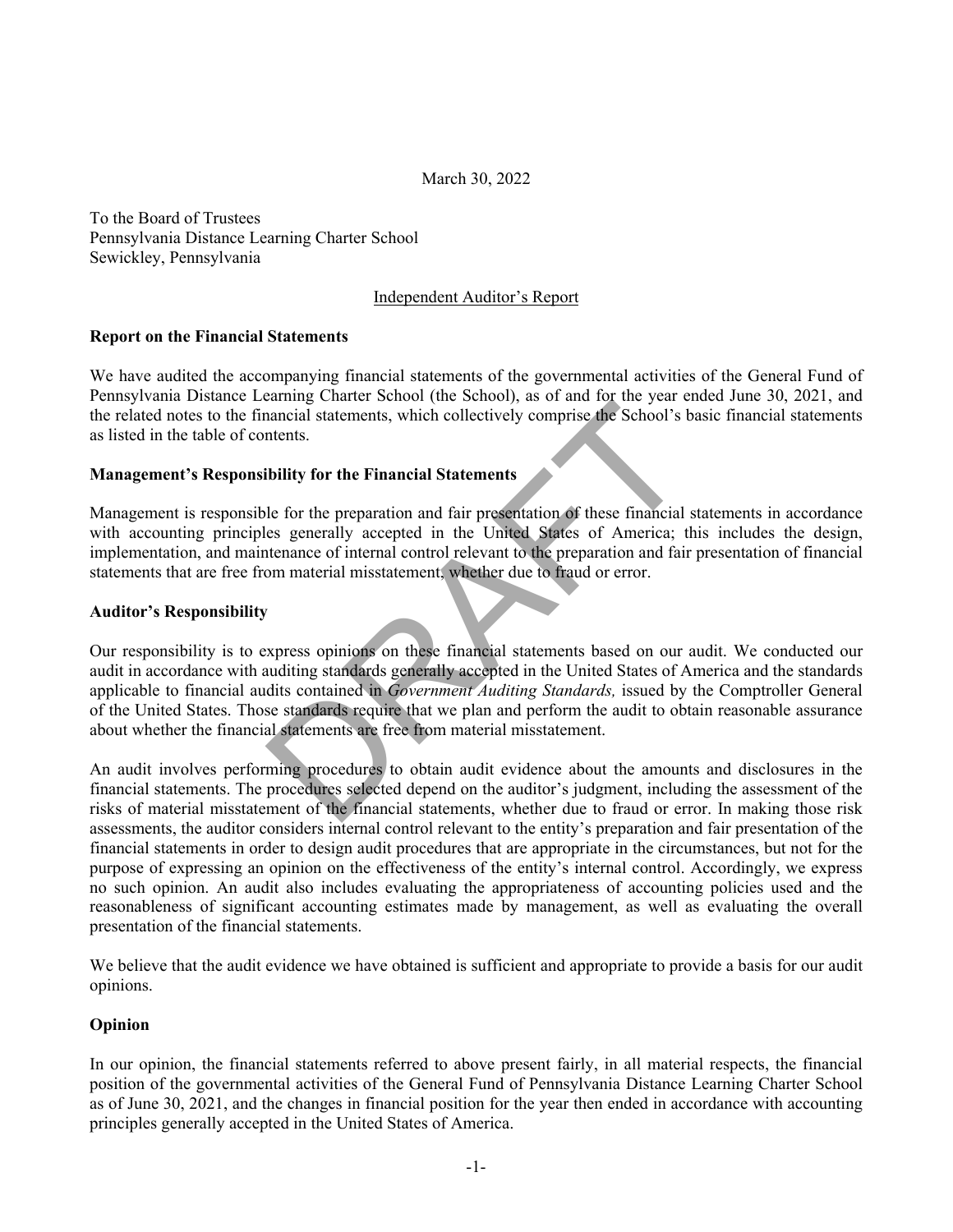#### **Other Matters**

#### *Required Supplementary Information*

Accounting principles generally accepted in the United States of America require that the management's discussion and analysis on pages 3 to 9, budgetary comparison information on page 35, schedule of proportionate share of the net pension liability on page 36, schedule of proportionate share of the net OPEB liability on page 37, and schedule of OPEB contributions plan on page 38 be presented to supplement the basic financial statements. Such information, although not a part of the basic financial statements, is required by the Governmental Accounting Standards Board, who considers it to be an essential part of financial reporting for placing the basic financial statements in an appropriate operational, economic, or historical context. We have applied certain limited procedures to the required supplementary information in accordance with auditing standards generally accepted in the United States of America, which consisted of inquiries of management about the methods of preparing the information and comparing the information for consistency with management's responses to our inquiries, the basic financial statements, and other knowledge we obtained during our audit of the basic financial statements. We do not express an opinion or provide any assurance on the information because the limited procedures do not provide us with sufficient evidence to express an opinion or provide any assurance.

#### *Other Information*

Our audit was conducted for the purpose of forming opinions on the financial statements that collectively comprise the basic financial statements. The schedule of expenditures of federal awards is presented for purposes of additional analysis as required by Title 2 U.S. *Code of Federal Regulations Part 200, Uniform Administrative Requirements, Cost Principles, and Audit Requirements for Federal Awards*, and is not a required part of the basic financial statements.

#### **Other Reporting Required by** *Government Auditing Standards*

ments. We do not express an opinion or provide any assurdures do not provide us with sufficient evidence to express a<br>dures do not provide us with sufficient evidence to express a<br>reduction of the purpose of forming opinio In accordance with *Government Auditing Standards*, we have also issued our report dated March 30, 2022, on our consideration of the School's internal control over financial reporting and on our tests of its compliance with certain provisions of laws, regulations, contracts, and grant agreements and other matters. The purpose of that report is solely to describe the scope of our testing of internal control over financial reporting and compliance and the results of that testing, and not to provide an opinion on the effectiveness of the School's internal control over financial reporting or on compliance. That report is an integral part of an audit performed in accordance with *Government Auditing Standards* in considering the School's internal control over financial reporting and compliance.

Certified Public Accountants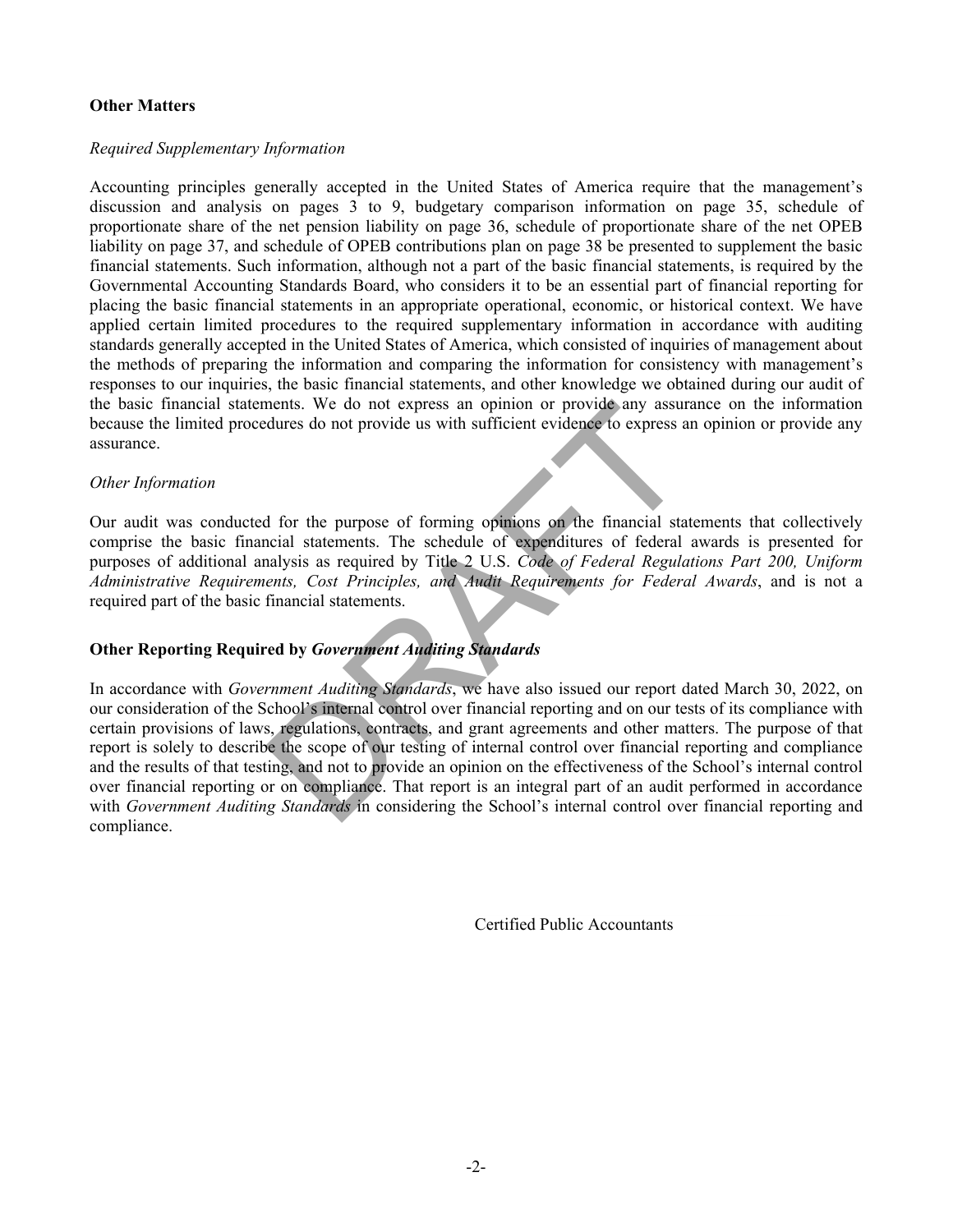# Management's Discussion and Analysis

As management of the Pennsylvania Distance Learning Charter School (the "School"), a charter school, we offer readers of our financial statements this narrative overview and analysis of the financial activities of the Pennsylvania Distance Learning Charter School for the fiscal year ended June 30, 2021. The intent of this discussion and analysis is to look at the School's financial performance as a whole. Readers should also review the basic financial statements and the notes to the financial statements to enhance their understanding of the School's financial performance.

The Management's Discussion and Analysis ("MD&A") is an element of the reporting model adopted by the Governmental Accounting Standards Board (GASB) in their Statement No. 34, *Basic Financial Statements – and Management's Discussion and Analysis – for State and Local Governments* issued June 1999. Certain comparative information between the current year and the prior year is required to be presented in the MD&A.

#### **Financial Highlights**

- In accordance with GASB 68, the School is reporting its share of the June 30, 2020 total PSERS pension liability calculated at \$8,420,000.
- In accordance with GASB 75, the School is reporting its share of the June 30, 2020 total OPEB liability calculated at \$367,000.
- In total, net position increased \$5,179,375 compared to 2020. This increase was primarily related to an increase in current year district revenues.
- Total assets increased \$5,796,281, which represents a 76 percent increase from 2020. This increase was due to an increase in the School's cash and cash equivalents.
- Total liabilities increased \$1,322,785, which represents a 14 percent increase from 2020. The increase in liabilities is primarily a result of the increase in accrued expenses and deferred rent.

# **Overview of the Financial Statements**

th GASB 68, the School is reporting its share of the June 30, 2<br>d at \$8,420,000.<br>th GASB 75, the School is reporting its share of the June 30, 7,000.<br>ion increased \$5,179,375 compared to 2020. This increase was<br>tyear distr This discussion and analysis is intended to serve as an introduction to the School's basic financial statements. These basic financial statements comprise three components: 1) Government-Wide Financial Statements, 2) Fund Financial Statements, and 3) Notes to the Financial Statements.

#### **Government-Wide Financial Statements**

The Government-Wide Financial Statements are designed to provide readers with a broad overview of the School's finances, in a manner similar to private-sector business.

The Statement of Net Position presents information on all of the School's assets and liabilities, with the difference between the two reported as net position. Over time, increases or decreases in net position may serve as a useful indicator of whether the financial position of the School is improving or deteriorating.

The Statement of Activities presents information showing how the School's net position changed during the most recent fiscal year. All changes in net position are reported as soon as the underlying event giving rise to the change occurs, regardless of the timing of related cash flows. Thus, revenues and expenses are reported in this statement for some items that will only result in cash flow changes in future fiscal periods (e.g., items purchased but not paid for).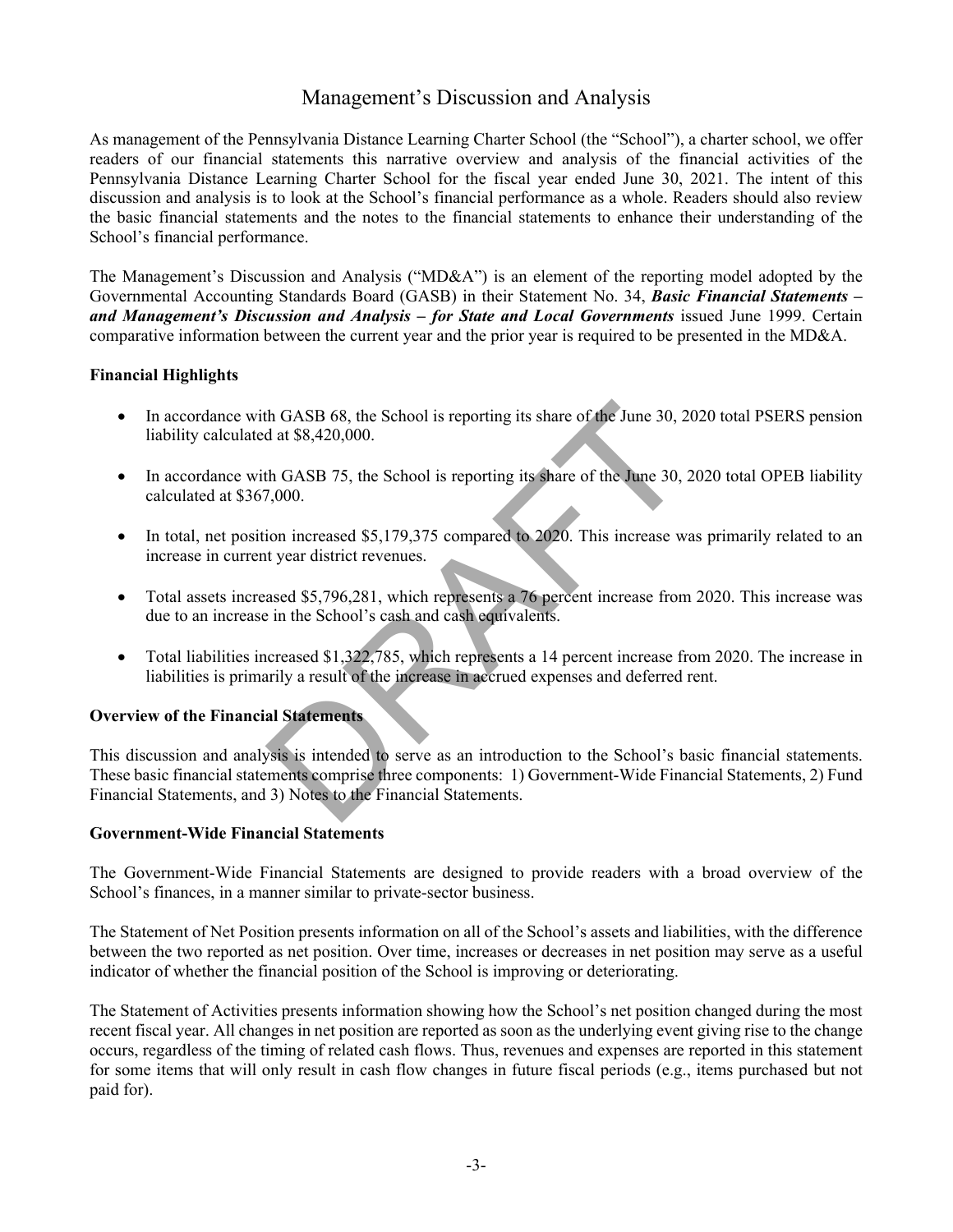The governmental activities of the School include Instruction and Support Services.

The Government-Wide Financial Statements can be found on pages 10-11 of this report.

#### **Fund Financial Statements**

A fund is a grouping of related accounts that is used to maintain control over resources that have been segregated for specific activities or objectives. The School, like other local governments, uses fund accounting to ensure and demonstrate compliance with finance-related legal requirements. All of the funds of the School for the current year are governmental funds.

#### *Governmental Funds*

Governmental fund financial statements focus on near-term inflows and outflows of spendable resources, as well as on balances of spendable resources available to the end of the fiscal year. Such information may be useful in evaluating the School's near-term financing requirements.

cial statements focus on near-term inflows and outflows of spele resources available to the end of the fiscal year. Such info<br>ear-term financing requirements.<br>ly a General Fund, which is considered a major fund, Inform<br>anc The School maintains only a General Fund, which is considered a major fund. Information is presented in the Governmental Funds Balance Sheet and the Governmental Funds Statement of Revenues, Expenditures, and Changes in Fund Balances.

The School prepares a General Fund budget. Statements have been provided that compare actual results to this budget.

#### **Government-Wide Financial Analysis**

As noted earlier, net position may serve over time as a useful indicator of a government's financial position. In the case of the School, assets exceeded liabilities by \$4,574,184 at the close of its fiscal year. It is important to note that this equity includes \$8,787,000 of Net Pension and OPEB liabilities.

#### **Statement of Net Position**

The Statement of Net Position answers the question of how the School did financially during fiscal year 2021. This statement includes all assets and liabilities, both financial and capital, and short-term and long-term, using the accrual basis of accounting and economic resources focus, which is similar to the accounting used by most private-sector companies. This basis of accounting takes into account all revenues and expenses during the year, regardless of when the cash is received or paid.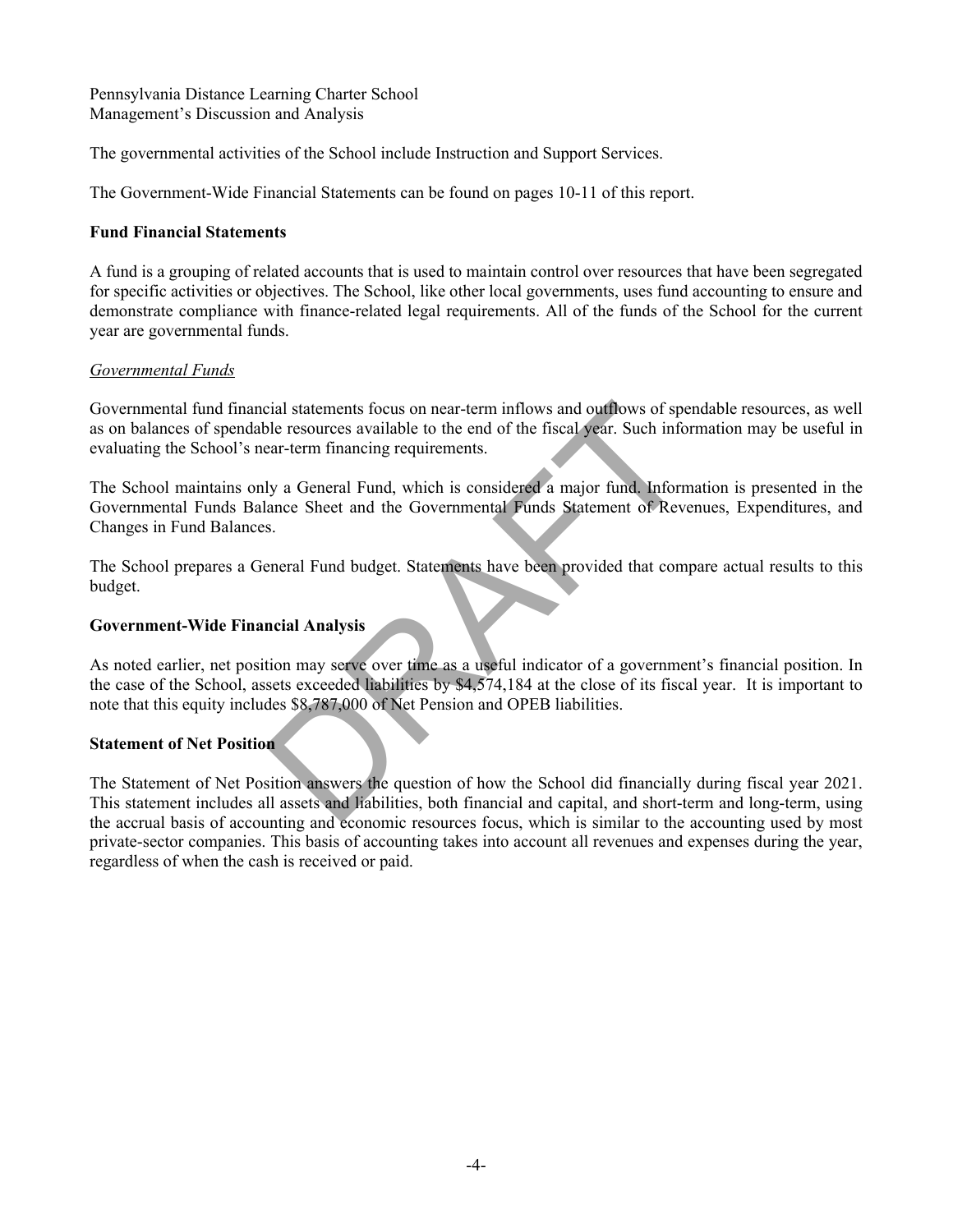Table 1 provides a summary of the School's Net Assets for the fiscal years 2021 and 2020:

#### (Table 1) **Summary Statements of Net Position**

|                                                                                                                                                                                                                                                                                                                       | 2021                   | 2020                     |
|-----------------------------------------------------------------------------------------------------------------------------------------------------------------------------------------------------------------------------------------------------------------------------------------------------------------------|------------------------|--------------------------|
| <b>Current Assets</b>                                                                                                                                                                                                                                                                                                 | \$<br>10,820,951       | \$<br>5,452,253          |
| <b>Noncurrent Assets</b>                                                                                                                                                                                                                                                                                              | 2,587,582              | 2,159,999                |
| <b>Total Assets</b>                                                                                                                                                                                                                                                                                                   | 13,408,533             | 7,612,252                |
| Deferred Outflows of Resources Related to Pension and OPEB                                                                                                                                                                                                                                                            | 2,100,493              | 1,652,663                |
| <b>Current Liabilities</b>                                                                                                                                                                                                                                                                                            | 1,675,366              | 1,316,086                |
| Noncurrent Liabilities                                                                                                                                                                                                                                                                                                | 9,019,476              | 8,055,971                |
| <b>Total Liabilities</b>                                                                                                                                                                                                                                                                                              | 10,694,842             | 9,372,057                |
| Deferred Inflows of Resources Related to Pensions and OPEB                                                                                                                                                                                                                                                            | 240,000                | 474,000                  |
| Investment in Capital Assets<br>Unrestricted Net Deficit                                                                                                                                                                                                                                                              | 1,506,573<br>3,067,611 | 1,100,129<br>(1,681,271) |
| <b>Total Net Position</b>                                                                                                                                                                                                                                                                                             | 4,574,184              | (581, 142)               |
| Total assets increased \$5,820,330, which represents a 76 percent increase from 2020. This increase was due to an<br>increase in the School's cash and cash equivalents. The increase in current liabilities is primarily a result of the<br>increase in accrued expenses and deferred rent.<br><b>Capital Assets</b> |                        |                          |

# **Capital Assets**

At the end of fiscal year 2021, the School had \$1,506,573 in capital assets which represented an increase of \$406,444 from 2020. Table 2 shows the respective balance for fiscal year 2020.

|                     | (Table 2) |           |                 |
|---------------------|-----------|-----------|-----------------|
|                     |           | 2021      | 2020            |
|                     |           |           |                 |
| Capital Assets, net |           | 1,506,573 | \$<br>1,100,129 |

For more information on capital assets, see Note 2 in the Notes to the Basic Financial Statements.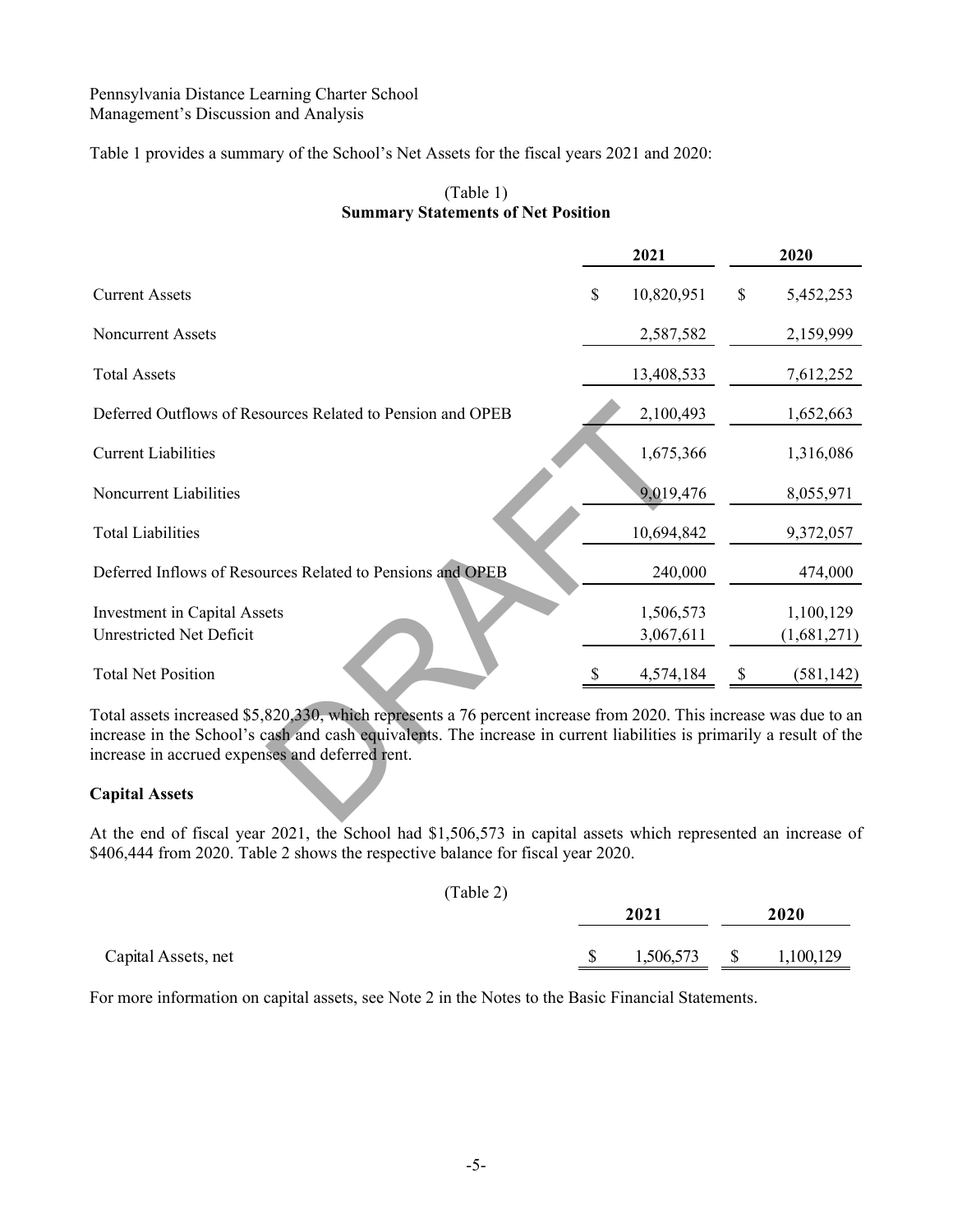#### **Statement of Activities**

#### (Table 3)

#### **Changes in Net Position**

|                                                                                                                                                                                                                                                                                                                                                                                                                                                                            |    | 2021       |    | 2020       |
|----------------------------------------------------------------------------------------------------------------------------------------------------------------------------------------------------------------------------------------------------------------------------------------------------------------------------------------------------------------------------------------------------------------------------------------------------------------------------|----|------------|----|------------|
| General Revenues:                                                                                                                                                                                                                                                                                                                                                                                                                                                          |    |            |    |            |
| <b>District Funding</b>                                                                                                                                                                                                                                                                                                                                                                                                                                                    | S  | 22,090,667 | \$ | 14,066,369 |
| <b>Federal Entitlement Grants</b>                                                                                                                                                                                                                                                                                                                                                                                                                                          |    | 1,284,882  |    | 620,904    |
| <b>State Reimbursement</b>                                                                                                                                                                                                                                                                                                                                                                                                                                                 |    | 26,351     |    | 60,419     |
| Other                                                                                                                                                                                                                                                                                                                                                                                                                                                                      |    | 36,482     |    | 34,643     |
|                                                                                                                                                                                                                                                                                                                                                                                                                                                                            |    |            |    |            |
| <b>Total General Revenues</b>                                                                                                                                                                                                                                                                                                                                                                                                                                              |    | 23,438,382 |    | 14,782,335 |
|                                                                                                                                                                                                                                                                                                                                                                                                                                                                            |    |            |    |            |
| Expenses:                                                                                                                                                                                                                                                                                                                                                                                                                                                                  |    |            |    |            |
| Instruction                                                                                                                                                                                                                                                                                                                                                                                                                                                                |    | 11,075,508 |    | 8,379,119  |
| <b>Support Services</b>                                                                                                                                                                                                                                                                                                                                                                                                                                                    |    | 6,695,759  |    | 5,037,089  |
| Capital Expenses                                                                                                                                                                                                                                                                                                                                                                                                                                                           |    | 511,789    |    | 463,900    |
| <b>Total Expenses</b>                                                                                                                                                                                                                                                                                                                                                                                                                                                      |    | 18,283,056 |    | 13,880,108 |
| Change in Net Position                                                                                                                                                                                                                                                                                                                                                                                                                                                     | \$ | 5,155,326  | S  | 902,227    |
|                                                                                                                                                                                                                                                                                                                                                                                                                                                                            |    |            |    |            |
| Table 3 shows the changes in net position for fiscal years 2021 and 2020, as well as a listing of revenues and<br>expenses.                                                                                                                                                                                                                                                                                                                                                |    |            |    |            |
| The reason for the increase in overall revenues in 2021 was primarily due to an increase in enrollment and per-<br>pupil allotment from 2020, as well as an increase in Federal entitlement grants resulting from CARES Act ESSER<br>I and II awards. The School's expenses increased primarily as a result of increased personnel costs and additional<br>capital expenditures from 2020. As student enrollment increases, operating costs will increase proportionately. |    |            |    |            |
|                                                                                                                                                                                                                                                                                                                                                                                                                                                                            |    |            |    |            |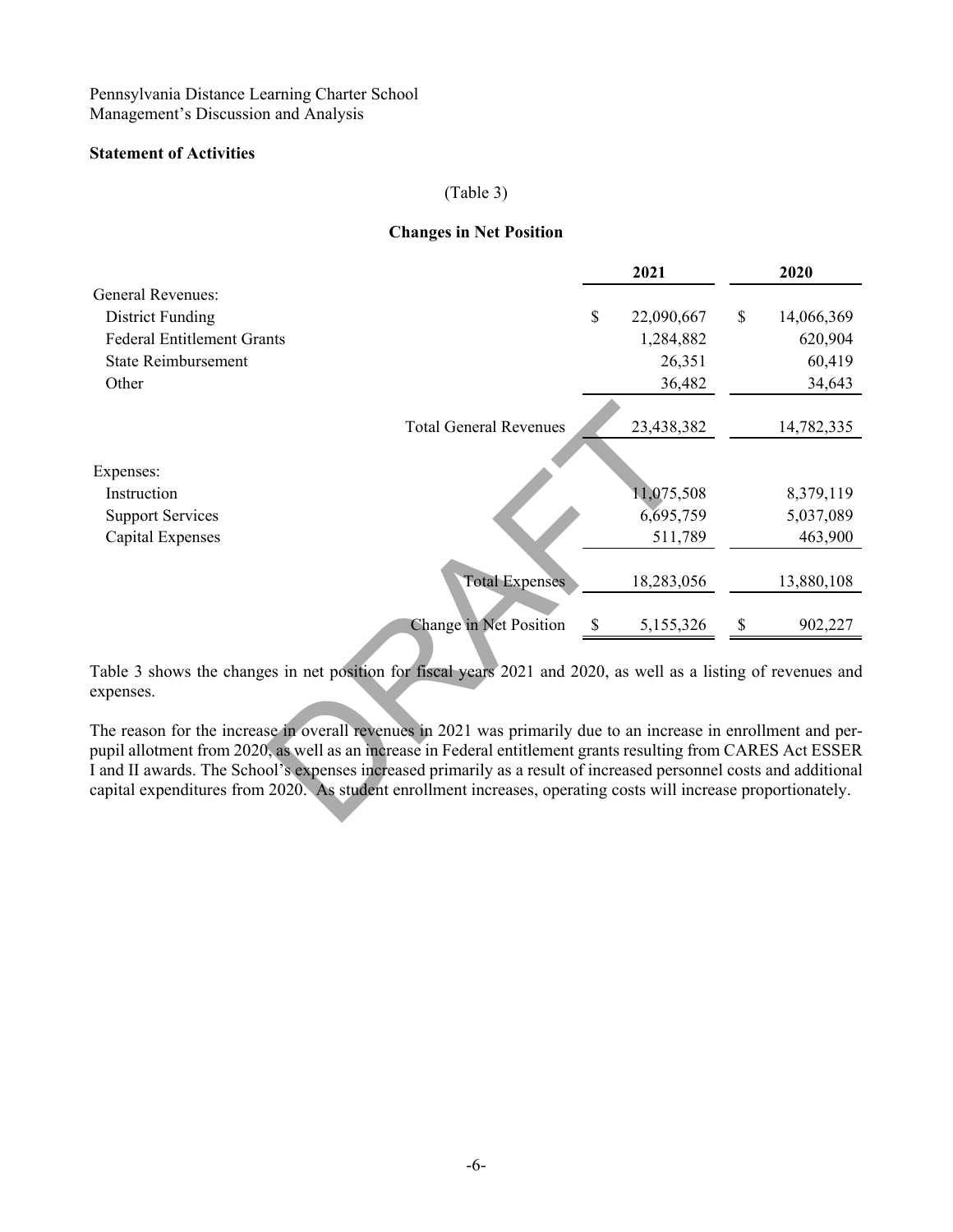#### **Statement of Revenues, Expenditures, and Changes in Fund Balances, Budget and Actual – General Fund For the Year Ended June 30, 2021**

|                                                                                                                                                                                                                                                                                                                            | <b>Budget</b>               | <b>Actual</b>              |
|----------------------------------------------------------------------------------------------------------------------------------------------------------------------------------------------------------------------------------------------------------------------------------------------------------------------------|-----------------------------|----------------------------|
| Revenues:                                                                                                                                                                                                                                                                                                                  |                             |                            |
| <b>Local Revenues</b>                                                                                                                                                                                                                                                                                                      | $\mathcal{S}$<br>14,626,630 | $\mathbb{S}$<br>22,127,149 |
| <b>State Revenues</b>                                                                                                                                                                                                                                                                                                      | 25,881                      | 26,351                     |
| <b>Federal Revenues</b>                                                                                                                                                                                                                                                                                                    | 858,357                     | 1,284,882                  |
| <b>Total Revenues</b>                                                                                                                                                                                                                                                                                                      | 15,510,868                  | 23,438,382                 |
| Expenditures:                                                                                                                                                                                                                                                                                                              |                             |                            |
| Instruction                                                                                                                                                                                                                                                                                                                | 8,961,638                   | 10,993,965                 |
| <b>Support Services</b>                                                                                                                                                                                                                                                                                                    | 6,120,988                   | 6,495,627                  |
| Capital Expenses                                                                                                                                                                                                                                                                                                           | 188,400                     | 918,233                    |
| <b>Total Expenses</b>                                                                                                                                                                                                                                                                                                      | 15,271,026                  | 18,407,825                 |
| Change in Fund Balance                                                                                                                                                                                                                                                                                                     | 239,842                     | 5,030,557                  |
| Total actual revenues during 2021 were significantly higher, \$7,927,514, than the budget. The increase<br>was primarily due to a significant increase in enrollment as a result of the COVID-19 health crisis, as well<br>as Federal CARES Act ESSER I and II funds being awarded after the start of the fiscal year.     |                             |                            |
| The actual expenses were more than budgeted. Notable expense-side variances include:<br>Personnel costs were approximately \$2,000,000 more than budgeted primarily due to staffing<br>$\circ$<br>changes within the instructional, special education, support and title I departments related to<br>increased enrollment. |                             |                            |

# (Table 4) **Change in Net Fund Balances, Budget and Actual**

- Total actual revenues during 2021 were significantly higher, \$7,927,514, than the budget. The increase was primarily due to a significant increase in enrollment as a result of the COVID-19 health crisis, as well as Federal CARES Act ESSER I and II funds being awarded after the start of the fiscal year.
- The actual expenses were more than budgeted. Notable expense-side variances include:
	- o Personnel costs were approximately \$2,000,000 more than budgeted primarily due to staffing changes within the instructional, special education, support and title I departments related to increased enrollment.
	- o Total capital expenditures were approximately \$730,000 more than budgeted due to an increase in equipment and technology to support the increased enrollment.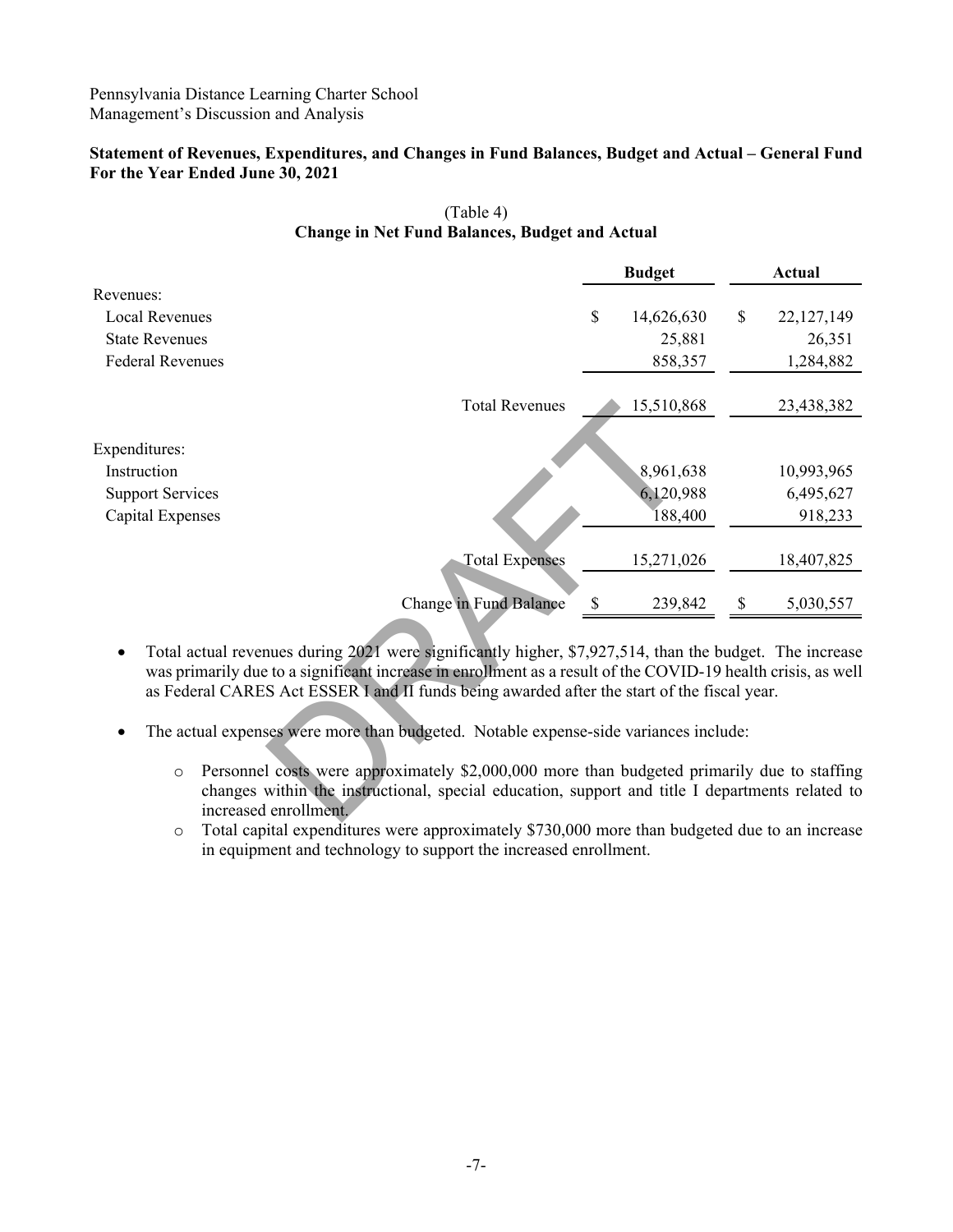#### **Financial Analysis of the School's Funds**

As noted earlier, the School uses fund accounting to ensure and demonstrate compliance with finance-related legal requirements.

#### *General Fund*

In particular, unassigned fund balance is a useful measure of the School's net resources available for spending at the end of the fiscal year. As of the end of the current fiscal year, the School's general fund reported an ending Unassigned Fund Balance of \$1,961,997. This represents approximately 8.5% of the total year's funding, which will be available to the School in subsequent years.

#### **Long-Term Debt**

As of June 30, 2021, the School has no long-term debt.

#### **Current Financial Issues**

I. District Funding Receivable

School has no long-term debt.<br>
Solonials and the section of the section of the section of the section of the section of the section of the section of the section of the section of the section of the section of the section In Pennsylvania, "cyber" charters (charter schools that provide distance learning education) are funded on the number of students enrolled in the School through payments received from the resident school district of the enrollee. Monies are paid by the resident school district based on an invoice that is issued by the School. The invoices are calculated differently for each student based on a combination of student entry date, published "tuition" rate for a particular District, and the number of billing periods remaining in the year.

The School billed 310 various Districts in fiscal year 2021. By year end, the School had collected approximately 94% of its billed revenues, as opposed to a 92% collection rate in fiscal year 2020.

II. Enrollment

For the school year ended June 30, 2021, the School had a final Average Daily Membership (ADM) of 1,390 students, generating \$22.1 million in billed revenues. In the coming year, enrollment (ADM) is expected to decrease to 1,240 as the COVID-19 pandemic is expected to have less impact on in-person learning.

#### III. Miscellaneous Statistics

The following represents some miscellaneous financial statistics of the School during the 2021 fiscal year:

Number of Districts billed: 310

Number of Students served: 1,720 (had enrollment days at some point during the year)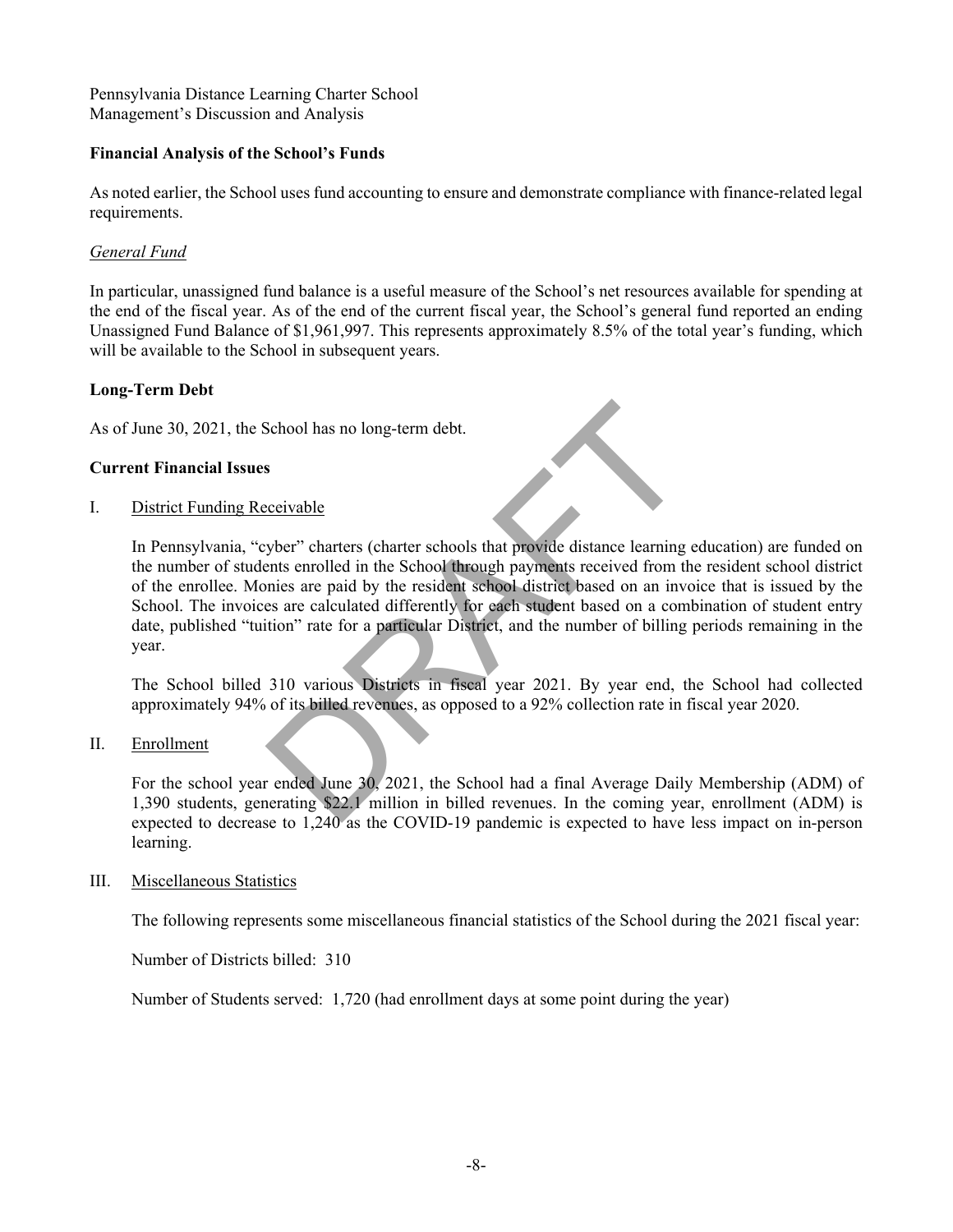| (Regular Education Funding)             |    |        |
|-----------------------------------------|----|--------|
| Lowest District Funding Amount:         | S  | 9,149  |
| <b>Highest District Funding Amount:</b> | \$ | 21,101 |
| Average District Funding Amount:        | \$ | 12,641 |
|                                         |    |        |
| (Special Education Funding)             |    |        |
| Lowest District Funding Amount:         | S  | 18,214 |
| <b>Highest District Funding Amount:</b> | S  | 53,169 |
| Average District Funding Amount:        | S  | 28,293 |

#### **Economic Factors and Next Year's Budgets and Rates**

al stability of our Commonwealth's charter schools is directed shifting political realities. This issue manifests itself most care<br>arter school's per pupil allotment which is calculated by studied<br>363. The PDE 363 uses a " The fiscal and operational stability of our Commonwealth's charter schools is directly linked to the State of Pennsylvania's Budget and shifting political realities. This issue manifests itself most clearly in the way that the state determines each charter school's per pupil allotment which is calculated by student's school district of residence and form PDE-363. The PDE 363 uses a "state-determined" formula to calculate per pupil allotments. A host of anti-charter legislation proposed by the Governor and currently making its way through the Pennsylvania House and Senate threatens to further reduce charter school funding.

Though the charter school concept is widely recognized as a viable and necessary educational model, the issue concerning how charter schools are funded will likely remain controversial in the foreseeable future.

The COVID-19 health crisis has an expected adverse effect on the State's financial condition. This issue manifests itself most clearly in the way that the state determines each charter school's per-pupil allotment which is calculated by student's school district of residence budgeted expenditures. To the extent that State funds are reduced at the district level, this reduction will result in a reduction to charter school funding.

In addition, the health crisis appears to be resulting in an unexpected increase in enrollment to cyber charter schools in the Commonwealth. As such and for the 2021-2022 academic year, the student enrollment will increase to approximately 1,400 students. The School will monitor the enrollment trends to determine if the enrollment increases will hold steady into the 2022-2023 school year.

#### **Requests for Information**

This financial report is designed to provide a general overview of the Pennsylvania Distance Learning Charter School's finances for all those with an interest in the School's finances. Questions concerning any of the information provided in this report or requests for additional financial information should be addressed to the Fiscal Officer c/o Pennsylvania Distance Learning Charter School, 2605 Nicholson Road, Suite #4100, Sewickley, PA 15143.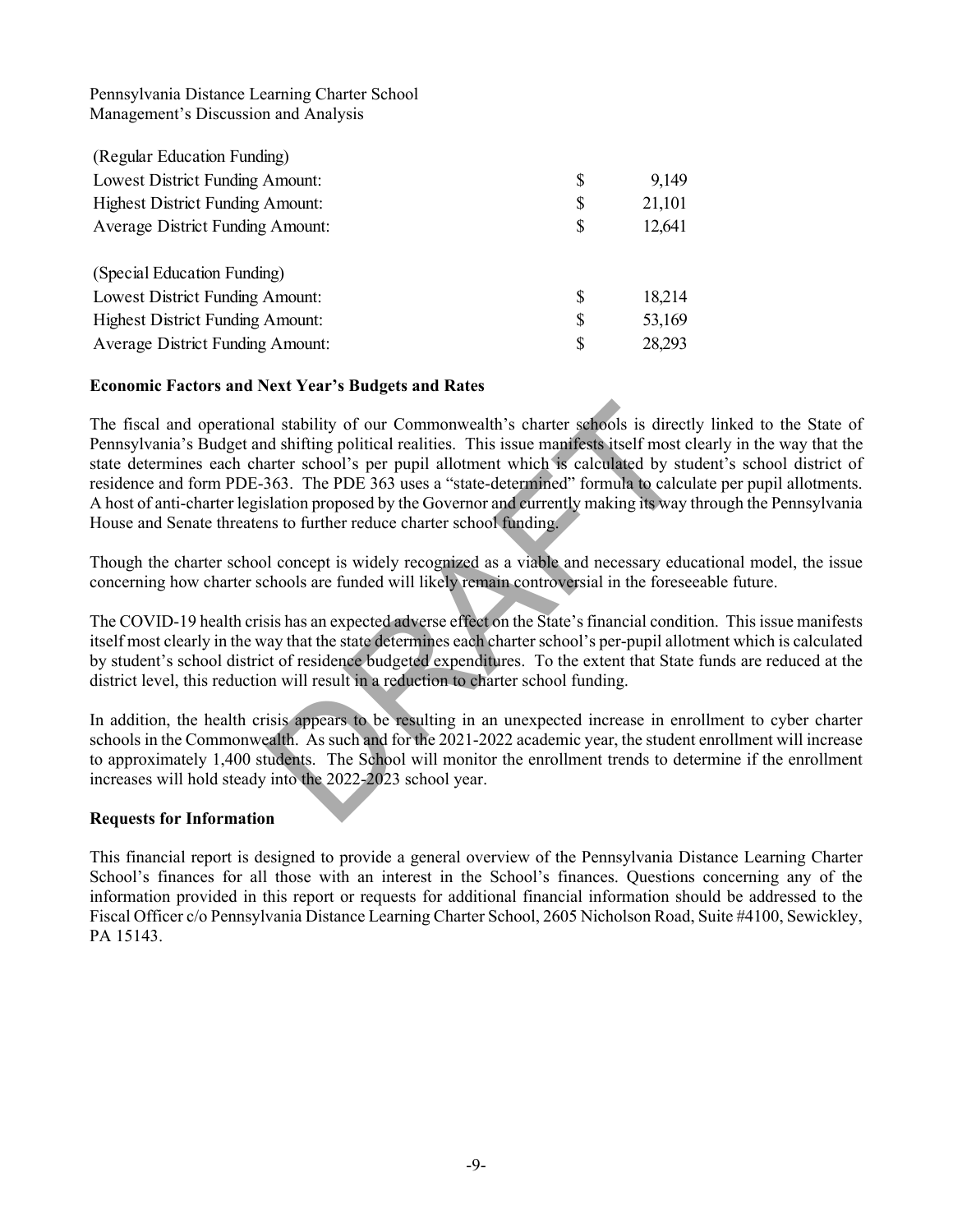#### STATEMENT OF NET POSITION June 30, 2021

|                                                                                                                                                                                  | Governmental<br><b>Activities</b> |                                                       |
|----------------------------------------------------------------------------------------------------------------------------------------------------------------------------------|-----------------------------------|-------------------------------------------------------|
| <b>Assets</b>                                                                                                                                                                    |                                   |                                                       |
| <b>Current Assets</b><br>Cash and Cash Equivalents<br>District Funding Receivable (Net of Allowance)<br><b>Grants Funding Receivable</b><br>Other Receivable<br>Prepaid Expenses | \$                                | 8,584,319<br>1,326,411<br>614,975<br>3,659<br>291,587 |
| <b>Total Current Assets</b>                                                                                                                                                      |                                   | 10,820,951                                            |
| <b>Noncurrent Assets</b><br>Certificate of Deposit - Limited Use<br>Capital Assets (Net of Depreciation)<br><b>Security Deposits</b>                                             |                                   | 1,057,999<br>1,506,573<br>23,010                      |
| <b>Total Noncurrent Assets</b>                                                                                                                                                   |                                   | 2,587,582                                             |
| <b>Total Assets</b>                                                                                                                                                              |                                   | 13,408,533                                            |
| <b>Deferred Outflows of Resources</b>                                                                                                                                            |                                   |                                                       |
| Deferred Outflows of Resources Related to Pension and OPEB                                                                                                                       |                                   | 2,100,493                                             |
| <b>Liabilities</b><br><b>Current Liabilities</b>                                                                                                                                 |                                   |                                                       |
| <b>Accounts Payable</b><br><b>Accrued Expenses</b><br><b>District Funding Payable</b>                                                                                            |                                   | 223,066<br>960,473<br>491,827                         |
| <b>Total Current Liabilities</b>                                                                                                                                                 |                                   | 1,675,366                                             |
| <b>Noncurrent Liabilities</b><br>Deferred Rent<br>Net OPEB Liability<br>Net Pension Liability                                                                                    |                                   | 232,476<br>367,000<br>8,420,000                       |
| <b>Total Noncurrent Liabilities</b>                                                                                                                                              |                                   | 9,019,476                                             |
| <b>Total Liabilities</b>                                                                                                                                                         |                                   | 10,694,842                                            |
| <b>Deferred Inflows of Resources</b>                                                                                                                                             |                                   |                                                       |
| Deferred Inflows of Resources Related to Pension and OPEB                                                                                                                        |                                   | 240,000                                               |
| <b>Net Position</b>                                                                                                                                                              |                                   |                                                       |
| Net Investment in Capital Assets<br><b>Unrestricted Net Assets</b>                                                                                                               |                                   | 1,506,573<br>3,067,611                                |
| <b>Total Net Position</b>                                                                                                                                                        | <sup>\$</sup>                     | 4,574,184                                             |

See accompanying notes to financial statements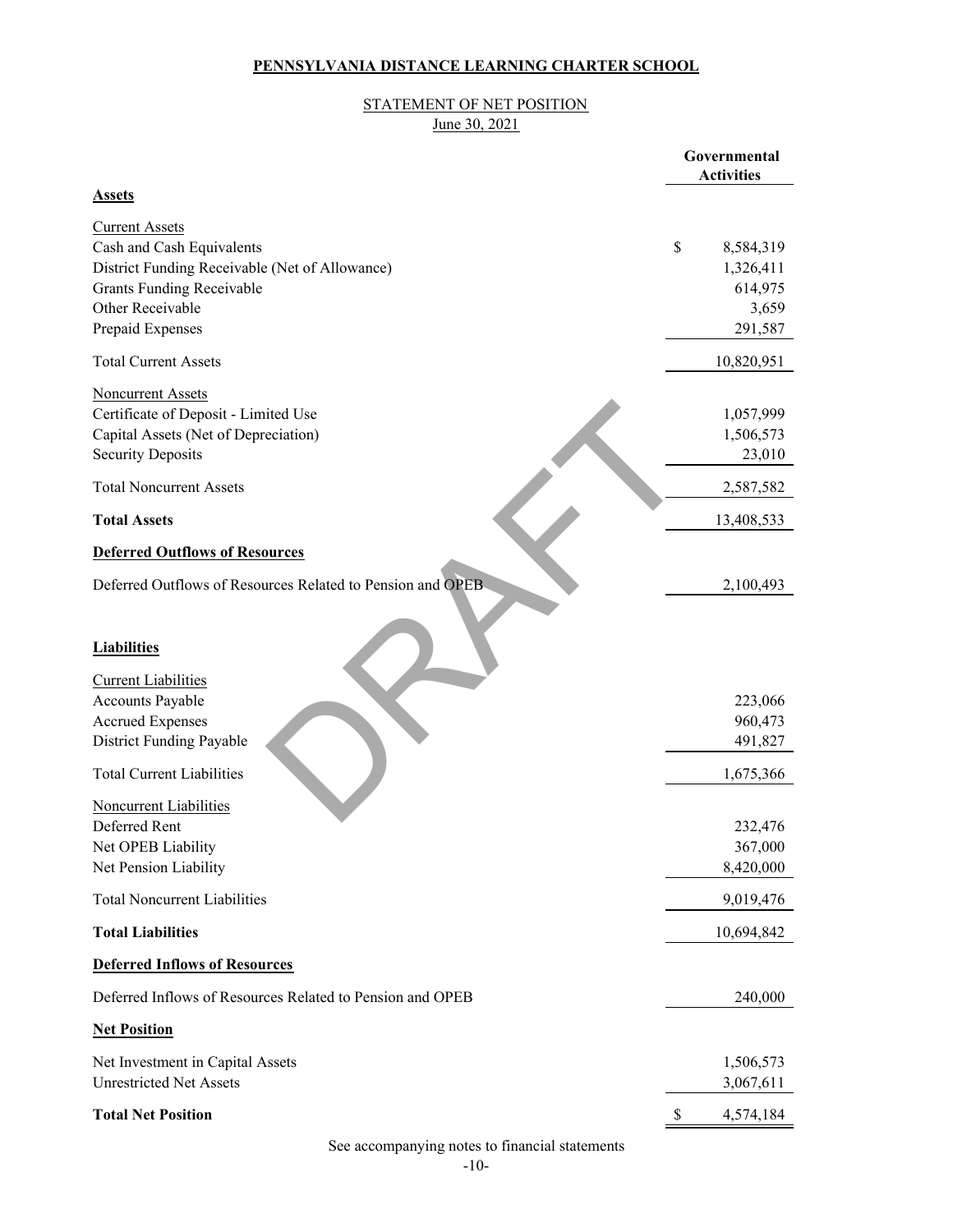# STATEMENT OF ACTIVITIES Year ended June 30, 2021

|                                                        |                                          |                                       | <b>Program Revenues</b>                                |                                                      |             |                                                                                |
|--------------------------------------------------------|------------------------------------------|---------------------------------------|--------------------------------------------------------|------------------------------------------------------|-------------|--------------------------------------------------------------------------------|
| <b>Functions/Programs</b>                              | <b>Expenses</b>                          | <b>Charges</b> for<br><b>Services</b> | Operating<br><b>Grants</b> and<br><b>Contributions</b> | <b>Capital Grants</b><br>and<br><b>Contributions</b> |             | Net (Expense)<br><b>Revenue and</b><br><b>Change in Net</b><br><b>Position</b> |
| <b>Governmental Activities:</b>                        |                                          |                                       |                                                        |                                                      |             |                                                                                |
|                                                        |                                          |                                       |                                                        |                                                      |             |                                                                                |
| Instruction<br><b>Support Services</b><br>Depreciation | \$<br>11,075,508<br>6,695,759<br>511,789 |                                       |                                                        |                                                      | \$          | (11,075,508)<br>(6,695,759)<br>(511,789)                                       |
|                                                        |                                          |                                       |                                                        |                                                      |             |                                                                                |
| <b>Total Governmental Activities</b>                   | \$<br>18,283,056                         |                                       |                                                        |                                                      |             | (18, 283, 056)                                                                 |
|                                                        |                                          |                                       | <b>General Revenues:</b>                               |                                                      |             |                                                                                |
|                                                        |                                          |                                       | <b>District Funding</b>                                |                                                      |             | 22,090,667                                                                     |
|                                                        |                                          |                                       |                                                        | <b>Federal Entitlement Grants</b>                    |             | 1,284,882                                                                      |
|                                                        |                                          |                                       | State Reimbursements                                   |                                                      |             | 26,351                                                                         |
|                                                        |                                          |                                       | Other                                                  |                                                      |             | 36,482                                                                         |
|                                                        |                                          |                                       | <b>Total General Revenues</b>                          |                                                      |             | 23,438,382                                                                     |
|                                                        |                                          |                                       | Change in Net Position                                 |                                                      |             | 5,155,326                                                                      |
|                                                        |                                          |                                       |                                                        | <b>Net Position, Beginning</b>                       |             | (581, 142)                                                                     |
|                                                        |                                          |                                       |                                                        | <b>Net Position, Ending</b>                          | $\mathbb S$ | 4,574,184                                                                      |
|                                                        |                                          |                                       |                                                        |                                                      |             |                                                                                |
|                                                        |                                          |                                       |                                                        |                                                      |             |                                                                                |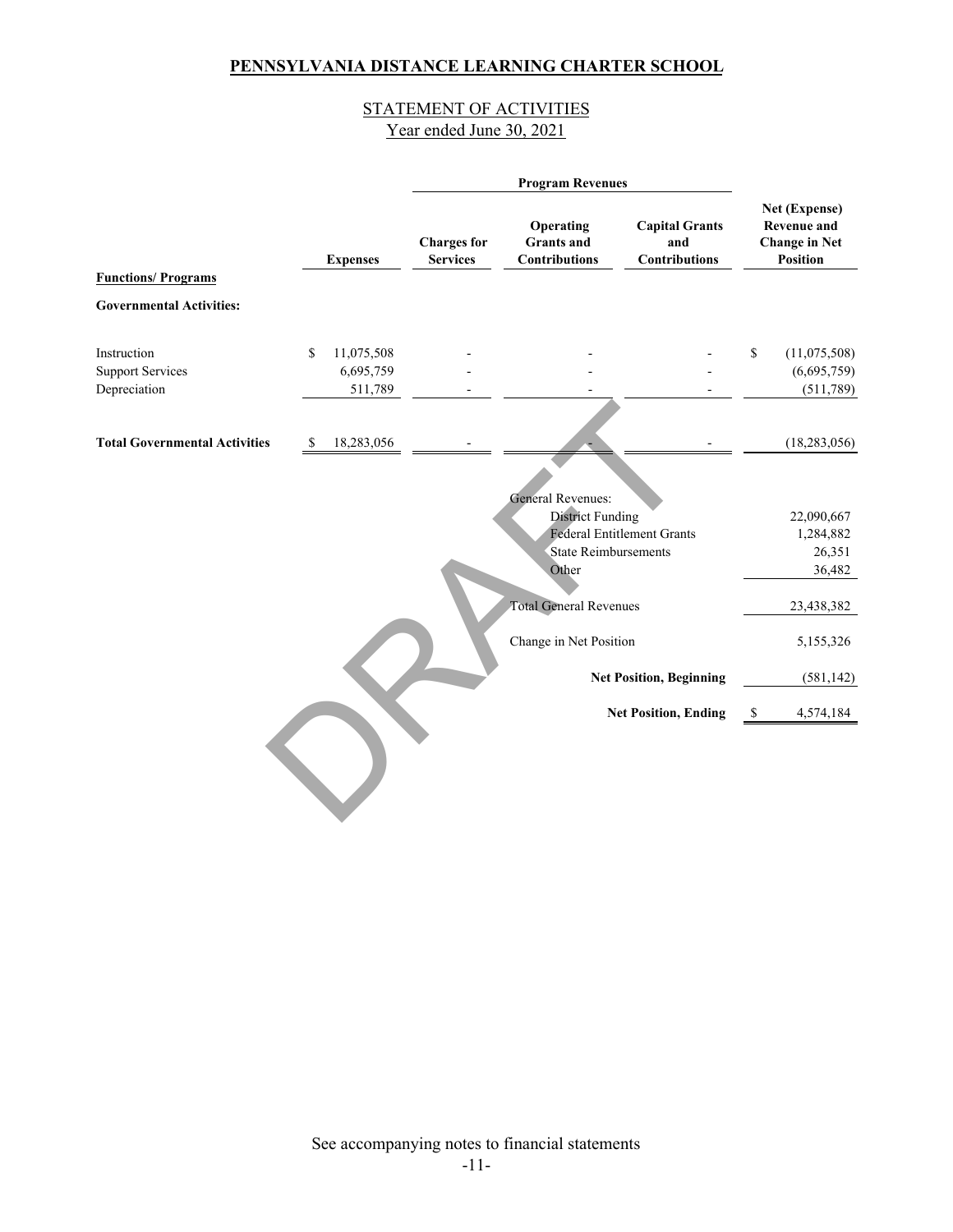# BALANCE SHEET - GOVERNMENTAL FUNDS June 30, 2021

|                                            |             | General    |
|--------------------------------------------|-------------|------------|
| <b>Assets</b>                              |             |            |
| Cash and Cash Equivalents                  | $\mathbb S$ | 8,584,319  |
| Certificates of Deposit - Limited Use      |             | 1,057,999  |
| <b>District Funding Receivable</b>         |             | 1,326,411  |
| Federal Receivable                         |             | 614,975    |
| Other Receivable                           |             | 3,659      |
| Prepaid Expenses                           |             | 291,587    |
| <b>Security Deposits</b>                   |             | 23,010     |
|                                            |             |            |
| <b>Total Assets</b>                        |             | 11,901,960 |
|                                            |             |            |
|                                            |             |            |
| <b>Liabilities</b>                         |             |            |
| <b>Accounts Payable</b>                    | \$          | 223,066    |
| <b>Accrued Expenses</b>                    |             | 960,473    |
| District Funding Payable                   |             | 491,827    |
|                                            |             |            |
| <b>Total Liabilities</b>                   |             | 1,675,366  |
|                                            |             |            |
| <b>Fund Balances</b>                       |             |            |
|                                            |             |            |
| Nonspendable                               |             | 314,597    |
| Committed                                  |             | 7,950,000  |
| Unassigned                                 |             | 1,961,997  |
| <b>Total Fund Balances</b>                 |             | 10,226,594 |
|                                            |             |            |
| <b>Total Liabilities and Fund Balances</b> | \$          | 11,901,960 |

See accompanying notes to financial statements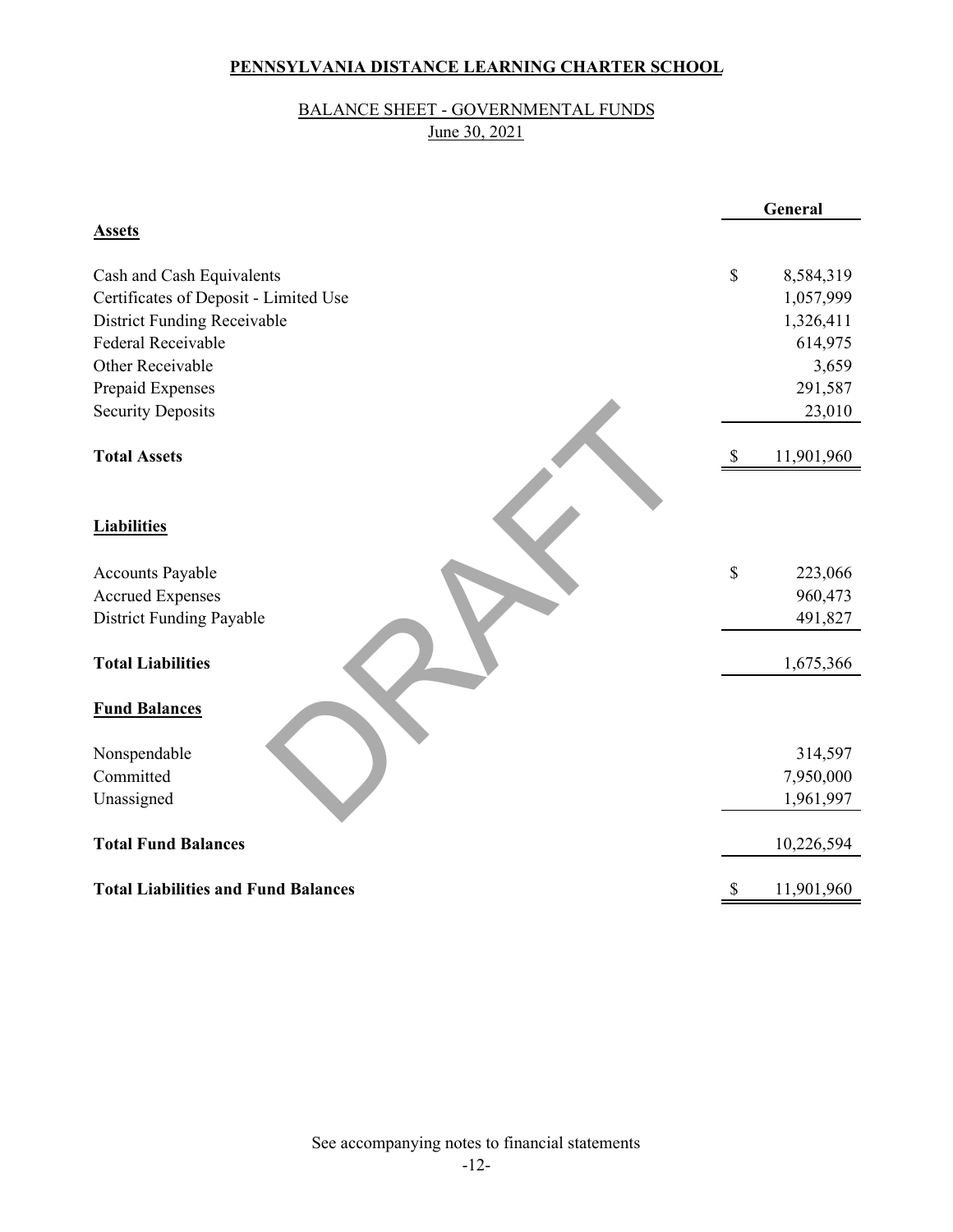# STATEMENT OF REVENUES, EXPENDITURES AND CHANGES IN FUND BALANCES - GOVERNMENTAL FUNDS Year ended June 30, 2021

|                                    |             | General    |
|------------------------------------|-------------|------------|
| <b>Revenues</b>                    |             |            |
| <b>Local Revenues</b>              | $\mathbb S$ | 22,127,149 |
| <b>State Revenues</b>              |             | 26,351     |
| <b>Federal Revenues</b>            |             | 1,284,882  |
| <b>Total Revenues</b>              |             | 23,438,382 |
| <b>Expenditures</b>                |             |            |
| Instruction                        |             | 10,993,965 |
| <b>Support Services</b>            |             | 6,495,627  |
| <b>Capital Expenses</b>            |             | 918,233    |
| <b>Total Expenditures</b>          |             | 18,407,825 |
| <b>Net Change in Fund Balances</b> |             | 5,030,557  |
| Fund Balances--July 1, 2020        |             | 5,196,037  |
| Fund Balances--June 30, 2021       | \$          | 10,226,594 |
|                                    |             |            |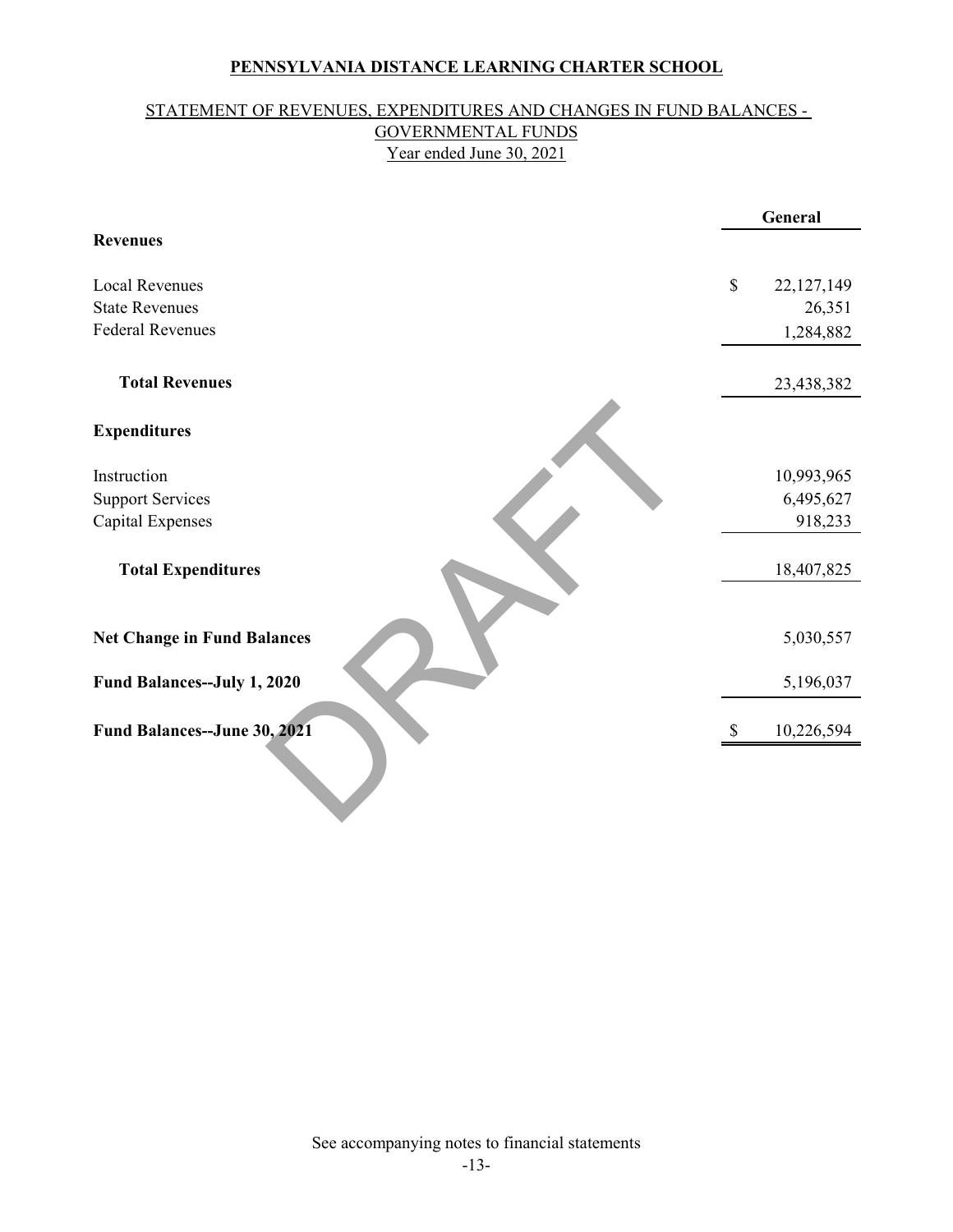# RECONCILIATION OF THE GOVERNMENTAL FUNDS BALANCE SHEET TO THE STATEMENT OF NET POSITION June 30, 2021

| <b>Total Fund Balances per Fund Financial Statements</b>                                                                                                                                                                                                                             | \$<br>10,226,594       |
|--------------------------------------------------------------------------------------------------------------------------------------------------------------------------------------------------------------------------------------------------------------------------------------|------------------------|
| Capital assets are not reported in this fund financial statement because they are not current<br>financial resources, but they are reported in the Statement of Net Position.                                                                                                        | 1,506,573              |
| Some liabilities, including deferred rent, net pension and OPEB obligations, are not due<br>and payable in the current period and, therefore, are not reported in the fund financial<br>statement.                                                                                   | (9,019,476)            |
| Deferred outflows and inflows or resources related to pension and OPEB are applicable to<br>future periods and, therefore, are not reported in the funds:<br>Deferred inflows of resources related to pension and OPEB<br>Deferred outflows of resources related to pension and OPEB | (240,000)<br>2,100,493 |
| <b>Net Position for Governmental Activities</b>                                                                                                                                                                                                                                      | 4,574,184              |
|                                                                                                                                                                                                                                                                                      |                        |

DRAFT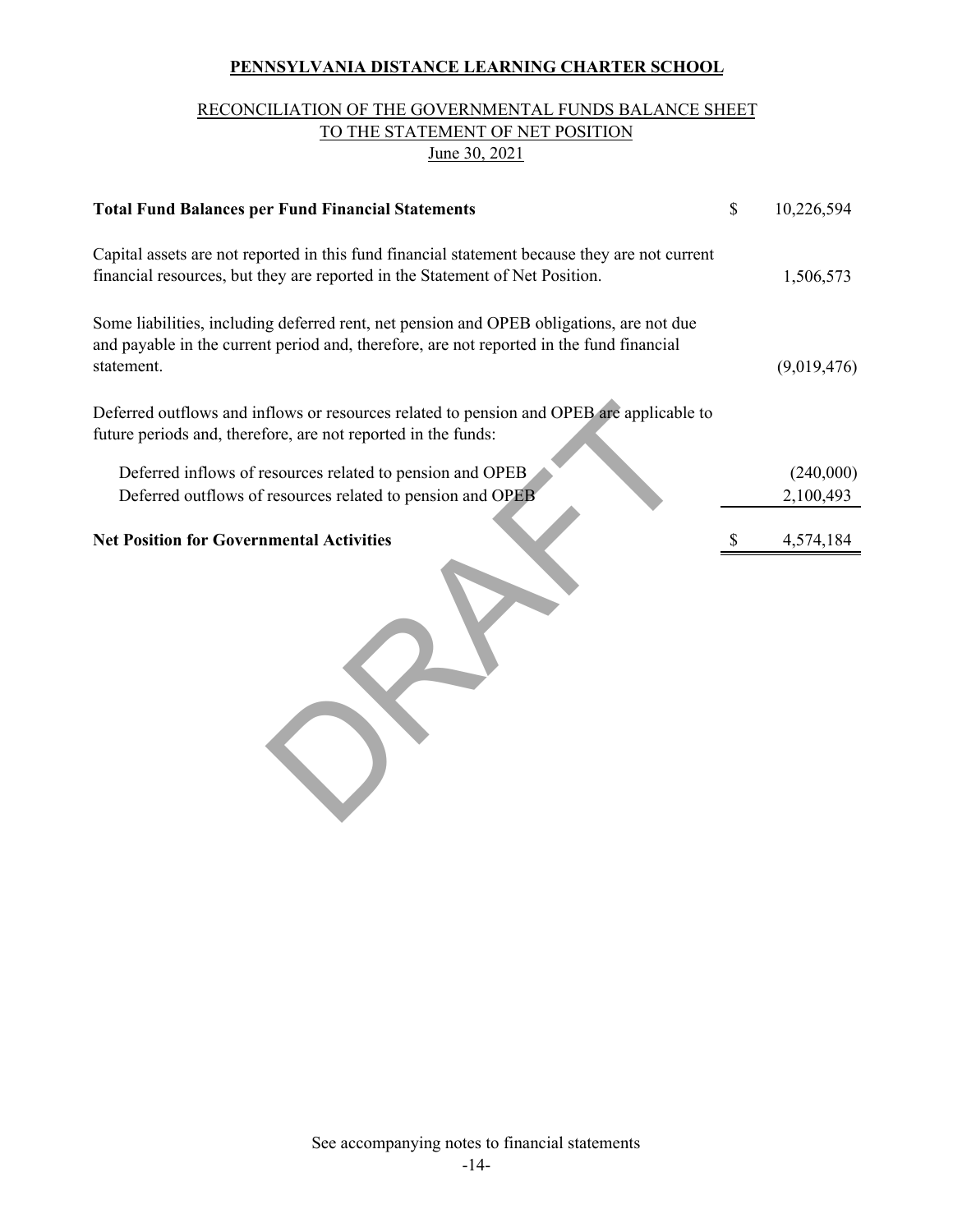# RECONCILIATION OF THE STATEMENT OF REVENUES EXPENDITURES AND CHANGES IN FUND BALANCES OF GOVERNMENTAL FUNDS TO THE STATEMENT OF ACTIVITIES June 30, 2021

| Net Change in Fund Balances per Fund Financial Statements                                                                                                                           | \$<br>5,030,557 |
|-------------------------------------------------------------------------------------------------------------------------------------------------------------------------------------|-----------------|
| Capital outlays are reported as expenditures in this fund financial statement because they<br>are current financial resources, but they are presented as assets in the Statement of |                 |
| Activities and depreciated over their estimated economic lives.                                                                                                                     | 918,233         |
| Depreciation expense on governmental capital assets are included in the governmental                                                                                                |                 |
| activities in the Statement of Activities.                                                                                                                                          | (511,789)       |
| Deferred rent expense on long-term lease is not a current financial resource but is included                                                                                        |                 |
| in the governmental activities in the Statement of Activities.                                                                                                                      | (149, 505)      |
| Governmental funds report School pension and OPEB contributions as expenditures.                                                                                                    |                 |
| However in the statement of activities, the cost of pension and OPEB benefits earned net                                                                                            |                 |
| of employee contributions is reported as expense.                                                                                                                                   | (132, 170)      |
|                                                                                                                                                                                     |                 |
| <b>Change in Net Position of Governmental Activities</b>                                                                                                                            | 5,155,326       |
|                                                                                                                                                                                     |                 |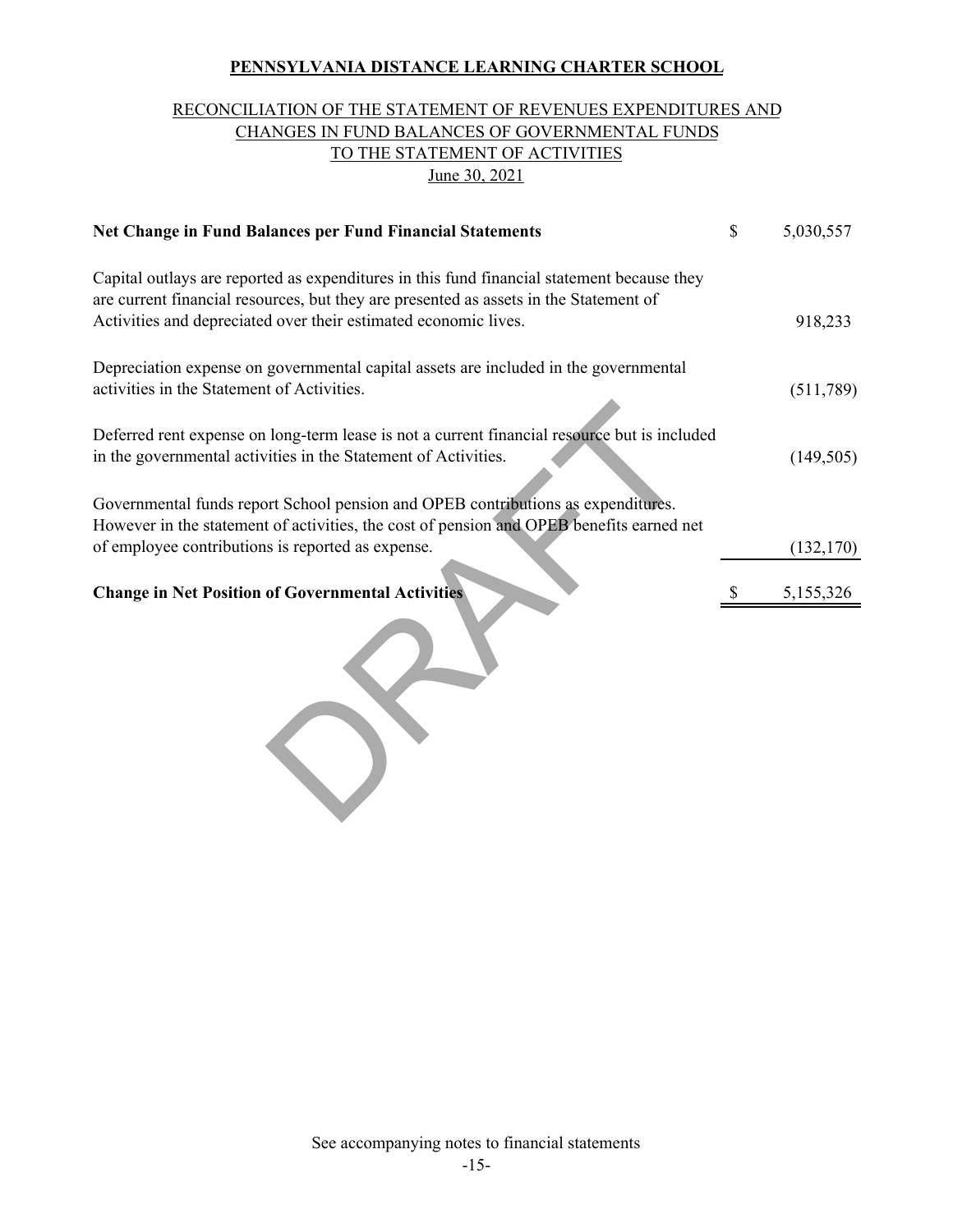#### NOTES TO FINANCIAL STATEMENTS June 30, 2021

#### **NOTE 1: ORGANIZATION**

Pennsylvania Distance Learning Charter School (the "School") is a Pennsylvania corporation that began operations on July 1, 2004, pursuant to the PA Act 22 of 1997, to form and operate a cyber charter school within the Commonwealth of Pennsylvania. The School is an exempt organization for Federal income tax purposes under Section 501 (c)(3) of the Internal Revenue Code.

#### **NOTE 2: SUMMARY OF SIGNIFICANT ACCOUNTING POLICIES**

#### Reporting Entity

ganizations, institutions, agencies, departments and offices than addition, any legally separate organization for which the part of the reporting entity. Financial accountability exists (and it and its able to impose its w The financial reporting entity consists of the School and organizations for which the School is financially accountable. All funds, organizations, institutions, agencies, departments and offices that are not legally separate are part of the School. In addition, any legally separate organization for which the School is financially accountable is considered part of the reporting entity. Financial accountability exists if the School appoints a voting majority of the organization's governing board and is able to impose its will on the organization, or if the organization provides benefits to, or imposes financial burdens on the School. Based on the application of these criteria, the School does not include additional organizations within its reporting entity, nor is the School a component unit of another entity.

#### Government-Wide and Fund Financial Statements

The financial statements of the School have been prepared on the accrual basis of accounting in conformity with accounting principles generally accepted in the United States of America (GAAP), as applied to government units. The Governmental Accounting Standards Board (GASB) is the accepted standard-setting body for establishing governmental accounting and financial reporting principles. The more significant accounting policies of the School are described below.

The government-wide financial statements (i.e. the Statement of Net Position and the Statement of Activities) report information on all of the non-fiduciary activities of the School. Governmental activities are normally supported by tuition and intergovernmental revenues.

The Statement of Net Position presents the financial condition of the governmental activities of the School at year-end. The Statement of Activities demonstrates the degree to which direct expenses of a given function or segments are offset by program revenues. *Direct expenses* are those that are clearly identifiable with a specific function or segment. *Program revenues* include 1) fees and charges to customers or applicants who purchase, use, or directly benefit from goods, services, or privileges provided by a given function or segment and 2) grants and contributions that are restricted to meeting the operational or capital requirements of a particular function or segment. Other items not properly included among program revenues are reported instead as *general revenues.*

Major individual governmental funds are reported in separate columns in the fund financial statements.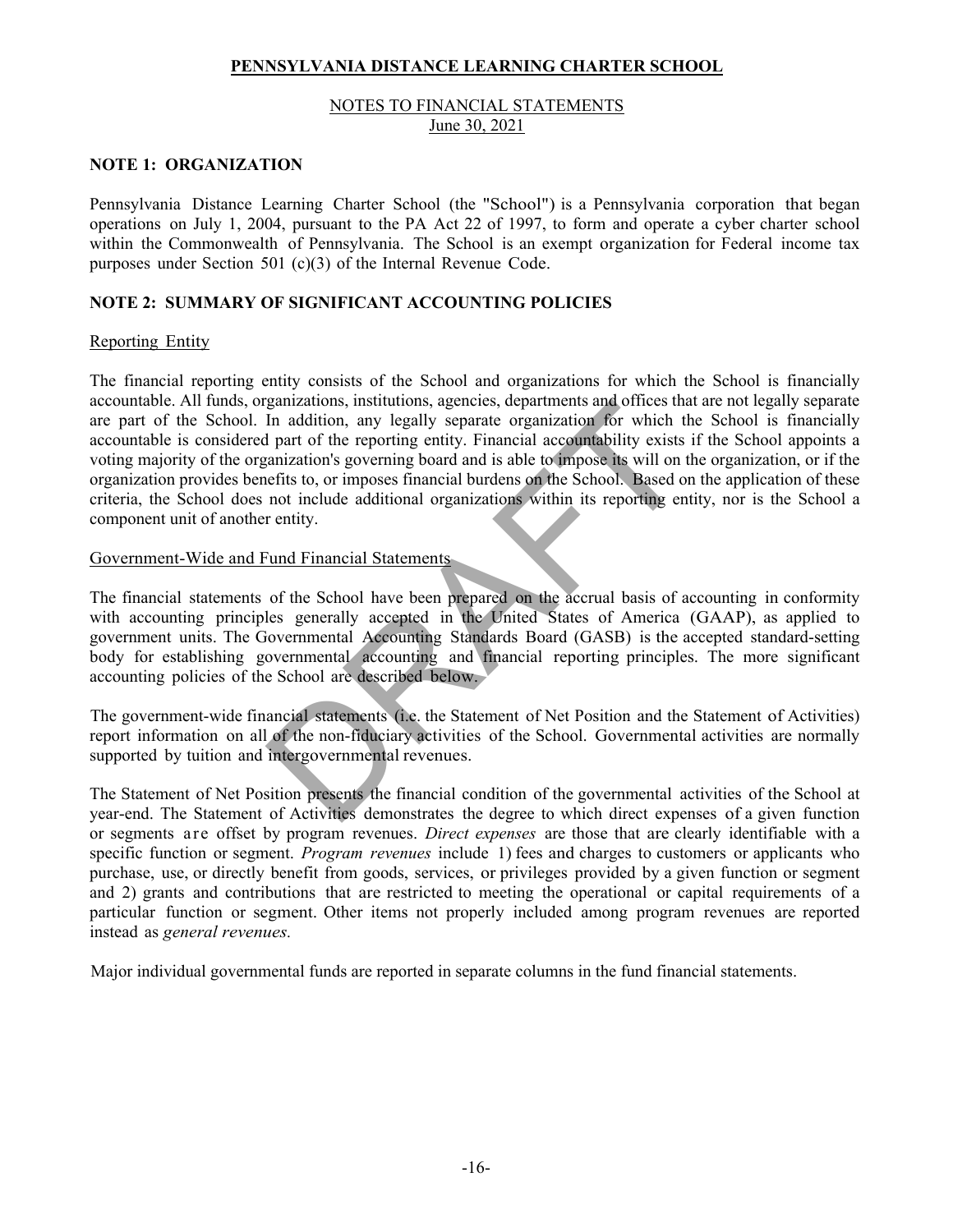#### NOTES TO FINANCIAL STATEMENTS (CONTINUED) June 30, 2021

#### **NOTE 2: SUMMARY OF SIGNIFICANT ACCOUNTING POLICIES (CONTINUED)**

#### Measurement Focus, Basis of Accounting and Financial Statement Presentation

The government-wide financial statements are reported using the *economic resources measurement focus* and the *accrual basis of accounting.* Revenues are recorded when earned and expenses are recorded when a liability is incurred, regardless of the timing of related cash flows. Grants and similar items are recognized as revenue as soon as all eligibility requirements imposed by the provider have been met.

The governmental fund financial statements are reported using the *current financial resources measurement focus* and the *modified accrual basis of accounting.* Revenues are recognized as soon as they are both measurable and available. Revenues are considered to be available when they are collectible within the current period or soon enough thereafter to pay liabilities of the current period. For this purpose, the government considers revenues to be available if they are collected within 90 days of the end of the current fiscal period. Expenditures generally are recorded when a liability is incurred, as under accrual accounting. However, debt service expenditures, as well as expenditures related to compensated absences, and claims and judgments, are recorded only when payment is due. General capital asset acquisitions are reported as expenditures in governmental funds. Issuance of long-term debt and acquisitions under capital leases are reported as other financing sources.

nereatter to pay habilities of the current period. For this provided within 90 days of the end of available if they are collected within 90 days of the end of reverded when a liability is incurred, as upder accula lace we Tuition and interest associated with the current fiscal period are considered to be susceptible to accrual and so have been recognized as revenues of the current fiscal period. Entitlements are recorded as revenues when all eligibility requirements are met, including any time requirements and the amount is received during the period or within the availability period for this revenue source (within 90 days of year-end). Expenditure-driven grants are recognized as revenue when the qualifying expenditures have been incurred and all other eligibility requirements have been met, and the amount is received during the period or within the availability period for this revenue source (within 90 days of year-end). All other revenue items are considered to be measurable and available only when cash is received by the government.

The School's accounts are organized and operated on the basis of funds. A fund is an independent fiscal accounting entity with a self-balancing set of accounts. Fund accounting segregates funds according to their intended purpose and is used to aid management in demonstrating compliance with finance-related legal and contractual provisions. The minimum number of funds maintained is consistent with legal and managerial requirements.

The School reports the following major governmental fund:

• The *General Fund* is the School's primary operating fund. It accounts for all financial resources of the School, except those required to be accounted for in another fund. There are no other funds reported by the School.

Amounts reported as program revenues include 1) charges to customers for goods, services, or privileges provided, 2) operating grants and contributions, and 3) capital grants and contributions. Internally dedicated resources are reported as general revenues rather than as program revenues.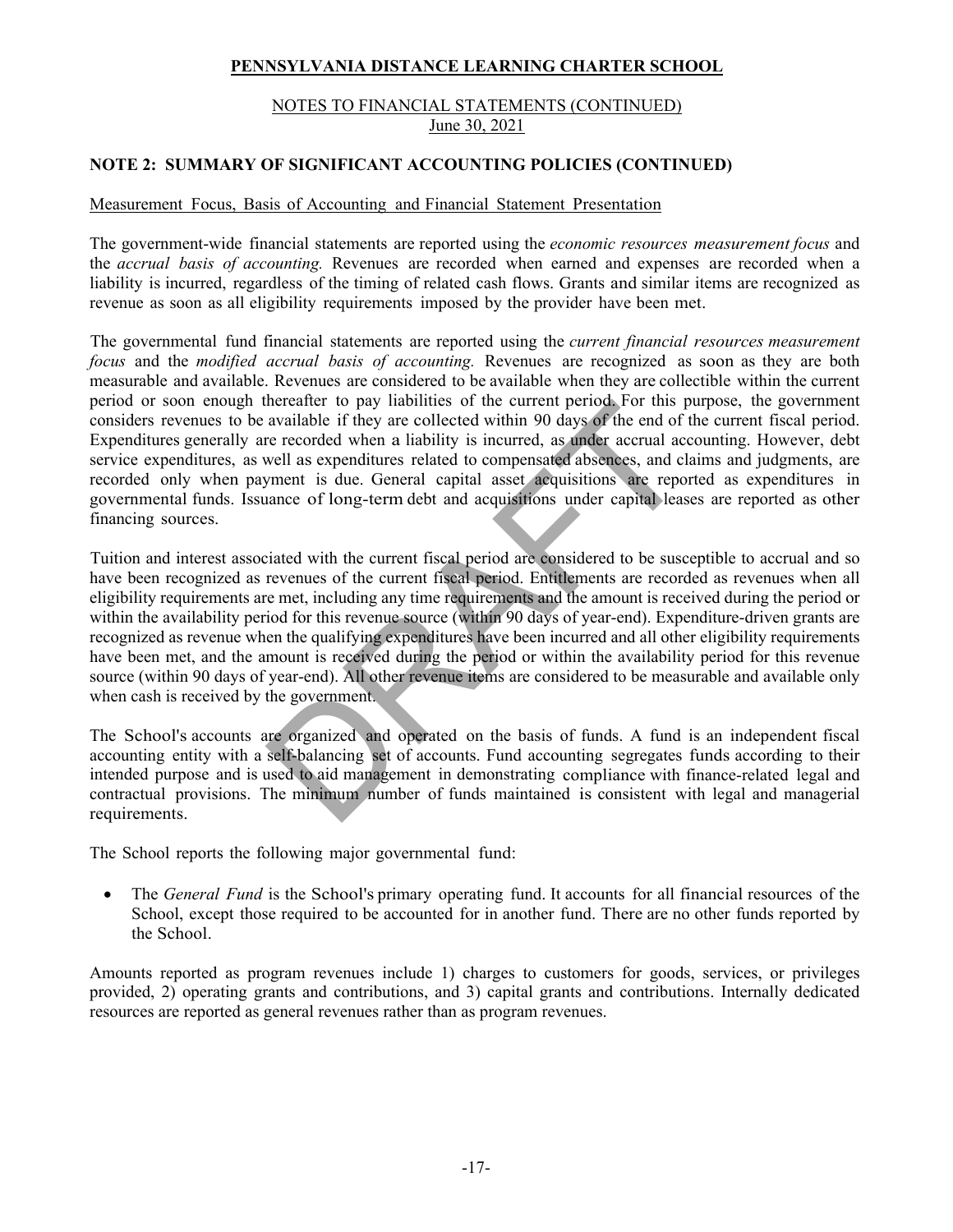### NOTES TO FINANCIAL STATEMENTS (CONTINUED) June 30, 2021

#### **NOTE 2: SUMMARY OF SIGNIFICANT ACCOUNTING POLICIES (CONTINUED)**

#### Budget Information

Annual budgets are adopted for all funds on a basis consistent with GAAP. All annual appropriations lapse at fiscal year-end. The operating budget includes proposed expenditures and the means of financing them for the upcoming year, along with estimates for the current year and actual data for the preceding year.

Budgets are required for all funds by Pennsylvania State Statute. The budget includes proposed expenditures and the means of financing them. As required by law, prior to June 30, the budget is adopted by formal resolution.

Formal budgetary integration is employed as a management control device during the year for the governmental funds. The appropriated budget is prepared by fund. The legal level of control is the fund level.

Expenditures may not legally exceed appropriations at the fund level. Revisions that alter the total expenditures of any fund must be approved by the Board of Trustees.

dianopted is prepared by fund. The legal level of control is the fund<br>ally exceed appropriations at the fund level. Revisions that all<br>oved by the Board of Trustees.<br>on total funds expected to be available in each budget y Appropriations are based on total funds expected to be available in each budget year, including beginning fund balances and reserves as established by the Board of Trustees. Variances between budget and actual result from the non-expenditure of reserves, nonoccurrence of anticipated events, and normal operating variances.

The Board of Trustees may authorize supplemental appropriations during the year.

#### Estimates

The preparation of financial statements in conformity with accounting principles generally accepted in the United States of America requires management to make estimates and assumptions that affect certain reported amounts and disclosures. Accordingly, actual results could differ from those estimates.

# Assets, Liabilities, and Net Position or Fund Balance

#### *Cash and Cash Equivalents*

Cash and cash equivalents include cash on hand and in the bank, and short-term investments with original maturities of three months or less from the date of acquisition.

#### *Accounts Receivable*

The School considers the district funding and grant funding receivables to be fully collectible. Accordingly, no allowance for uncollectible accounts is required. If amounts become uncollectible based on management's periodic review, they will be written off at the time deemed uncollectible.

#### *Prepaid Expenses*

In both the government-wide and fund financial statements, prepaid expenses are recorded as assets in the specific governmental fund in which future benefits will be derived.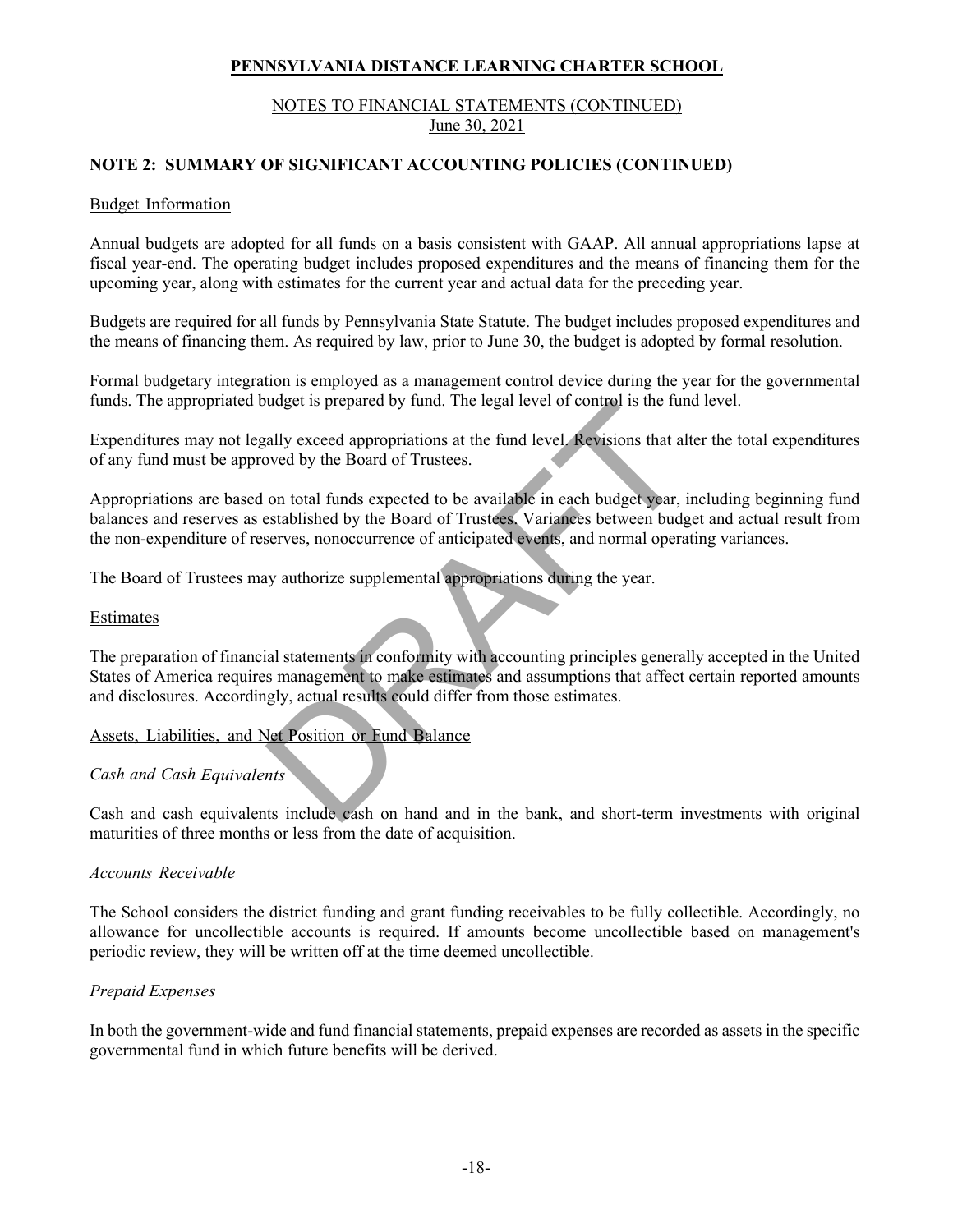#### NOTES TO FINANCIAL STATEMENTS (CONTINUED) June 30, 2021

#### **NOTE 2: SUMMARY OF SIGNIFICANT ACCOUNTING POLICIES (CONTINUED)**

#### Assets, Liabilities, and Net Position or Fund Balance (Continued)

#### *Capital Assets*

For purposes of recording capital assets, the Board has a \$5,000 capitalization threshold.

As of June 30, 2021, the School's capital assets had a net book value of \$1,506,573. Capital assets of the School are depreciated using the straight-line method over the useful lives of the assets; five years for "Vehicles" and "Furniture and Fixtures," three years for "Computers and Software," and ten years for "Leasehold Improvements." The depreciation expense for the year ended June 30, 2021 was \$511,789. Capital assets at June 30, 2021 consisted of the following:

| 30, 2021 consisted of the following:                                                                                                                                                                                                                                                                     |               |                  |                     |               |
|----------------------------------------------------------------------------------------------------------------------------------------------------------------------------------------------------------------------------------------------------------------------------------------------------------|---------------|------------------|---------------------|---------------|
|                                                                                                                                                                                                                                                                                                          | June 30, 2020 | <b>Additions</b> | <b>Dispositions</b> | June 30, 2021 |
| Leasehold Improvements                                                                                                                                                                                                                                                                                   | 171,952       | \$               | \$                  | 171,952       |
| <b>Furniture and Fixtures</b>                                                                                                                                                                                                                                                                            | 368,127       | 30,265           |                     | 398,392       |
| Vehicles                                                                                                                                                                                                                                                                                                 |               | 102,021          |                     | 102,021       |
| Computers and Software                                                                                                                                                                                                                                                                                   | 1,023,928     | 785,947          | (623, 684)          | 1,186,191     |
| Capital Assets, at Cost                                                                                                                                                                                                                                                                                  | 1,564,007     | 918,233          | (623, 684)          | 1,858,556     |
| Less Accumulated Depreciation                                                                                                                                                                                                                                                                            | (463, 878)    | (511, 789)       | 623,684             | (351, 983)    |
| Capital Assets, Net of Depreciation                                                                                                                                                                                                                                                                      | 1,100,129     | 406,444          |                     | 1,506,573     |
| Government-Wide Net Position<br>Government-wide net position is divided into three components:                                                                                                                                                                                                           |               |                  |                     |               |
| Net investment in capital assets - consist of the historical cost of capital assets less accumulated depreciation<br>and less any debt that remains outstanding that was used to finance those assets plus deferred outflows of<br>resources less deferred inflows of resources related to those assets. |               |                  |                     |               |
| Restricted net position - consist of assets that are restricted by the School's creditors (for example, through<br>debt covenants), by state enabling legislation (through restrictions on shared revenues), by grantors (both                                                                           |               |                  |                     |               |

#### Government-Wide Net Position

- Net investment in capital assets consist of the historical cost of capital assets less accumulated depreciation and less any debt that remains outstanding that was used to finance those assets plus deferred outflows of resources less deferred inflows of resources related to those assets.
- Restricted net position consist of assets that are restricted by the School's creditors (for example, through debt covenants), by state enabling legislation (through restrictions on shared revenues), by grantors (both federal and state), and by other contributors.
- Unrestricted net position all other net position is reported in this category.

#### Fund Statements - Fund Balance

In accordance with Governmental Accounting Standards Board Statement No. 54, fund balance reporting and governmental fund type definitions, the School classified governmental fund balances as follows:

- Nonspendable amounts that cannot be spent because they are either  $(1)$  not in a spendable form or  $(2)$ legally or contractually required to remain intact.
- Restricted the part of fund balance that is restricted to be spent for a specific purpose. The constraints on these amounts must be externally imposed by creditors, grantors, contributors or laws or regulations of other governments; or by enabling legislation. Enabling legislation authorizes the government to assess, levy, change or mandate and includes a legally enforceable requirement on the use of these funds.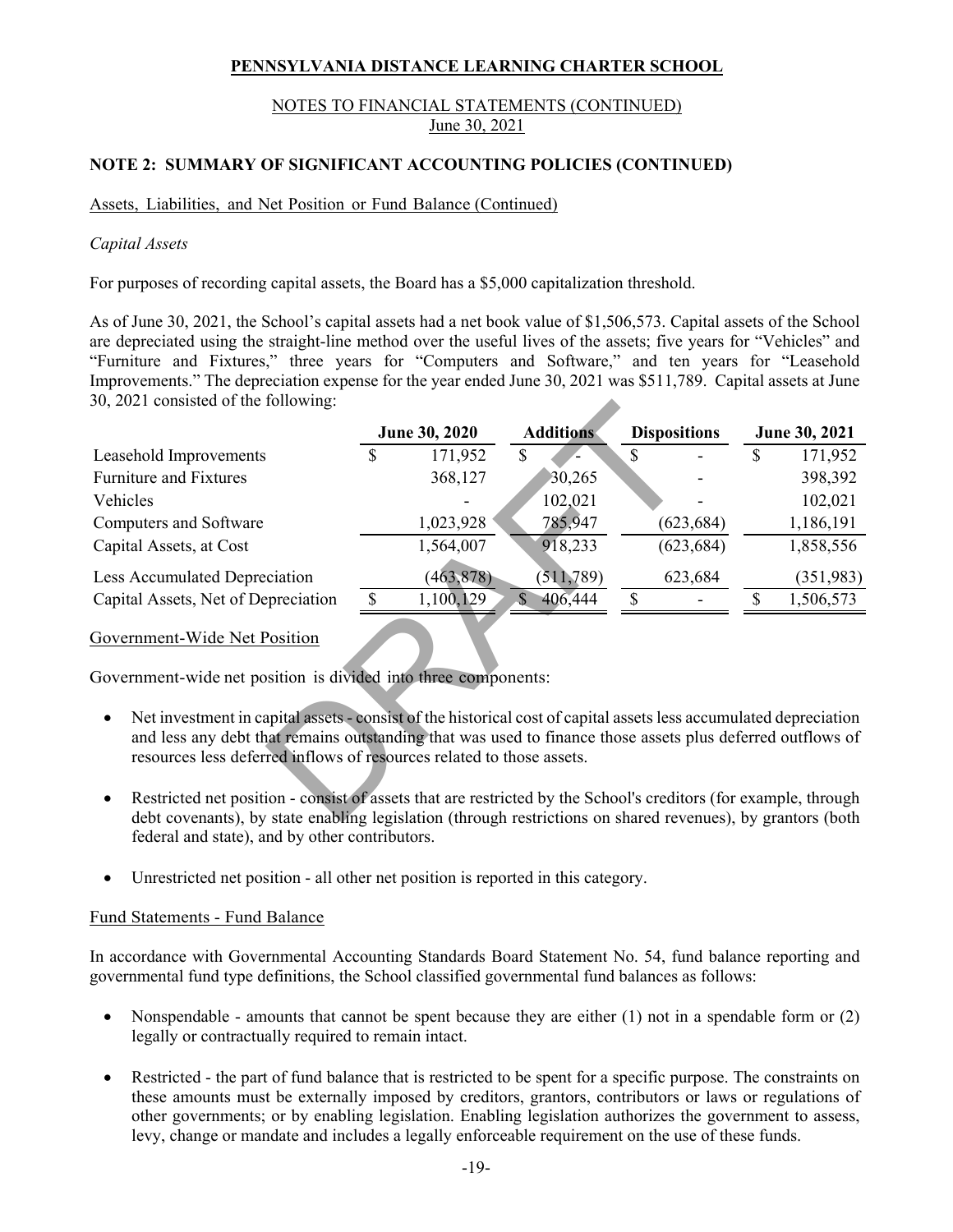# NOTES TO FINANCIAL STATEMENTS (CONTINUED) June 30, 2021

#### **NOTE 2: SUMMARY OF SIGNIFICANT ACCOUNTING POLICIES (CONTINUED)**

#### Fund Statements - Fund Balance (Continued)

- Committed the portion of fund balance that can only be used for specific purposes as a result of formal action by the School's highest level of authority, the school board. Once the item is committed, it cannot be used for any other purpose unless changed by the same procedures used to initially constrain the money, which is the passage of a motion. The School committed \$4,250,000 for future operations use given the potential for district rate reductions, \$1,842,802 for future PSERS contribution expenditures associated with the increasing mandated annual state employer contribution. An additional \$840,000 is committed to implementation of the strategic plan and \$1,017,198 is committed as collateral for the letter-of-credit required under the facility lease. The total committed funds as of June 30, 2021 are \$7,950,000.
- Assigned reflects the School's intent to use the money for a specific purpose but is not considered restricted or committed. Fund balance may be assigned by the chief executive officer.
- Unassigned represents the part of spendable fund balance that has not been categorized as restricted, committed or assigned. The general fund is the only fund permitted to have a positive unassigned fund balance.

The School's policy is to first apply restricted resources when an obligation is incurred for purposes for which both restricted and unrestricted net position are available.

# **NOTE 3: CASH, CASH EQUIVALENTS AND CERTIFICATES OF DEPOSIT**

# Deposits

Under Section 440.1 of the Public School Code of 1949, as amended, the School is permitted to invest funds consistent with sound business practices in the following types of investments:

- the School's intent to use the money for a specific purpose but is<br>balance may be assigned by the chief executive officer.<br>sents the part of spendable fund balance that has not been oned. The general fund is the only fund Obligations of (a) the United States of America or any of its agencies or instrumentalities backed by the full faith and credit of the United States of America, (b) the Commonwealth of Pennsylvania or any of its agencies or instrumentalities backed by the full faith and credit of the Commonwealth, or (c) any political subdivision of the Commonwealth of Pennsylvania or any of its agencies or instrumentalities backed by the full faith and credit of the political subdivision.
- Deposits in savings accounts, time deposits, or share accounts of institutions insured by the Federal Deposit Insurance Corporation (FDIC) to the extent that such accounts are so insured and, for any amounts above the insured maximum, provided that approved collateral, as provided by law, is pledged by the depository.

The deposit policy of the School adheres to state statutes and prudent business practice. Deposits of the School as of June 30, 2021 are maintained in demand deposit and time deposit accounts. There were no deposit or investment transactions during the year that were in violation of either the state statutes or the policy of the School. Pursuant to Act 72 of the Pennsylvania State Legislature, a depository must pledge assets to secure state and municipal deposits. The pledged assets must at least be equal to the total amount of such assets required to secure all of the public deposits at the depository and may be on a pooled basis. Additionally, all such pledged assets must be delivered to a legal custodian.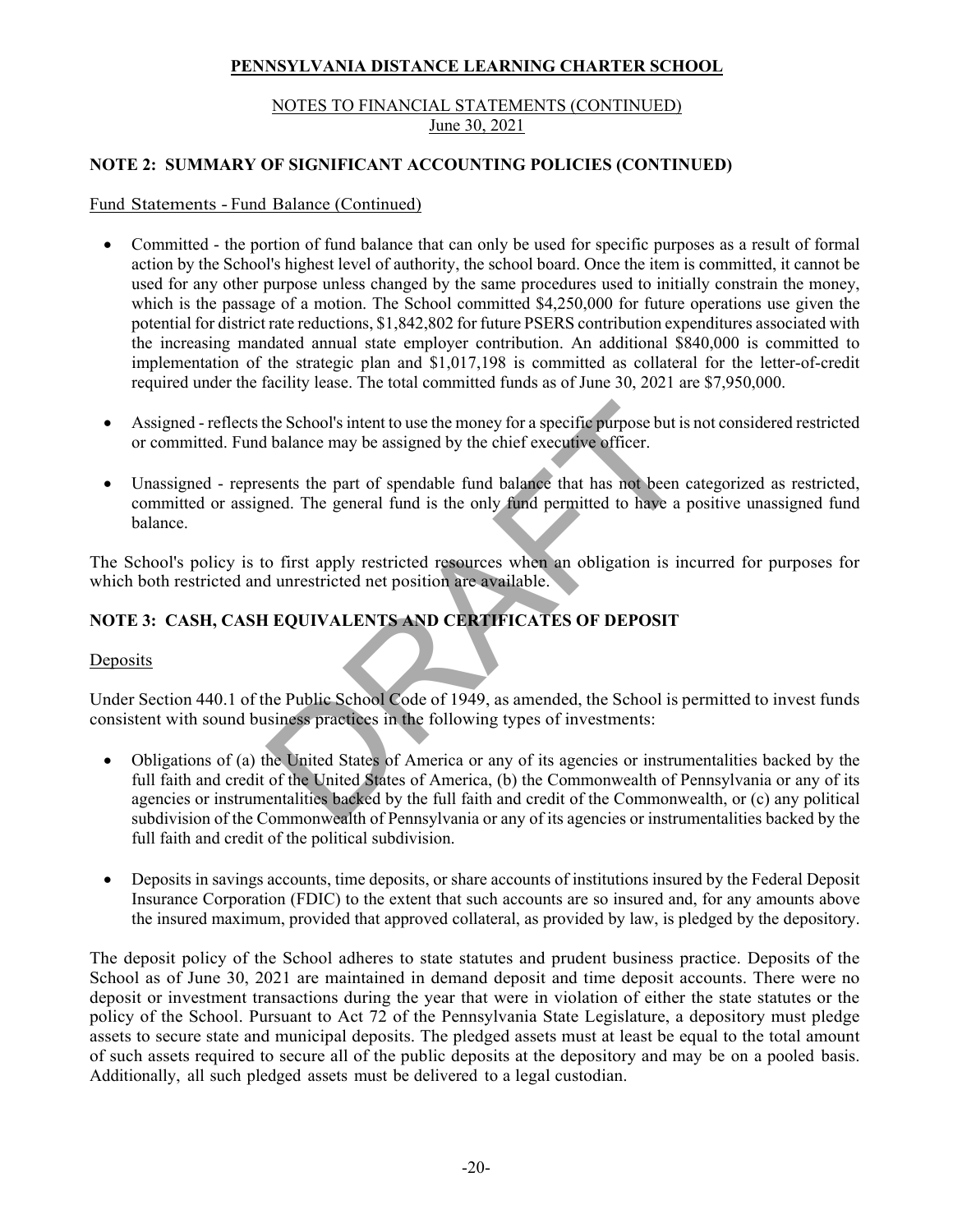#### NOTES TO FINANCIAL STATEMENTS (CONTINUED) June 30, 2021

#### **NOTE 3: CASH, CASH EQUIVALENTS, AND CERTIFICATES OF DEPOSIT (CONTINUED)**

#### Deposits (Continued)

At June 30, 2021, the deposits of the School can be categorized to indicate the level of risk assumed. The School had no investments at June 30, 2021 that required disclosure by risk category. The risk categories are as follows:

**Category 1** – insured or collateralized with securities held by the School or by its agent in the School's name.

**Category 2** – collateralized with securities held by the pledging financial institution's trust department or agent in the School's name.

**Category 3** – collateralized with securities held by the pledging financial institution, or by its trust department or agent but not in the School's name.

|               | Category | <b>Category 2</b> | <b>Category 3</b> | <b>Bank Balance</b> | <b>Carrying Amount</b> |
|---------------|----------|-------------------|-------------------|---------------------|------------------------|
| Deposits      |          |                   |                   |                     |                        |
| June 30, 2021 | 250,000  |                   | 9,429,441         | 9,679,441           | 9,642,318              |

Included in the financial statements is a "Certificate of Deposit – Limited Use" which is held as collateral for a letter of credit described in Note 11 to the financial statements.

# **NOTE 4: DISTRICT FUNDING RECEIVABLE**

Solution and Balance Server Contract and pair of the server of the School and the School's name.<br>
Solution of the School's name.<br>
Solution of the School of School and Balance Server Contract of Deposit Limited Use" which i The School invoices the resident school district of each enrolled student based on reimbursement rates established by the Pennsylvania Department of Education. The "District Funding Receivable" on the Statement of Net Position and Balance Sheet - Governmental Funds represents the amounts invoiced to the various school districts, but not collected as of June 30, 2021 reduced by management's estimates of uncollectible amounts based on known circumstances and past experience. The amount of the receivable at year end was \$1,415,407. An allowance of \$88,996 has been recorded as of June 30, 2021, based on management's estimates of uncollectible amounts.

#### **NOTE 5: GRANTS FUNDING RECEIVABLE**

The School has recorded a grant receivable in the amount of \$614,975 to account for the portion of its federal grant awards allocated to the School, but not received as of June 30, 2021.

#### **NOTE 6: AGREEMENTS**

The School entered into a three-year agreement with Charter Choices, Inc. effective July 1, 2019. Under this agreement, Charter Choices, Inc. will provide various accounting and compliance reporting services.

The School also has other contracts in place with various vendors for services including back-office information technology (IT), elementary curriculum use, and course website development.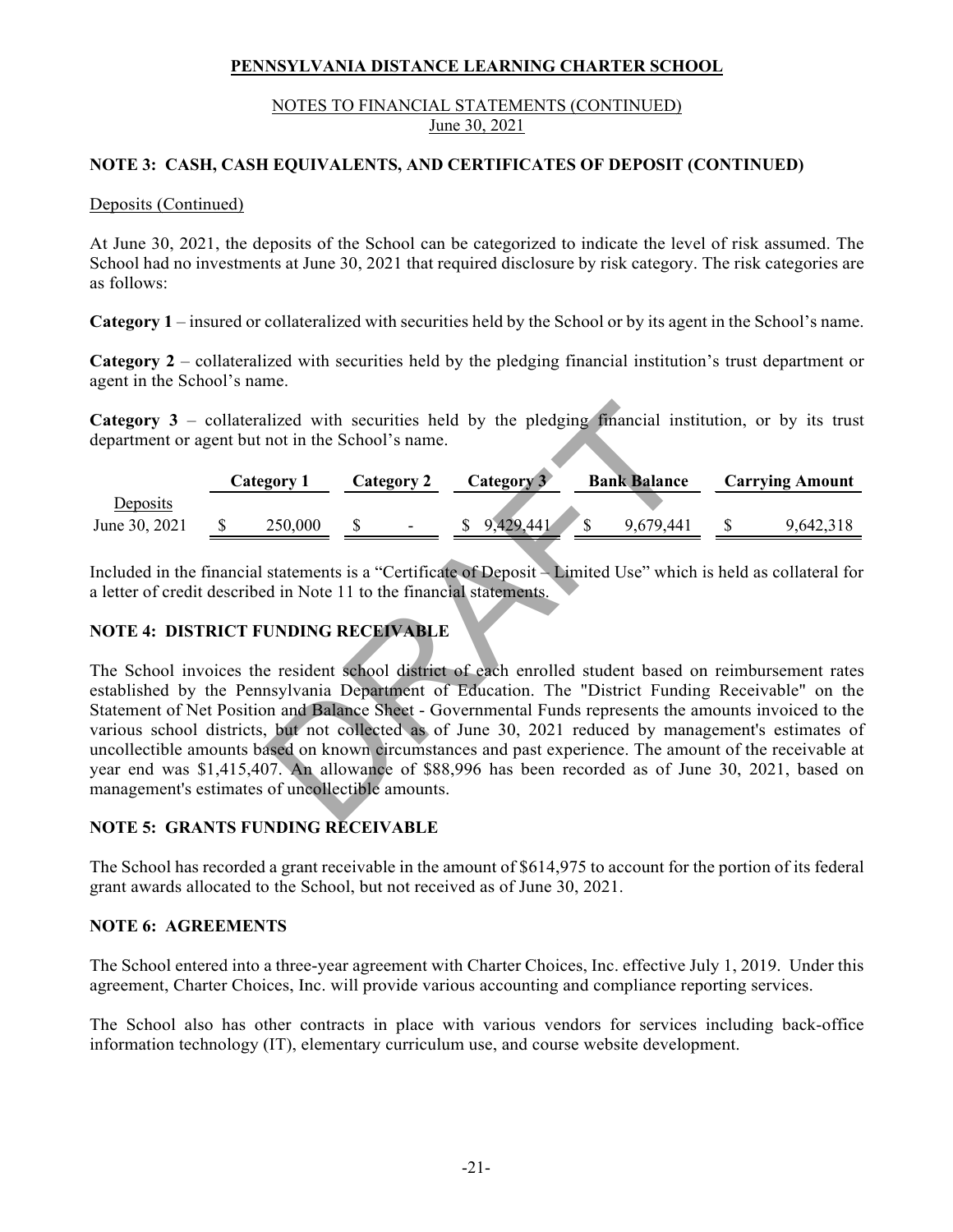#### NOTES TO FINANCIAL STATEMENTS (CONTINUED) June 30, 2021

#### **NOTE 7: DEFINED BENEFIT PENSION PLAN**

For purposes of measuring the net pension liability, deferred outflows of resources and deferred inflows of resources related to pensions, and pension expense, information about the fiduciary net position of the Public School Employees' Retirement System (PSERS, System) and additions to/deductions from PSERS's fiduciary net position have been determined on the same basis as they are reported by PSERS. For this purpose, benefit payments (including refunds of employee contributions) are recognized when due and payable in accordance with the benefit terms investments are reported at fair value.

The School follows GASB Statement No. 68, which addresses accounting and financial reporting for pensions that are provided to the employees of state and local governmental employers through pension plans that are administered through trusts and also establish standards for measuring and recognizing liabilities, deferred outflows of resources, deferred inflows of resources, and expenses/expenditures.

#### General Information about the Pension Plan

#### *Plan Description*

ources, deterred inflows of resources, and expenses/expend<br>
out the Pension Plan<br>
and cost-sharing multi-employer defined benefit pension plan<br>
and employees of the Commonwealth of Pennsylvania. T<br>
m include all full-time PSERS is a governmental cost-sharing multi-employer defined benefit pension plan that provides retirement benefits to public school employees of the Commonwealth of Pennsylvania. The members eligible to participate in the System include all full-time public school employees, part-time hourly public school employees who render at least 500 hours of service in the school year, and part-time per diem public school employees who render at least 80 days of service in the school year in any of the reporting entities in Pennsylvania. PSERS issues a publicly available financial report that can be obtained at www.psers.state.pa.us.

#### *Benefits Provided*

PSERS provides retirement, disability, and death benefits. Members are eligible for monthly retirement benefits upon reaching (a) age 62 with at least 1 year of credited service; (b) age 60 with 30 or more years of credited service; or (c) 35 or more years of service regardless of age. Act 120 of 2010 (Act 120) preserves the benefits of existing members and introduced benefit reductions for individuals who become new members on or after July 1, 2011. Act 120 created two new membership classes, Membership Class T-E (Class T-E) and Membership Class T-F (Class T-F). To qualify for normal retirement, Class T-E and Class T-F members must work until age 65 with a minimum of 3 years of service or attain a total combination of age and service that is equal to or greater than 92 with a minimum of 35 years of service. Benefits are generally equal to 2% or 2.5%, depending upon membership class, of the member's final average salary (as defined in the Code) multiplied by the number of years of credited service. For members whose membership started prior to July 1, 2011, after completion of five years of service, a member's right to the defined benefits is vested and early retirement benefits may be elected. For Class T-E and Class T-F members, the right to benefits is vested after ten years of service.

Participants are eligible for disability retirement benefits after completion of five years of credited service. Such benefits are generally equal to 2% or 2.5%, depending upon membership class, of the member's final average salary (as defined in the Code) multiplied by the number of years of credited service, but not less than one-third of such salary nor greater than the benefit the member would have had at normal retirement age. Members over normal retirement age may apply for disability benefits.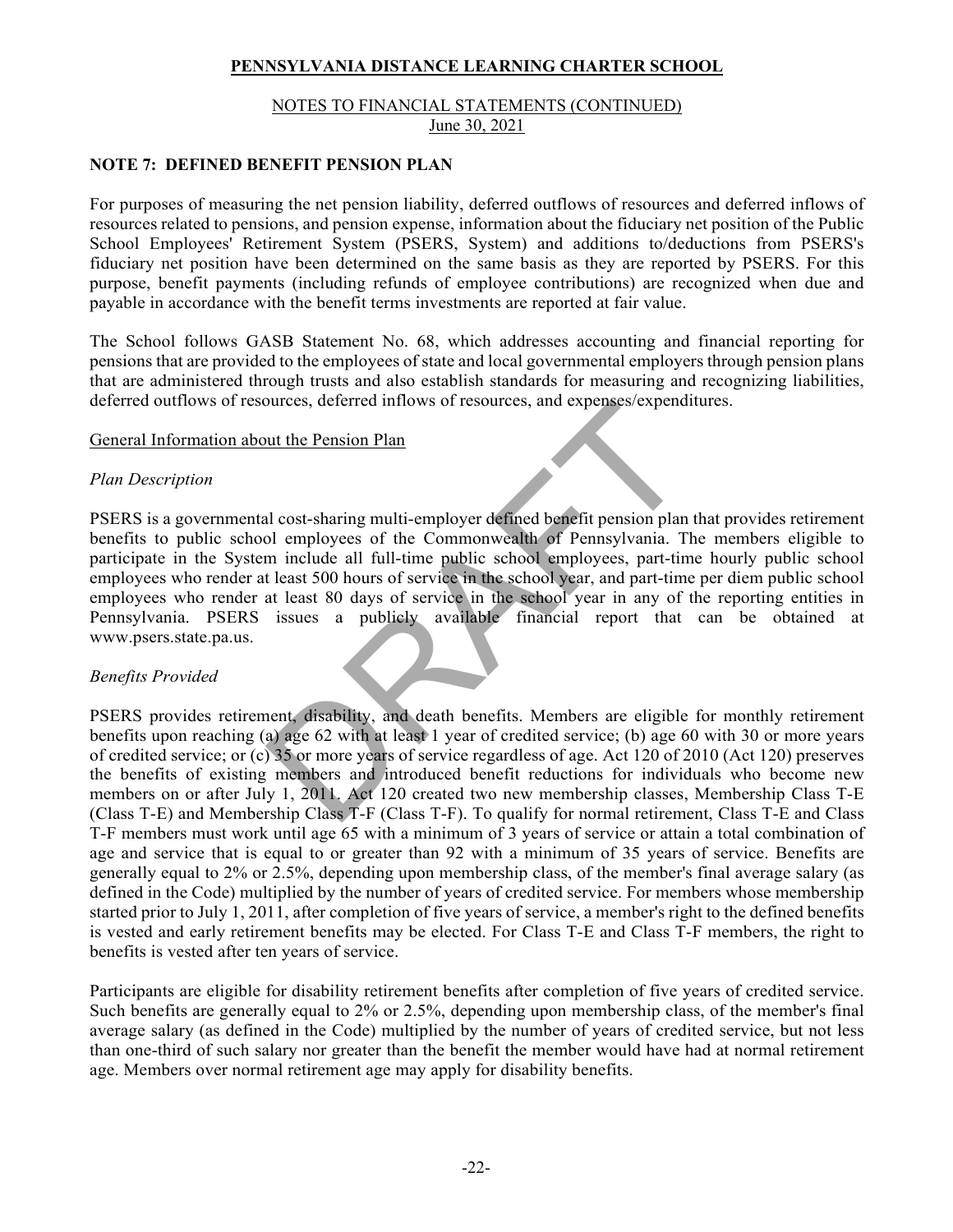#### NOTES TO FINANCIAL STATEMENTS (CONTINUED) June 30, 2021

#### **NOTE 7: DEFINED BENEFIT PENSION PLAN (CONTINUED)**

#### General Information about the Pension Plan (Continued)

#### *Benefits Provided (Continued)*

Death benefits are payable upon the death of an active member who has reached age 62 with at least one year of credited service (age 65 with at least three years of credited service for Class T-E and Class T-F members) or who has at least five years of credited service (ten years for Class T-E and Class T-F members). Such benefits are actuarially equivalent to the benefit that would have been effective if the member had retired on the day before death.

#### *Member Contributions*

Active members who joined the System prior to July 22, 1983, contribute at 5.25% (Membership Class T-C) or at 6.50% (Membership Class T-D) of the member's qualifying compensation.

Members who joined the System on or after July 22, 1983, and who were active or inactive as of July 1, 2001, contribute at 6.25% (Membership Class T-C) or at 7.50% (Membership Class T-D) of the member's qualifying compensation.

Members who joined the System after June 30, 2001 and before July 1, 2011, contribute at 7.50% (automatic Membership Class T-D). For all new hires and for members who elected Class T-D membership, the higher contribution rates began with service rendered on or after January 1, 2002.

ined the System prior to July 22, 1983, contribute at 5.25%<br>ship Class T-D) of the member's qualifying compensation.<br>e System on or after July 22, 1983, and who were active<br>% (Membership Class T-C) or at 7.50% (Membership Members who joined the System after June 30, 2011, automatically contribute at the Membership Class T-E rate of 7.5% (base rate) of the member's qualifying compensation. All new hires after June 30, 2011, who elect Class T-F membership, contribute at 10.3% (base rate) of the member's qualifying compensation. Membership Class T-E and Class T-F are affected by a "shared risk" provision in Act 120 of 2010 that in future fiscal years could cause the Membership Class T-E contribution rate to fluctuate between 7.5% and 9.5% and Membership Class T-F contribution rate to fluctuate between 10.3% and 12.3%.

#### *Employer Contributions*

The School's contractually required contribution rate for fiscal year ended June 30, 2020 was 33.43% of covered payroll, actuarially determined as an amount that, when combined with employee contributions, is expected to finance the costs of benefits earned by employees during the year, with an additional amount to finance any unfunded accrued liability. Contributions to the pension plan from the School were \$948,409 for the year ended June 30, 2021.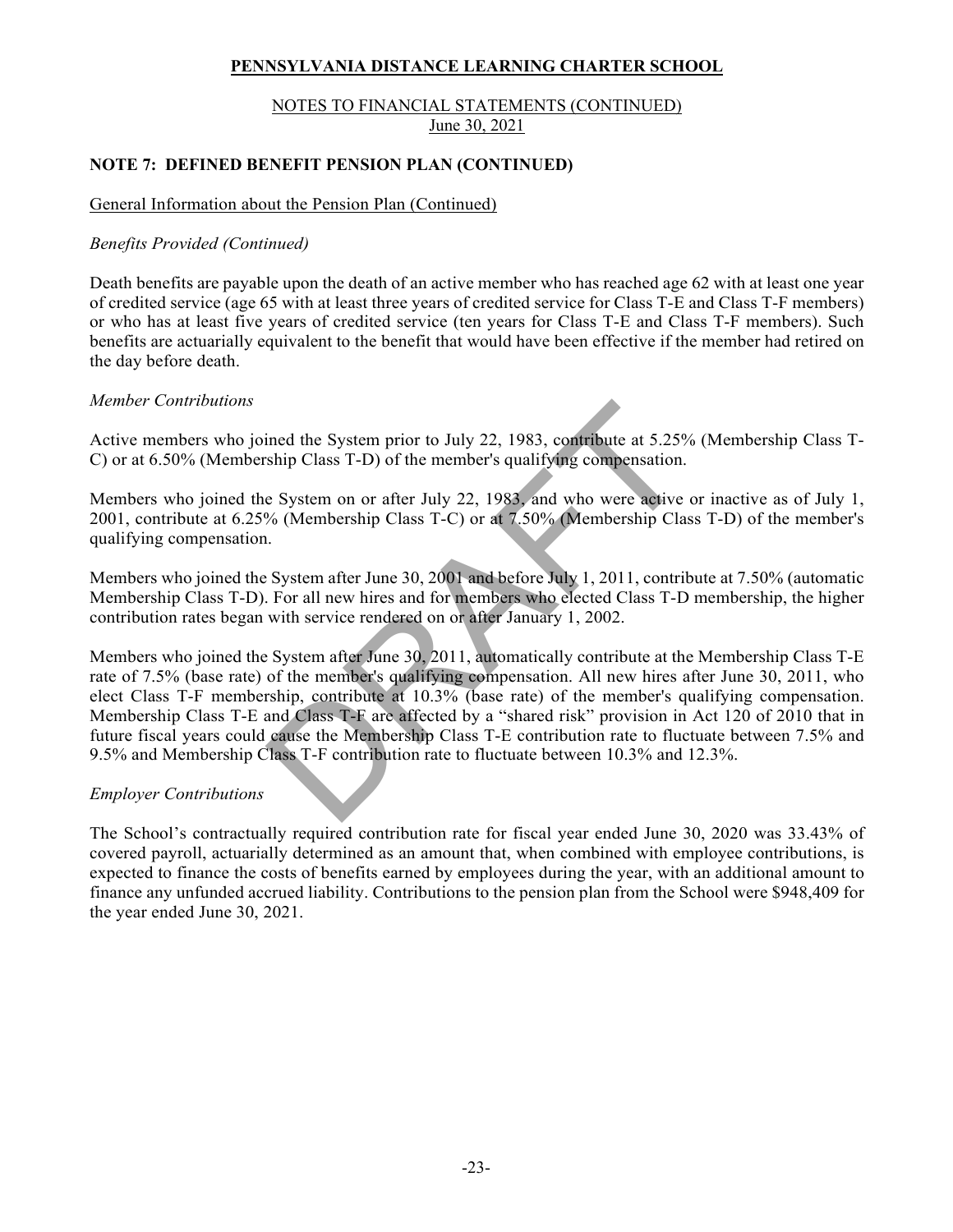#### NOTES TO FINANCIAL STATEMENTS (CONTINUED) June 30, 2021

#### **NOTE 7: DEFINED BENEFIT PENSION PLAN (CONTINUED)**

#### Pension Liabilities, Pension Expense, and Deferred Outflows of Resources and Deferred Inflows of Resources Related to Pensions

At June 30, 2021, the School reported a liability of \$8,420,000 for its proportionate share of the net pension liability. The net pension liability was measured as of June 30, 2020, and the total pension liability used to calculate the net pension liability was determined by rolling forward the System's total pension liability as of June 30, 2019 to June 30, 2020. The School's proportion of the net pension liability was calculated utilizing the employer's one-year reported covered payroll as it relates to the total one-year reported covered payroll. At June 30, 2020, the School's proportion was .0170 percent, which was an increase of .001 percent from its proportion measured as of June 30, 2019.

| the following sources:                                                                                                                                                                                                                                                                                                                                                                                                    | Deferred<br>Outlows of<br>Resources           | Deferred<br>Inflows of<br>Resources |
|---------------------------------------------------------------------------------------------------------------------------------------------------------------------------------------------------------------------------------------------------------------------------------------------------------------------------------------------------------------------------------------------------------------------------|-----------------------------------------------|-------------------------------------|
| Net Difference Between Expected and Actual Investment Earnings<br>Changes in Proportions<br>Difference Between Projected and Actual Experience<br>Contributions Subsequent to the Measurement Date                                                                                                                                                                                                                        | 370,000<br>\$<br>674,000<br>22,000<br>948,409 | S<br>27,000<br>202,000              |
| \$948,409 reported as deferred outflows of resources related to pensions resulting from School contributions<br>subsequent to the measurement date will be recognized as a reduction of the net pension liability in the year<br>ended June 30, 2021. Other amounts reported as deferred outflows of resources and deferred inflows of<br>resources related to pensions will be recognized in pension expense as follows: | \$2,014,409                                   | 229,000                             |

| Year Ending<br>June $30:$ |               |
|---------------------------|---------------|
| 2022                      | \$<br>294,000 |
| 2023                      | 229,000       |
| 2024                      | 205,000       |
| 2025                      | 110,000       |
| Thereafter                |               |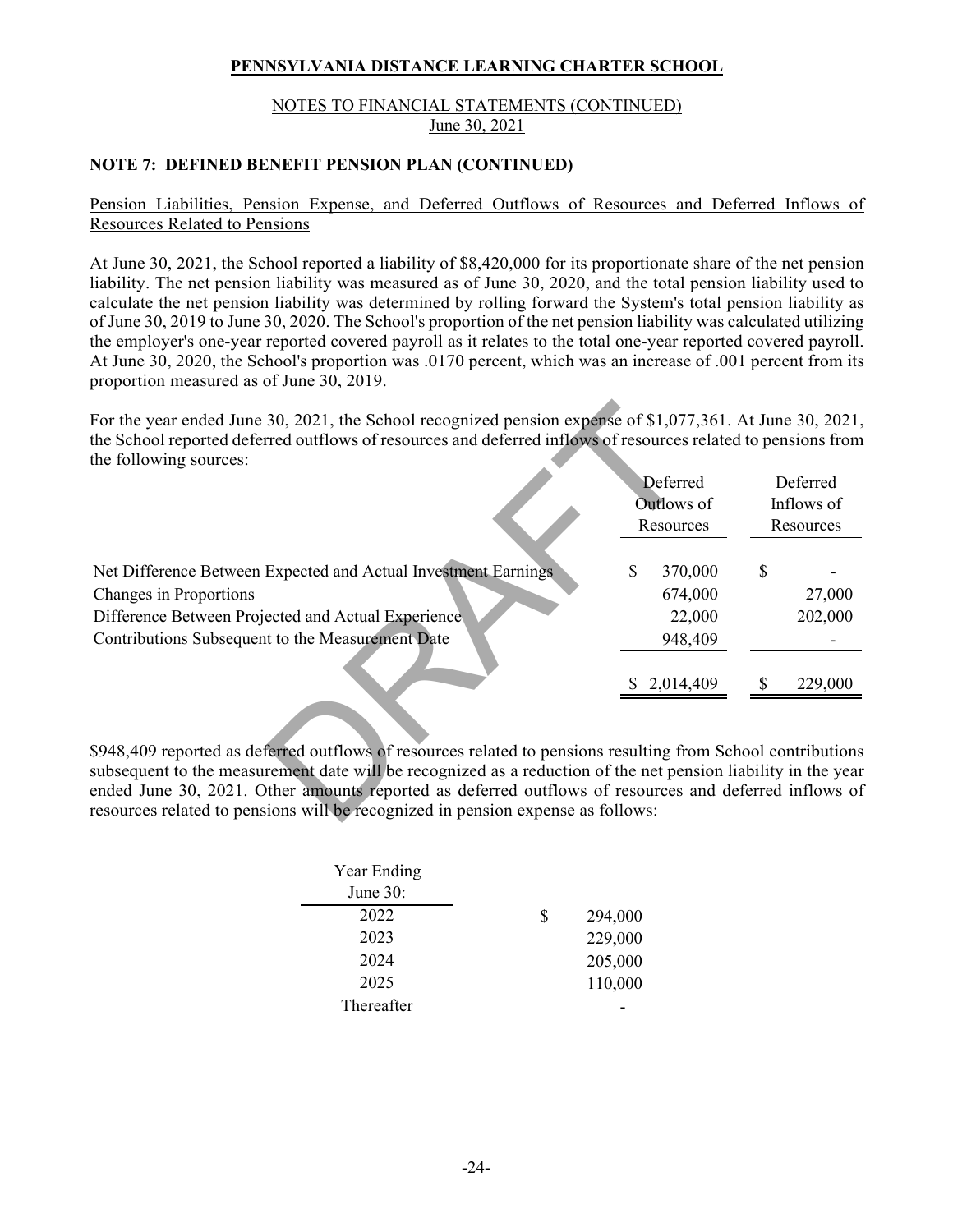#### NOTES TO FINANCIAL STATEMENTS (CONTINUED) June 30, 2021

#### **NOTE 7: DEFINED BENEFIT PENSION PLAN (CONTINUED)**

Pension Liabilities, Pension Expense, and Deferred Outflows of Resources and Deferred Inflows of Resources Related to Pensions (Continued)

#### *Actuarial Assumptions*

The total pension liability as of June 30, 2020 was determined by rolling forward the System's total pension liability at June 30, 2019 to June 30, 2020 using the following actuarial assumptions, applied to all periods included in the measurement:

- Actuarial cost method Entry Age Normal -level % of pay
- Investment return 7.25%, includes inflation at 2.75%
- Salary growth Effective average of 5.00%, comprised of inflation of 2.75%, and 2.25% for real wage growth and for merit or seniority increases.
- Mortality rates were based on the RP-2014 Mortality Tables for Males and Females, adjusted to reflect PSERS' experience and projected using a modified version of the MP-2015 Mortality Improvement Scale.

The actuarial assumptions used in the June 30, 2020 valuation were based on the results of an actuarial experiences study that was performed for the five-year period through June 30, 2015.

n - 7.25%, includes inflation at 2.75%<br>ffective average of 5.00%, comprised of inflation of 2.75%, and<br>erit or seniority increases.<br>were based on the RP-2014 Mortality Tables for Males an<br>experience and projected using a m The long-term expected rate of return on pension plan investments was determined using a building-block method in which best-estimate ranges of expected future real rates of return (expected returns, net of pension plan investment expense and inflation) are developed for each major asset class. These ranges are combined to produce the long-term expected rate of return by weighting the expected future real rates of return by the target asset allocation percentage and by adding expected inflation.

The pension plan's policy in regard to the allocation of invested plan assets is established and may be amended by the Board. Plan assets are managed with a long-term objective of achieving and maintaining a fully funded status for the benefits provided through the pension.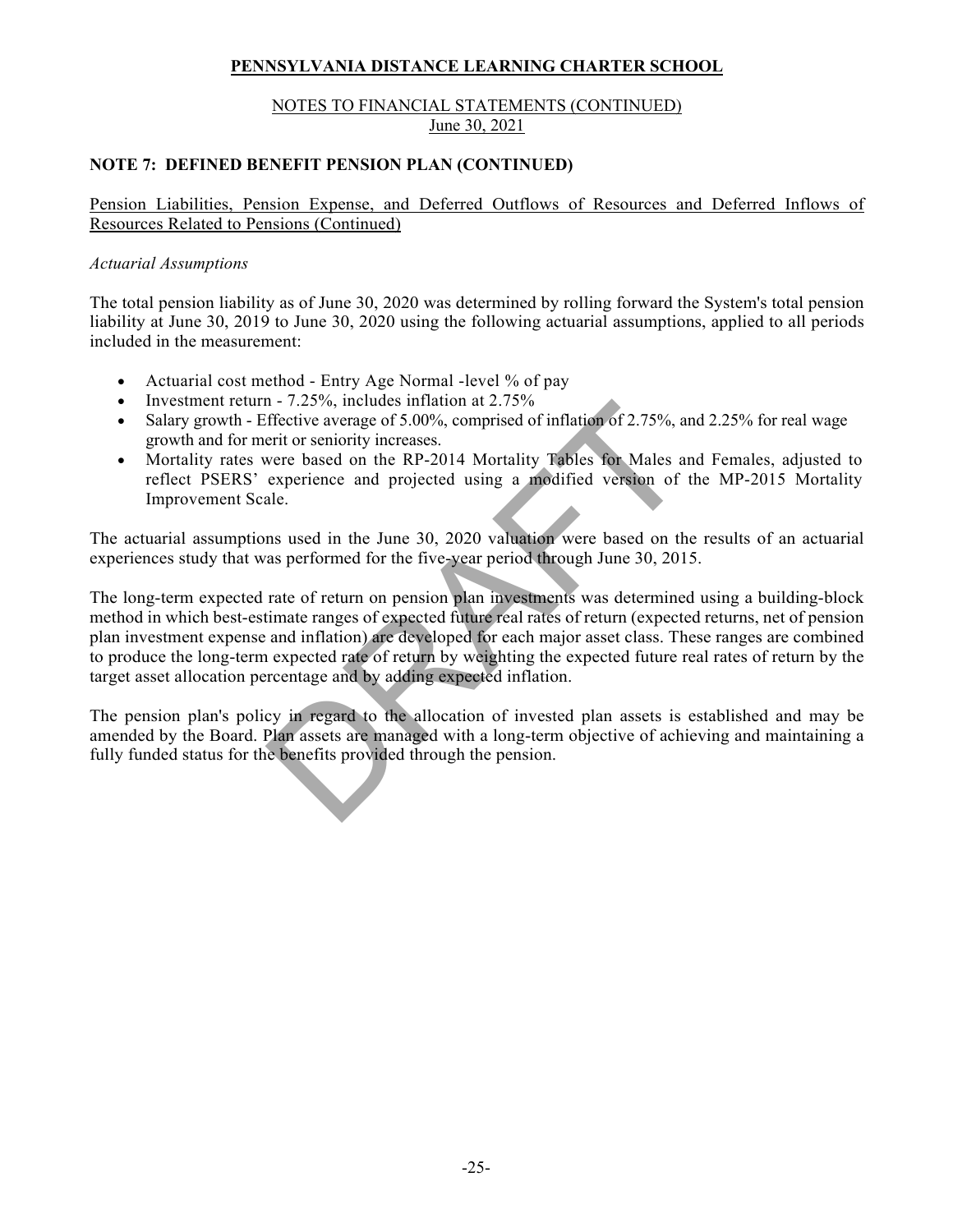#### NOTES TO FINANCIAL STATEMENTS (CONTINUED) June 30, 2021

#### **NOTE 7: DEFINED BENEFIT PENSION PLAN (CONTINUED)**

Pension Liabilities, Pension Expense, and Deferred Outflows of Resources and Deferred Inflows of Resources Related to Pensions (Continued)

|                                                                                                                                                                                                                                                                                                                                                                                                                                                                                                                                          |                   | Long-Term             |  |  |  |  |
|------------------------------------------------------------------------------------------------------------------------------------------------------------------------------------------------------------------------------------------------------------------------------------------------------------------------------------------------------------------------------------------------------------------------------------------------------------------------------------------------------------------------------------------|-------------------|-----------------------|--|--|--|--|
|                                                                                                                                                                                                                                                                                                                                                                                                                                                                                                                                          | <b>Target</b>     | <b>Expected Real</b>  |  |  |  |  |
| <b>Asset Class</b>                                                                                                                                                                                                                                                                                                                                                                                                                                                                                                                       | <b>Allocation</b> | <b>Rate of Return</b> |  |  |  |  |
| Global Public Equity                                                                                                                                                                                                                                                                                                                                                                                                                                                                                                                     | 15.0 %            | 5.2 %                 |  |  |  |  |
| Private Equity                                                                                                                                                                                                                                                                                                                                                                                                                                                                                                                           | 15.0 $%$          | $7.2 \%$              |  |  |  |  |
| Fixed Income                                                                                                                                                                                                                                                                                                                                                                                                                                                                                                                             | 36.0 $%$          | $1.1\%$               |  |  |  |  |
| Commodities                                                                                                                                                                                                                                                                                                                                                                                                                                                                                                                              | $8.0\%$           | $1.8\%$               |  |  |  |  |
| Absolute Return                                                                                                                                                                                                                                                                                                                                                                                                                                                                                                                          | 10.0 %            | $2.5\%$               |  |  |  |  |
| Infrastructure/ MLPs                                                                                                                                                                                                                                                                                                                                                                                                                                                                                                                     | 6.0 $%$           | 5.7 $%$               |  |  |  |  |
| <b>Real Estate</b>                                                                                                                                                                                                                                                                                                                                                                                                                                                                                                                       | $10.0\%$          | 5.5 $%$               |  |  |  |  |
| <b>Risk Parity</b>                                                                                                                                                                                                                                                                                                                                                                                                                                                                                                                       | $8.0\%$           | $3.3\%$               |  |  |  |  |
| Cash                                                                                                                                                                                                                                                                                                                                                                                                                                                                                                                                     | $6.0\%$           | $(0.1) \%$            |  |  |  |  |
| Financing (LIBOR)                                                                                                                                                                                                                                                                                                                                                                                                                                                                                                                        | $(14.0) \%$       | $(0.7)$ %             |  |  |  |  |
|                                                                                                                                                                                                                                                                                                                                                                                                                                                                                                                                          | 100.0 %           |                       |  |  |  |  |
| s the Board's adopted asset allocation policy and best estimates of geometric real<br>r asset class as of June 30, 2020.                                                                                                                                                                                                                                                                                                                                                                                                                 |                   |                       |  |  |  |  |
| rate used to measure the total pension liability was 7.25%. The projection of ca<br>he discount rate assumed that contributions from plan members will be made<br>ate and that contributions from employers will be made at contractually<br>ermined. Based on those assumptions, the pension plan's fiduciary net position<br>e to make all projected future benefit payments of current plan members. There<br>I rate of return on pension plan investments was applied to all periods of pro<br>etermine the total pension liability. |                   |                       |  |  |  |  |

The above was the Board's adopted asset allocation policy and best estimates of geometric real rates of return for each major asset class as of June 30, 2020.

#### *Discount Rate*

The discount rate used to measure the total pension liability was 7.25%. The projection of cash flows used to determine the discount rate assumed that contributions from plan members will be made at the current contribution rate and that contributions from employers will be made at contractually required rates, actuarially determined. Based on those assumptions, the pension plan's fiduciary net position was projected to be available to make all projected future benefit payments of current plan members. Therefore, the longterm expected rate of return on pension plan investments was applied to all periods of projected benefit payments to determine the total pension liability.

#### *Sensitivity of the District's Proportionate Share of the Net Pension Liability to Changes in the Discount Rate*

The following presents the net pension liability, calculated using the discount rate of 7.25%, as well as what the net pension liability would be if it were calculated using a discount rate that is 1-percentage point lower (6.25%) or 1-percentage-point higher (8.25%) than the current rate:

|                                                                    | $1\%$    | Current           | $1\%$       |
|--------------------------------------------------------------------|----------|-------------------|-------------|
|                                                                    | Decrease | <b>Discount</b>   | Increase    |
|                                                                    | $6.25\%$ | <b>Rate 7.25%</b> | $8.25\%$    |
| School's Proportionate Share of Net Pension Liability \$10,417,000 |          | \$ 8,420,000      | \$6,728,000 |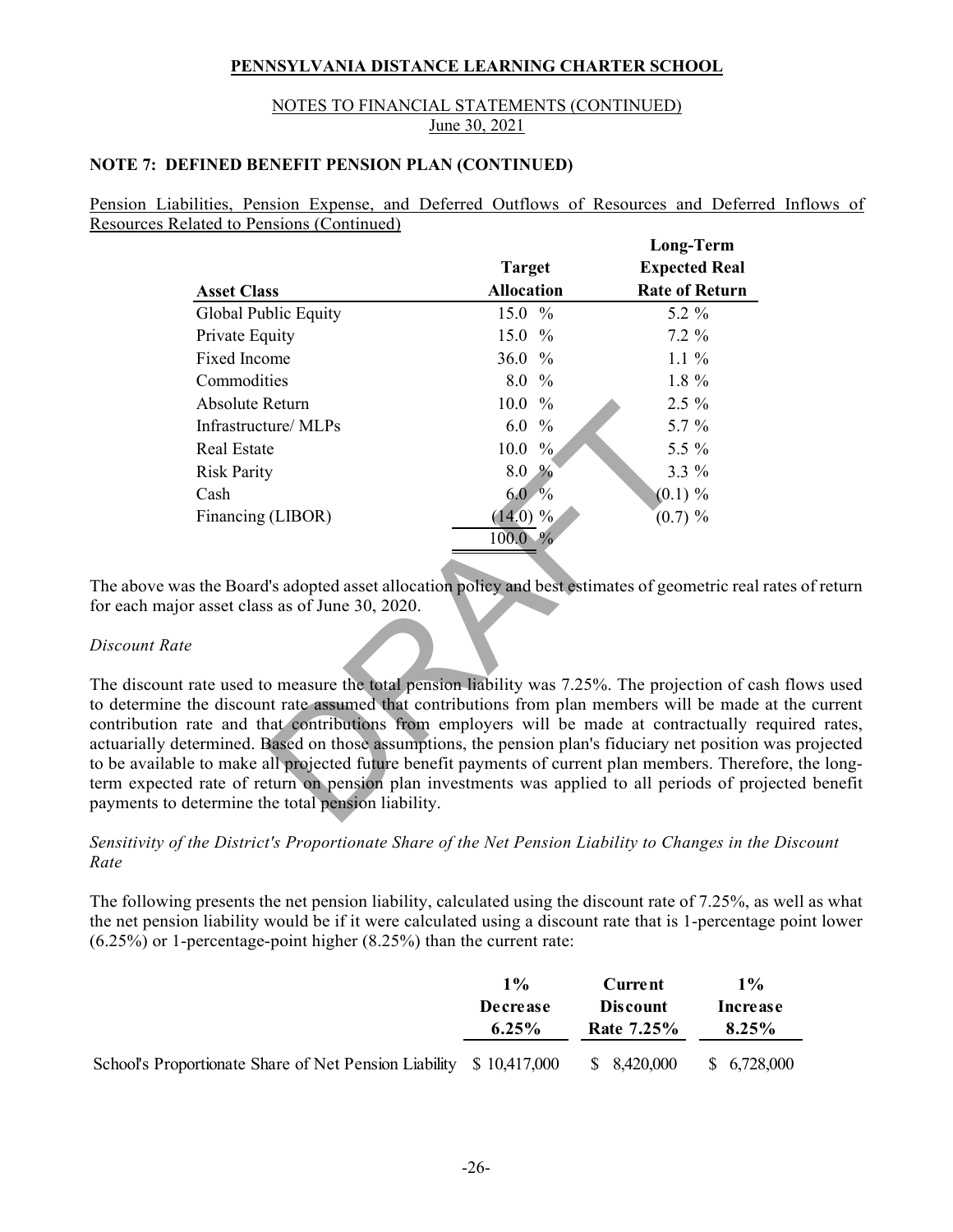#### NOTES TO FINANCIAL STATEMENTS (CONTINUED) June 30, 2021

#### **NOTE 7: DEFINED BENEFIT PENSION PLAN (CONTINUED)**

#### *Pension Plan Fiduciary Net Position*

Detailed information about PSERS' fiduciary net position is available in PSERS Comprehensive Annual Financial Report which can be found on the System's website at www.psers.pa.gov.

#### **NOTE 8: DEFINED CONTRIBUTION RETIREMENT PLAN**

inded effective March 1, 2017. The amendment stated that e<br>articipated in PSERS had a right to choose to participate in the<br>hired after March 1, 2017 who previously participated in PSE<br>days in PSERS contributions prior to As an alternative to the PSERS plan, the School offers a 403(b) plan which covers all new employees. PenServ Plan Services, Inc. is designated as the plan administrator. For participating employees, the School matches 100% or the first 5% of mandatory employee pre-tax deferrals to the plan. The plan's initial effective date was July 1, 2015, but the plan was amended effective March 1, 2017. The amendment stated that employees hired after July 1, 2015 and previously participated in PSERS had a right to choose to participate in this plan or participate in PSERS. Also, employees hired after March 1, 2017 who previously participated in PSERS and have not received a break of greater than 60 days in PSERS contributions prior to being hired at the School had the right to choose between participating in the 403(b) plan or continuing to participate in PSERS. Employees are immediately 100% vested in employer contributions. Employee and employer contributions to the plan were approximately \$254,000 and \$208,000 for the year ended June 30, 2021, respectively.

#### **NOTE 9: OTHER POST EMPLOYMENT BENEFITS (OPEB)**

#### Other Postemployment Benefits

For purposes of measuring the net OPEB liability, deferred outflows of resources and deferred inflows of resources related to OPEB, and OPEB expense, information about the fiduciary net position of the Public-School Employees' Retirement System (PSERS) and additions to/deductions from PSERS's fiduciary net position have been determined on the same basis as they are reported by PSERS. For this purpose, benefit payments are recognized when due and payable in accordance with the benefit terms. Investments are reported at fair value.

#### *Health Insurance Premium Assistance Program*

The System provides Premium Assistance which, is a governmental cost sharing, multiple-employer other postemployment benefit plan (OPEB) for all eligible retirees who qualify and elect to participate. Employer contribution rates for Premium Assistance are established to provide reserves in the Health Insurance Account that are sufficient for the payment of Premium Assistance benefits for each succeeding year. Effective January 1, 2002 under the provisions of Act 9 of 2001, participating eligible retirees are entitled to receive premium assistance payments equal to the lesser of \$100 per month or their out-of-pocket monthly health insurance premium. To receive premium assistance, eligible retirees must obtain their health insurance through either their school employer or the PSERS' Health Options Program. As of June 30, 2020, there were no assumed future benefit increases to participating eligible retirees.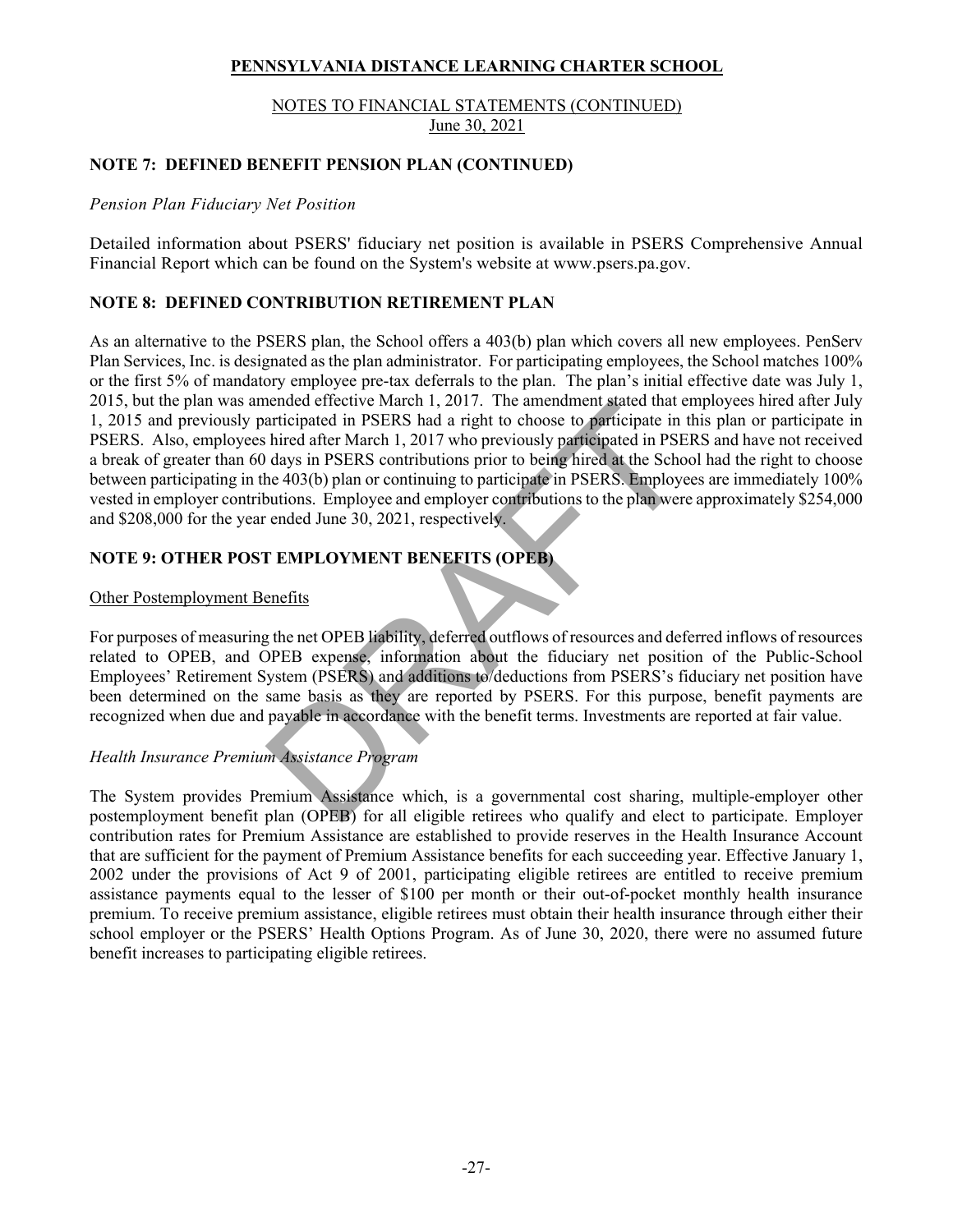#### NOTES TO FINANCIAL STATEMENTS (CONTINUED) June 30, 2021

#### **NOTE 9: OTHER POST EMPLOYMENT BENEFITS (OPEB) (CONTINUED)**

#### General Information about the Health Insurance Premium Assistance Program

#### *Premium Assistance Eligibility Criteria*

Retirees of the System can participate in the Premium Assistance program if they satisfy the following criteria:

- Have 24 ½ or more years of service, or
- Are a disability retiree, or
- Have 15 or more years of service and retired after reaching superannuation age, and
- Participate in the HOP or employer-sponsored health insurance program.

#### *Pension Plan Description*

I cost-sharing multiple-employer defined benefit pension plaremployees of the Commonwealth of Pennsylvania. The membul-<br>time public school employees, part-time hourly public school<br>tice in the school year, and part-time pe PSERS is a governmental cost-sharing multiple-employer defined benefit pension plan that provides retirement benefits to public school employees of the Commonwealth of Pennsylvania. The members eligible to participate in the System include all full-time public school employees, part-time hourly public school employees who render at least 500 hours of service in the school year, and part-time per diem public school employees who render at least 80 days of service in the school year in any of the reporting entities in Pennsylvania. PSERS issues a publicly available financial report that can be obtained at www.psers.pa.gov.

#### *Benefits Provided*

Participating eligible retirees are entitled to receive premium assistance payments equal to the lesser of \$100 per month or their out-of-pocket monthly health insurance premium. To receive premium assistance, eligible retirees must obtain their health insurance through either their school employer or the PSERS' Health Options Program. As of June 30, 2020, there were no assumed future benefit increases to participating eligible retirees.

#### *Employer Contributions*

The School's contractually required contribution rate for the fiscal year ended June 30, 2020 was 0.84% of covered payroll, actuarially determined as an amount that, when combined with employee contributions, is expected to finance the costs of benefits earned by employees during the year, with an additional amount to finance any unfunded accrued liability. Contributions to the OPEB plan from the School were \$23,084 for the year ended June 30, 2021.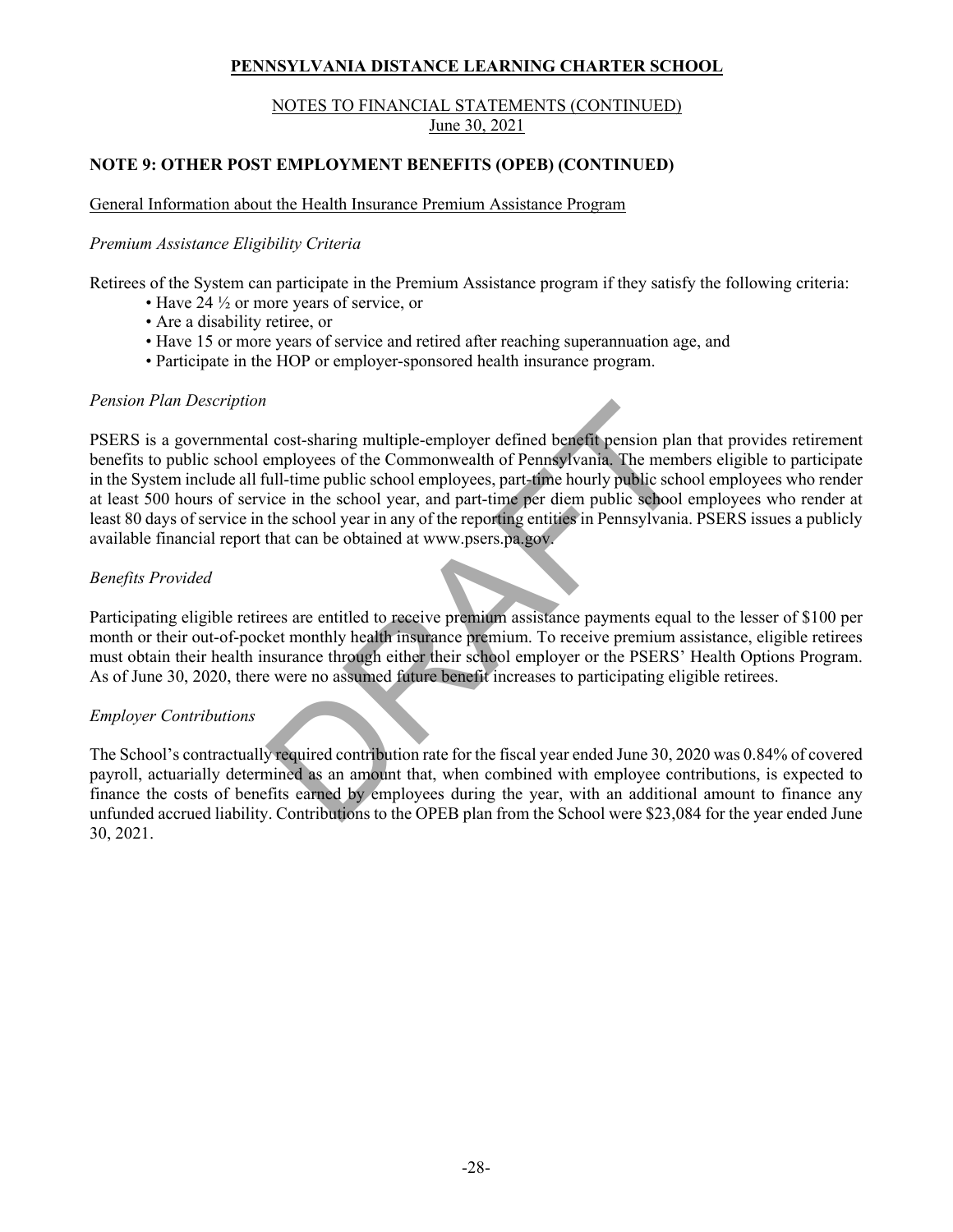# NOTES TO FINANCIAL STATEMENTS (CONTINUED) June 30, 2021

#### **NOTE 9: OTHER POST EMPLOYMENT BENEFITS (OPEB) (CONTINUED)**

#### OPEB Liabilities, OPEB Expense, and Deferred Outflows of Resources and Deferred Inflows of Resources Related to OPEB

At June 30, 2021, the School reported a liability of \$367,000 for its proportionate share of the net OPEB liability. The net OPEB liability was measured as of June 30, 2020, and the total OPEB liability used to calculate the net OPEB liability was determined by rolling forward the System's total OPEB liability as of June 30, 2019 to June 30, 2020. The School's proportion of the net OPEB liability was calculated utilizing the employer's one-year reported covered payroll as it relates to the total one-year reported covered payroll. At June 30, 2020, the School's proportion was .0170 percent, which was an increase of .001 percent from its proportion measured as of June 30, 2019.

| sources:                                                                                                                                                                                                                            | Deferred<br>Outlows of<br>Resources                | Deferred<br>Inflows of<br>Resources |
|-------------------------------------------------------------------------------------------------------------------------------------------------------------------------------------------------------------------------------------|----------------------------------------------------|-------------------------------------|
| <b>Changes In Proportions</b><br>Changes in Assumptions<br>Difference Between Projected and Actual Experience<br>Net Difference Between Expected and Actual Investment Earnings<br>Contributions Subsequent to the Measurement Date | \$<br>44,000<br>15,000<br>3,000<br>1,000<br>23,084 | \$<br>3,000<br>8,000                |
| The \$23,084 reported as deferred outflows of resources related to OPEB resulting from School contributions<br>subsequent to the measurement date will be recognized as a reduction of the net OPEB liability in the year ended     | 86,084                                             | 11,000                              |

The \$23,084 reported as deferred outflows of resources related to OPEB resulting from School contributions subsequent to the measurement date will be recognized as a reduction of the net OPEB liability in the year ended June 30, 2021. Other amounts reported as deferred outflows of resources and deferred inflows of resources related to OPEB will be recognized in OPEB expense as follows:

| Year Ending |             |
|-------------|-------------|
| June 30:    |             |
| 2022        | \$<br>9,000 |
| 2023        | 9,000       |
| 2024        | 9,000       |
| 2025        | 13,000      |
| 2026        | 8,000       |
| Thereafter  | 3,000       |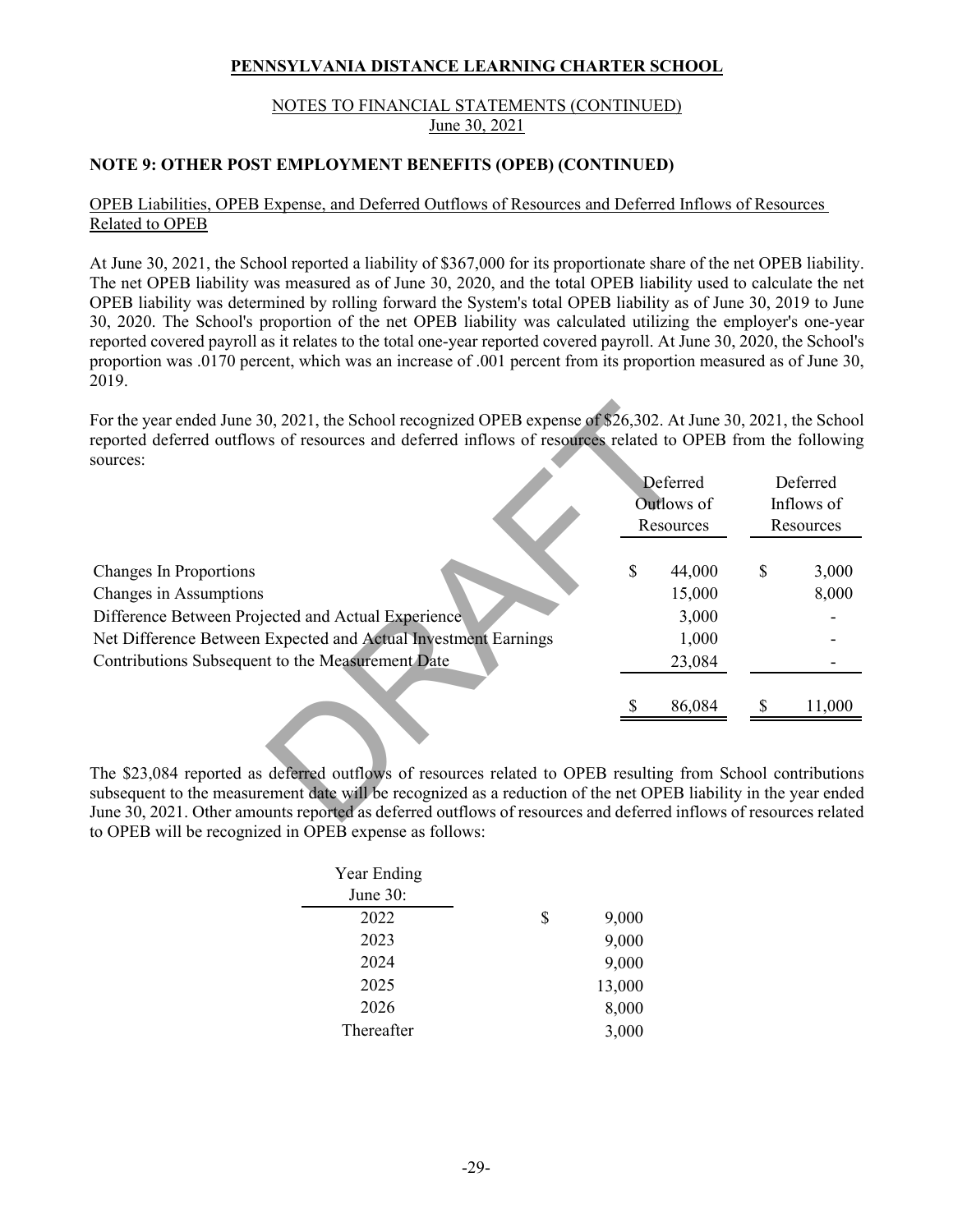# NOTES TO FINANCIAL STATEMENTS (CONTINUED) June 30, 2021

# **NOTE 9: OTHER POST EMPLOYMENT BENEFITS (OPEB) (CONTINUED)**

#### *Actuarial Assumptions*

The Total OPEB Liability as of June 30, 2020, was determined by rolling forward the System's Total OPEB Liability as of June 30, 2019 to June 30, 2020 using the following actuarial assumptions, applied to all periods included in the measurement:

- Actuarial cost method Entry Age Normal level % of pay.
- Investment return  $-2.79\%$  S&P 20 Year Municipal Bond Rate.
- Salary growth Effective average of 5.00%, comprised of inflation of 2.75% and 2.25% for real wage growth and for merit or seniority increases.
- Premium Assistance reimbursement is capped at \$1,200 per year.
- Assumed Healthcare cost trends were applied to retirees with less than \$1,200 in premium assistance per year.
- istance reimbursement is capped at \$1,200 per year.<br>
althcare cost trends were applied to retirees with less than \$1,2<br>
s were based on the RP-2014 Mortality Tables for Males and F<br>
rience and projected using a modified ve Mortality rates were based on the RP-2014 Mortality Tables for Males and Females, adjusted to reflect PSERS' experience and projected using a modified version of the MP-2015 Mortality Improvement Scale.
- Participation rate:
	- o Eligible retirees will elect to participate Pre age 65 at 50%
	- o Eligible retirees will elect to participate Post age 65 at 70%

The actuarial assumptions used in the June 30, 2019 valuation were based on the results of an actuarial experience study that was performed for the five-year period ending June 30, 2015.

The following assumptions were used to determine the contribution rate:

- The results of the actuarial valuation as of June 30, 2018 determined the employer contribution rate for fiscal year 2020.
- Cost Method: Amount necessary to assure solvency of Premium Assistance through the third fiscal year after the valuation date.
- Asset valuation method: Market Value.
- Participation rate: 63% of eligible retirees are assumed to elect premium assistance.
- Mortality rates and retirement ages were based on the RP-2000 Combined Healthy Annuitant Tables with age set back 3 for both males and females for healthy annuitants and for dependent beneficiaries. For disabled annuitants, the RP-2000 Combined Disabled Tables with age set back 7 years for males and 3 years for females for disabled annuitants. (A unisex table based on the RP-2000 Combined Healthy Annuitant Tables with age set back 3 years for both genders assuming the population consists of 25% males and 75% females is used to determine actuarial equivalent benefits.)

Investments consist primarily of short-term assets designed to protect the principal of the plan assets. The expected rate of return on OPEB plan investments was determined using the OPEB asset allocation policy and best estimates of geometric real rates of return for each asset class.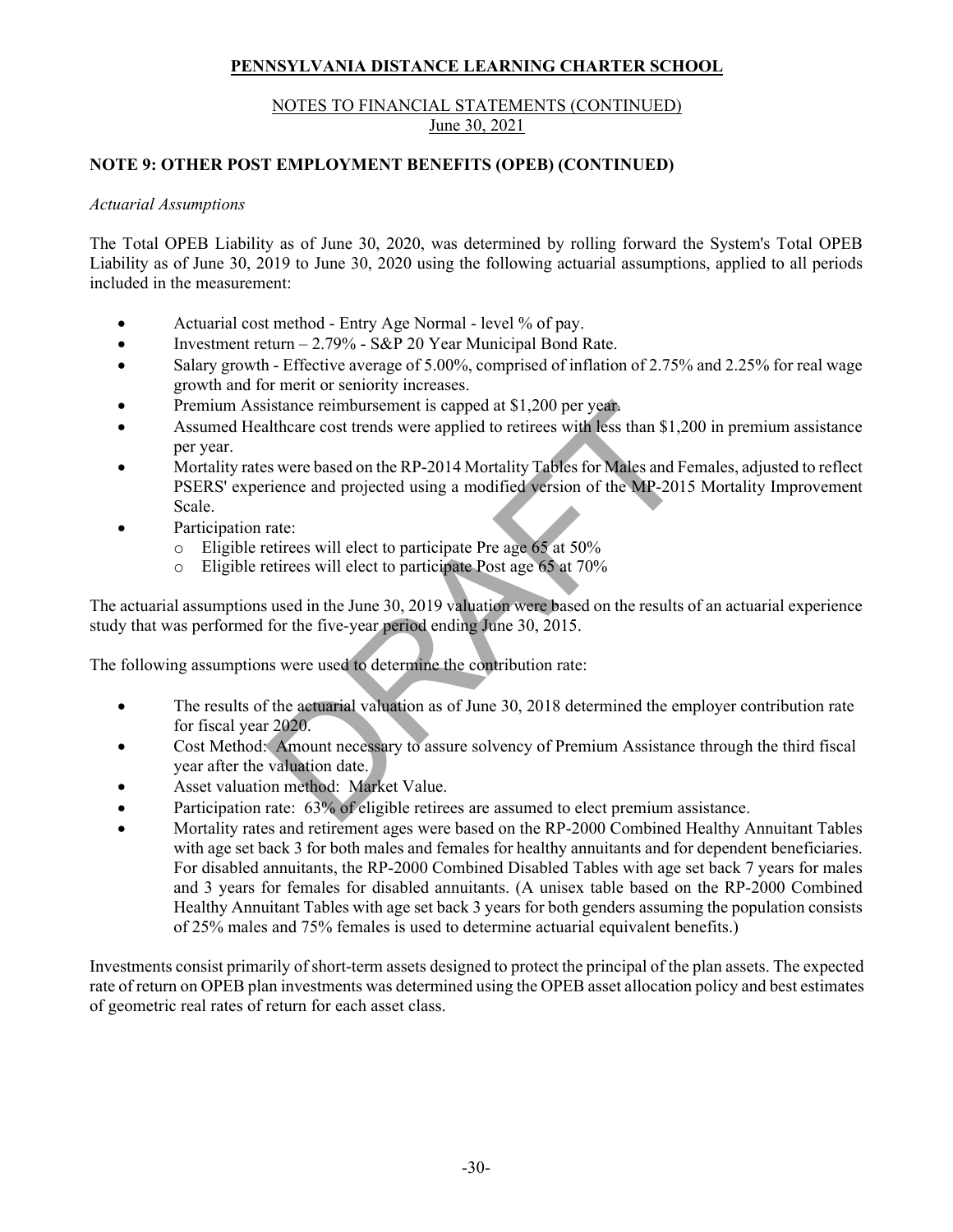#### NOTES TO FINANCIAL STATEMENTS (CONTINUED) June 30, 2021

#### **NOTE 9: OTHER POST EMPLOYMENT BENEFITS (OPEB) (CONTINUED)**

#### *Actuarial Assumptions (Continued)*

The OPEB plan's policy in regard to the allocation of invested plan assets is established and may be amended by the Board. Under the program, as defined in the retirement code employer contribution rates for Premium Assistance are established to provide reserves in the Health Insurance Account that are sufficient for the payment of Premium Assistance benefits for each succeeding year.

| <b>Asset Class</b>     | <b>Target</b><br><b>Allocation</b> | Long-Term<br><b>Expected Real</b><br><b>Rate of Return</b> |
|------------------------|------------------------------------|------------------------------------------------------------|
| Cash                   | 50.3 %                             | $(1.0) \%$                                                 |
| US Core Fixed Income   | $46.5\%$                           | $(0.1) \%$                                                 |
| Non-US Developed Fixed | 3.2 $%$                            | $\frac{9}{6}$                                              |
|                        | $^{0/0}$                           |                                                            |

The above was the Board's adopted asset allocation policy and best estimates of geometric real rates of return for each major asset class as of June 30, 2020.

#### *Discount Rate*

50.3 % (1.0) %<br>
and Fixed  $\frac{3.2}{100.0}$  % (0.1) %<br>
and Fixed  $\frac{3.2}{100.0}$  % (0.1) %<br>
bed Fixed  $\frac{3.2}{100.0}$  %<br>
sadopted asset allocation policy and best estimates of geomet<br>
as of June 30, 2020.<br>
between the Total The discount rate used to measure the Total OPEB Liability was 2.66%. Under the plan's funding policy, contributions are structured for short-term funding of Premium Assistance. The funding policy sets contribution rates necessary to assure solvency of Premium Assistance through the third fiscal year after the actuarial valuation date. The Premium Assistance account is funded to establish reserves that are sufficient for the payment of Premium Assistance benefits for each succeeding year. Due to the short-term funding policy, the OPEB plan's fiduciary net position was not projected to be sufficient to meet projected future benefit payments, therefore the plan is considered a "pay-as-you-go" plan. A discount rate of 2.66%, which represents the S&P 20-year Municipal Bond Rate at June 30, 2020, was applied to all projected benefit payments to measure the total OPEB liability.

#### *Sensitivity of the System Net OPEB Liability to Change in Healthcare Cost Trend Rates*

Healthcare cost trends were applied to retirees receiving less than \$1,200 in annual Premium Assistance. As of June 30, 2020, retirees Premium Assistance benefits are not subject to future healthcare cost increases. The annual Premium Assistance reimbursement for qualifying retirees is capped at a maximum of \$1,200. As of June 30, 2020, 93,693 retirees were receiving the maximum amount allowed of \$1,200 per year. As of June 30, 2020, 688 members were receiving less than the maximum amount allowed of \$1,200 per year. The actual number of retirees receiving less than the \$1,200 per year cap is a small percentage of the total population and has a minimal impact on Healthcare Cost Trends as depicted below.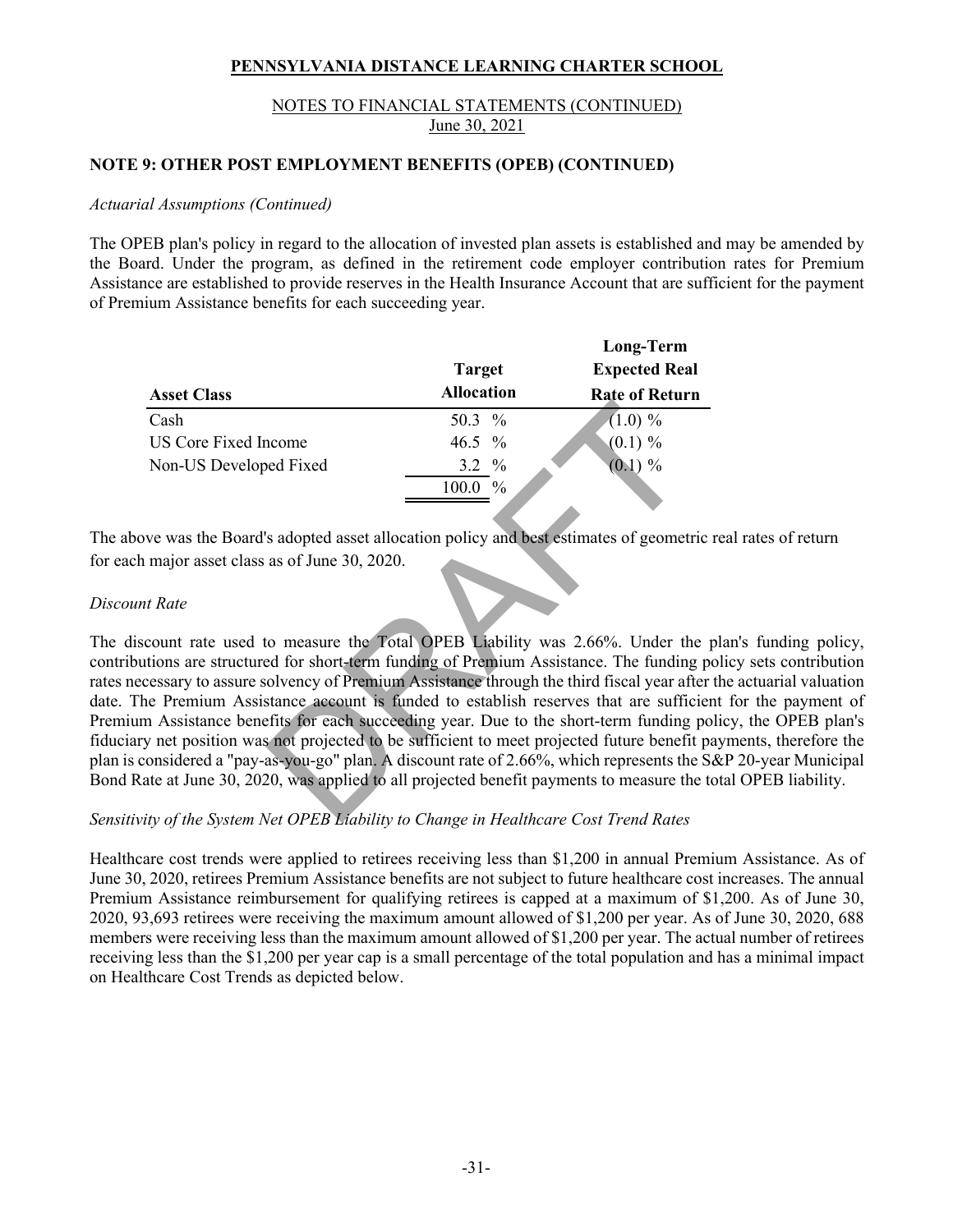# NOTES TO FINANCIAL STATEMENTS (CONTINUED) June 30, 2021

# **NOTE 9: OTHER POST EMPLOYMENT BENEFITS (OPEB) (CONTINUED)**

*Sensitivity of the System Net OPEB Liability to Change in Healthcare Cost Trend Rates (Continued)* 

The following presents the System net OPEB liability for June 30, 2020, calculated using current Healthcare cost trends as well as what the System net OPEB liability would be if Healthcare cost trends were 1 percentage point lower or 1 percentage point higher than the current rate:

|                           | Current |                                    |  |                               |  |  |
|---------------------------|---------|------------------------------------|--|-------------------------------|--|--|
|                           |         | 1% Decrease                        |  | <b>Trend Rate 1% Increase</b> |  |  |
| System net OPEB liability |         | $$367,000 \quad $367,000 \quad $8$ |  |                               |  |  |

| Sensitivity of the School's proportionate share of the net OPEB liability to changes in the discount rate                                                                                                                                                                                        |                         |                               |   |                         |
|--------------------------------------------------------------------------------------------------------------------------------------------------------------------------------------------------------------------------------------------------------------------------------------------------|-------------------------|-------------------------------|---|-------------------------|
| The following presents the net OPEB liability, calculated using the discount rate of 2.79%, as well as what the<br>OPEB liability would be if it were calculated using a discount rate that is 1-percentage point lower $(1.79%)$ or<br>percentage-point higher $(3.79%)$ than the current rate: |                         |                               |   |                         |
|                                                                                                                                                                                                                                                                                                  |                         | Current                       |   |                         |
|                                                                                                                                                                                                                                                                                                  | 1% Decrease<br>$1.79\%$ | <b>Discount Rate</b><br>2.79% |   | 1% Increase<br>$3.79\%$ |
| School's Proportionate Share of Net OPEB Liability                                                                                                                                                                                                                                               | 419,000<br>S            | \$<br>367,000                 | S | 325,000                 |
| <b>OPEB Plan Fiduciary Net Position</b>                                                                                                                                                                                                                                                          |                         |                               |   |                         |
| Detailed information about PSERS' fiduciary net position is available in PSERS Comprehensive Annual Finance                                                                                                                                                                                      |                         |                               |   |                         |
| Report which can be found on the System's website at www.psers.pa.gov.                                                                                                                                                                                                                           |                         |                               |   |                         |
| <b>NOTE 10: RISK MANAGEMENT</b>                                                                                                                                                                                                                                                                  |                         |                               |   |                         |
| The School is exposed to various risks of loss related to torts; theft of, damage to and destruction of asset                                                                                                                                                                                    |                         |                               |   |                         |

# **NOTE 10: RISK MANAGEMENT**

The School is exposed to various risks of loss related to torts; theft of, damage to and destruction of assets; errors and omissions; injuries to employees; and natural disasters.

The School carries commercial insurance for such risks. There has been no significant reduction in insurance coverage of the School's policies.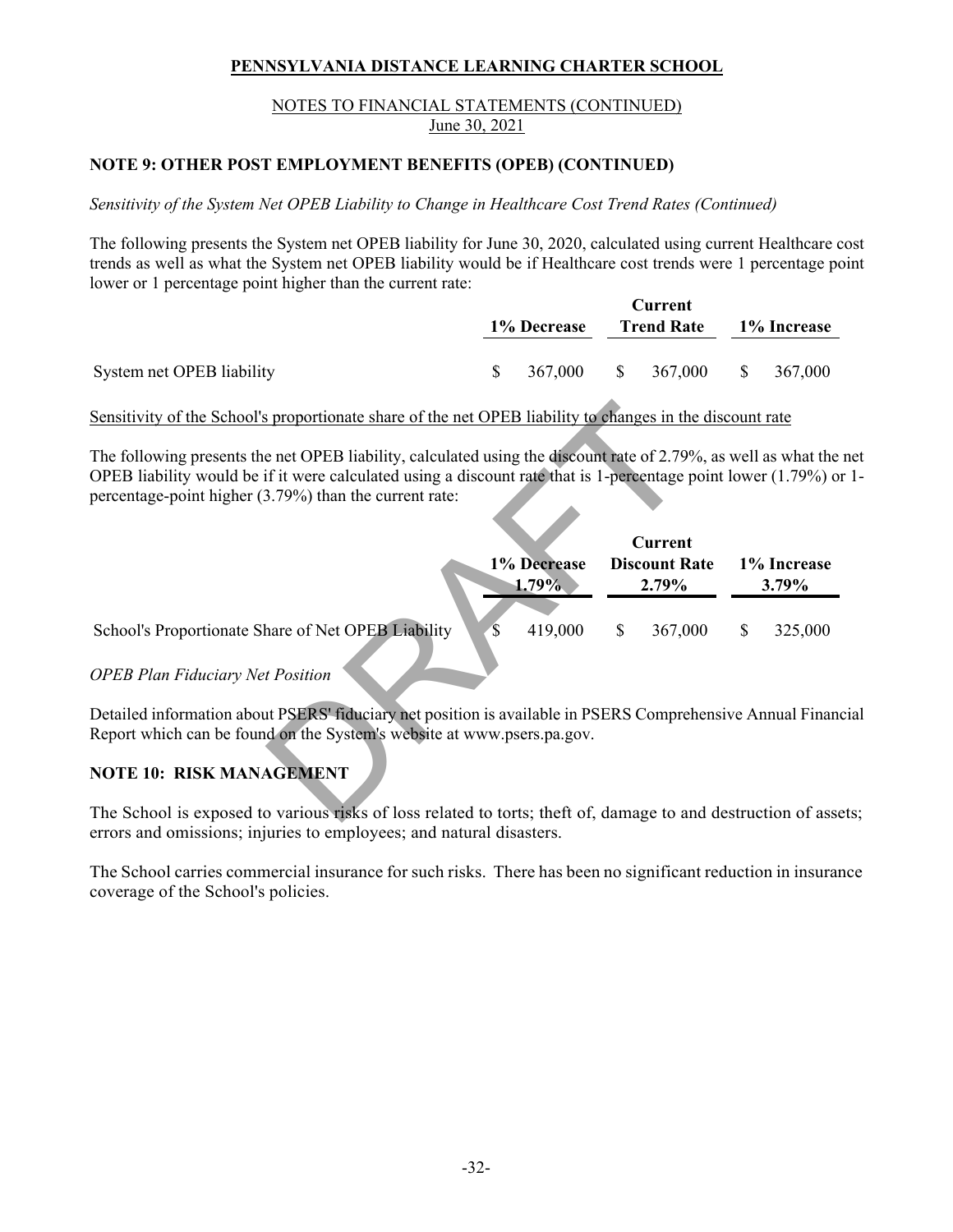#### NOTES TO FINANCIAL STATEMENTS (CONTINUED) June 30, 2021

#### **NOTE 11: COMMITMENTS AND CONTINGENCIES**

#### *Grants*

The School has received Federal and/or State grants for specific purposes that are subject to review and audit by the grantor agencies. Such audits could lead to a request for reimbursement to grantor agencies for expenditures disallowed under terms of the grant.

#### *Letter of Credit*

The School has a \$1,017,198 letter of credit with PNC bank as required in a new facility lease. The letter of credit is secured by School assets along with a certificate of deposit that is shown in the financial statements as "Certificate of Deposit – Limited Use". The lease allows for the reduction in the letter of credit as follows:

| $t$ – Limited Use $\cdot$ . The lease allows for the reduction in the R                                                                                                                                                              |         |
|--------------------------------------------------------------------------------------------------------------------------------------------------------------------------------------------------------------------------------------|---------|
| As of:                                                                                                                                                                                                                               | Amount  |
|                                                                                                                                                                                                                                      |         |
| July 1, 2025                                                                                                                                                                                                                         | 813,758 |
| July 1, 2026                                                                                                                                                                                                                         | 610,319 |
| July 1, 2027                                                                                                                                                                                                                         | 406,879 |
| July 1, 2028                                                                                                                                                                                                                         | 203,440 |
| July 1, 2029                                                                                                                                                                                                                         |         |
| <b>IGATIONS</b>                                                                                                                                                                                                                      |         |
| ffice space located in Wexford, Pennsylvania. The amen<br>ugust 1, 2015. Rent expense for the year ended June 30, 20.                                                                                                                |         |
| 1 and was not renewed.                                                                                                                                                                                                               |         |
| a lease for office space located in Sewickley, Pennsylvani<br>nths and commenced on June 1, 2020. Rent expense for<br>In June 2021, the School entered into two additional<br>lease commences on July 1, 2021 and expires on May 31, |         |
| r renewal terms. Monthly payments will be \$16,023 and wi                                                                                                                                                                            |         |

#### **NOTE 12: LEASE OBLIGATIONS**

The School leases its office space located in Wexford, Pennsylvania. The amended lease term is sixty months, commencing August 1, 2015. Rent expense for the year ended June 30, 2021 totaled \$45,888. The lease expired in July 2021 and was not renewed.

The School entered into a lease for office space located in Sewickley, Pennsylvania. The lease term is one hundred twenty-two months and commenced on June 1, 2020. Rent expense for the year ended June 30, 2021 totaled \$846,144. In June 2021, the School entered into two additional leases in Sewickley, Pennsylvania. The first lease commences on July 1, 2021 and expires on May 31, 2024 with the option for two additional three-year renewal terms. Monthly payments will be \$16,023 and will escalate annually. The second lease commences on January 1, 2022 and expires on May 31, 2027 with the option for two additional three-year renewal terms. Monthly payments will be \$6,987 and will escalate annually.

The future minimum rental payments for the School's office leases, including the two new leases, are as follows:

| Year ending June 30: |                 |
|----------------------|-----------------|
|                      |                 |
| 2022                 | \$<br>1,176,219 |
| 2023                 | 1,242,679       |
| 2024                 | 1,267,889       |
| 2025                 | 1,293,420       |
| 2026                 | 1,318,520       |
| Thereafter           | 5,585,751       |
|                      | \$11,884,478    |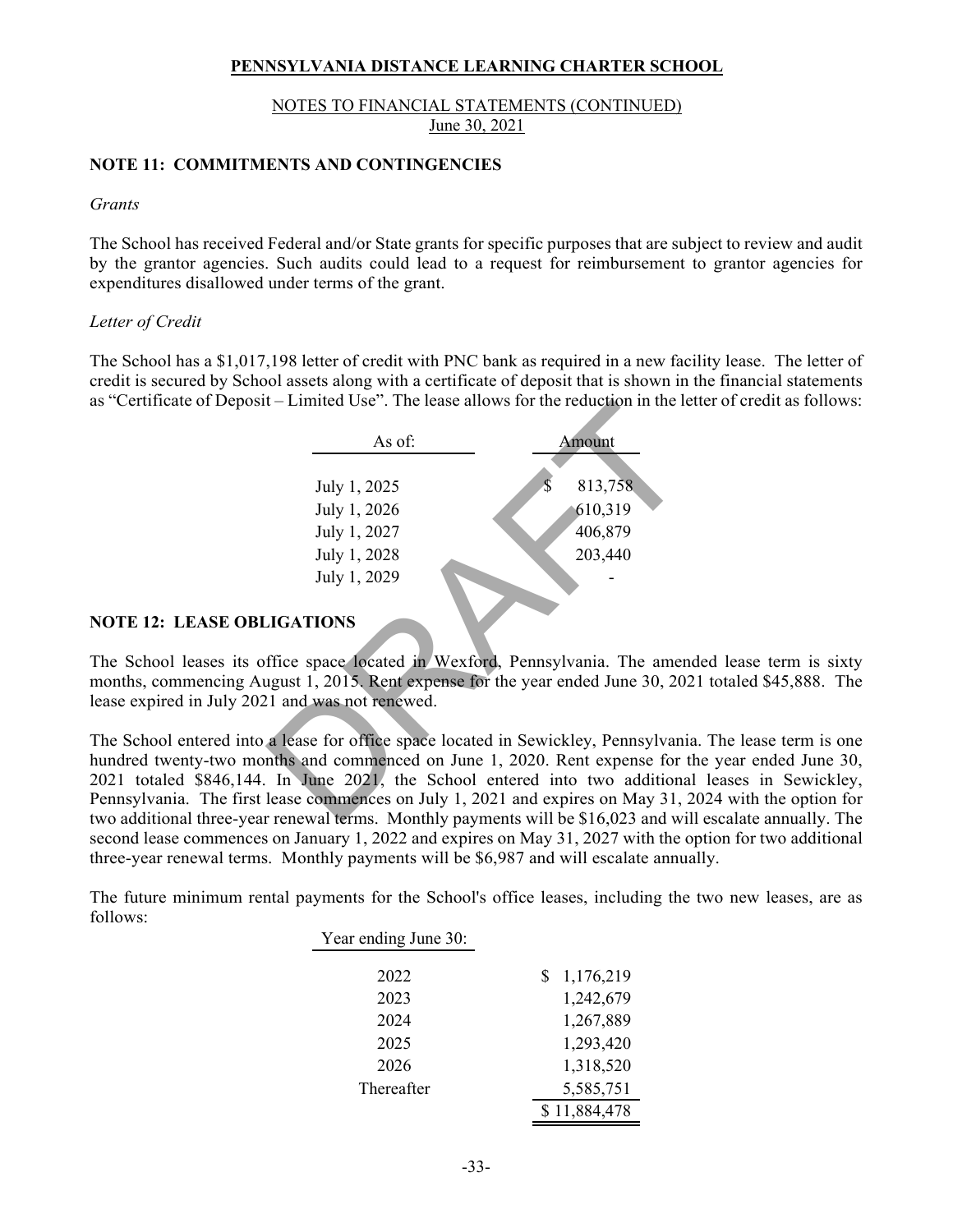#### NOTES TO FINANCIAL STATEMENTS (CONTINUED) June 30, 2021

#### **NOTE 13: LITIGATION**

The School is, from time to time, involved in claims and lawsuits incidental to its operations. In the opinion of the administration and legal counsel, at this time, the ultimate resolution of these matters will not have an adverse effect on the financial position of the School.

#### **NOTE 14: RECENT ACCOUNTING PRONOUNCEMENTS**

In June 2017, the GASB issued Statement No. 87, *Leases,* which is effective for fiscal years beginning after June 15, 2021. This Statement increases the usefulness of governments' financial statements by requiring recognition of certain lease assets and liabilities for leases that previously were classified as operating leases and recognized as inflows of resources or outflows of resources based on the payment provisions of the contract. It establishes a single model for lease accounting based on the foundational principle that leases are financings of the right to use an underlying asset. Under this Statement, lessee is required to recognize a lease liability and an intangible rightto-use lease asset. The School is required to adopt Statement No. 87 for fiscal year 2022 and is assessing if the standard will have any impact on its financial statements.

#### **NOTE 15: SUBSEQUENT EVENTS**

The School evaluated its June 30, 2021 financial statements for subsequent events through the date of the Independent Auditor's Report, which is the date the financial statements were available to be issued. The School is not aware of any subsequent events which would require recognition or disclosure in the financial statements or notes.

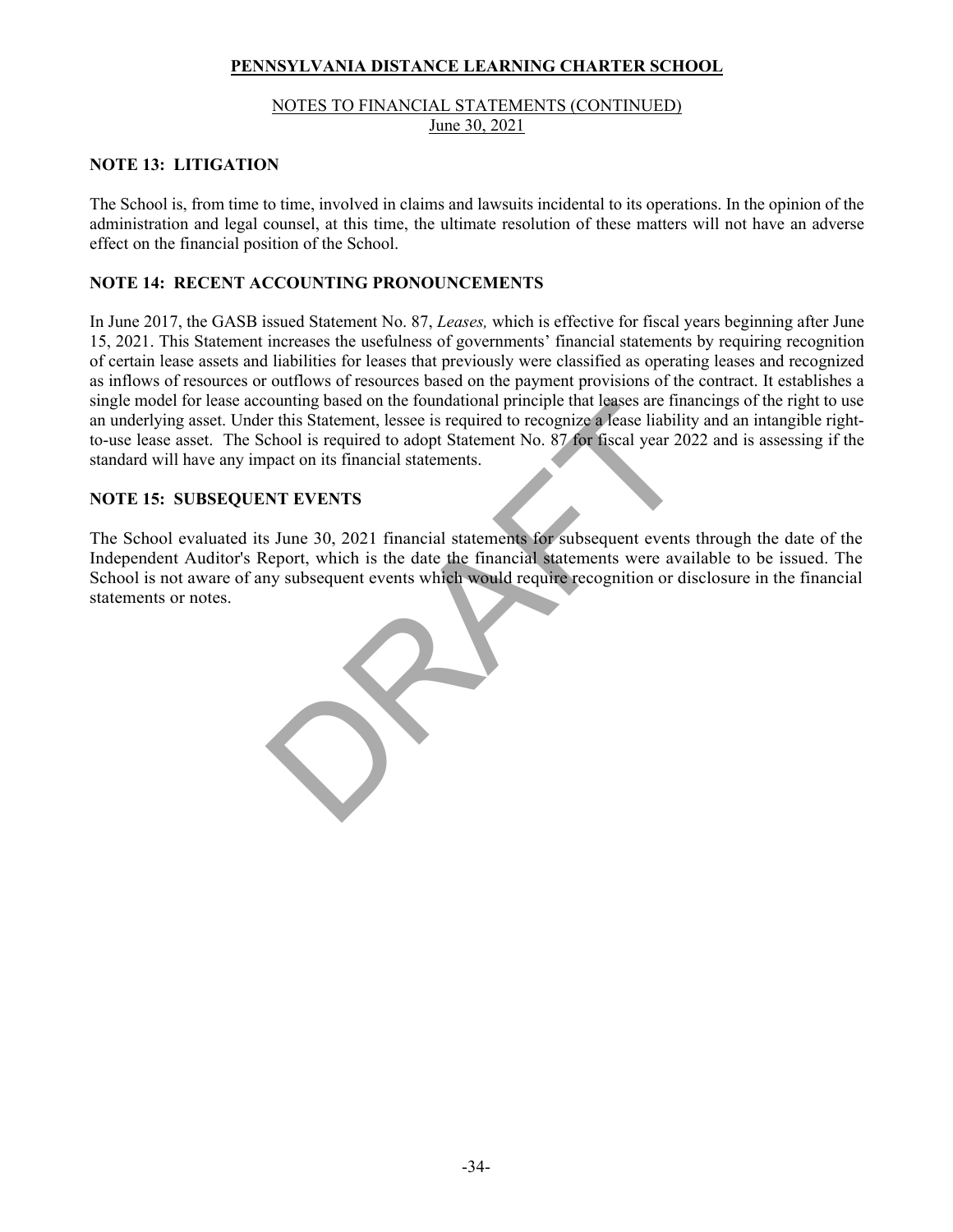# STATEMENT OF REVENUES, EXPENDITURES AND CHANGES IN FUND BALANCES, BUDGET TO ACTUAL - GENERAL FUND (UNAUDITED) Year ended June 30, 2021

|                                    | <b>Budgeted Amounts</b> |                  |                  | Variance with<br><b>Final Budget</b><br><b>Positive</b> |  |  |
|------------------------------------|-------------------------|------------------|------------------|---------------------------------------------------------|--|--|
|                                    | Original                | Final            | <b>Actual</b>    | (Negative)                                              |  |  |
| <b>Revenues</b>                    |                         |                  |                  |                                                         |  |  |
| <b>Local Revenues</b>              | \$<br>14,626,630        | 14,626,630<br>\$ | \$<br>22,127,149 | $\$$<br>7,500,519                                       |  |  |
| <b>State Revenues</b>              | 25,881                  | 25,881           | 26,351           | 470                                                     |  |  |
| <b>Federal Revenues</b>            | 858,357                 | 858,357          | 1,284,882        | 426,525                                                 |  |  |
| <b>Total Revenues</b>              | 15,510,868              | 15,510,868       | 23,438,382       | 7,927,514                                               |  |  |
| <b>Expenditures</b>                |                         |                  |                  |                                                         |  |  |
| Instruction                        | 8,961,638               | 8,961,638        | 10,993,965       | (2,032,327)                                             |  |  |
| <b>Support Services</b>            | 6,120,988               | 6,120,988        | 6,495,627        | (374, 639)                                              |  |  |
| Capital Expenses                   | 188,400                 | 188,400          | 918,233          | (729, 833)                                              |  |  |
| <b>Total Expenditures</b>          | 15,271,026              | 15,271,026       | 18,407,825       | (3, 136, 799)                                           |  |  |
| <b>Net Change in Fund Balances</b> | 239,842                 | 239,842          | 5,030,557        | 4,790,715                                               |  |  |
| Fund Balances--July 1, 2020        | 5,196,037               | 5,196,037        | 5,196,037        |                                                         |  |  |
| Fund Balances--June 30, 2021       | 5,435,879<br>S          | 5,435,879        | 10,226,594<br>\$ | $\$$<br>4,790,715                                       |  |  |
|                                    |                         |                  |                  |                                                         |  |  |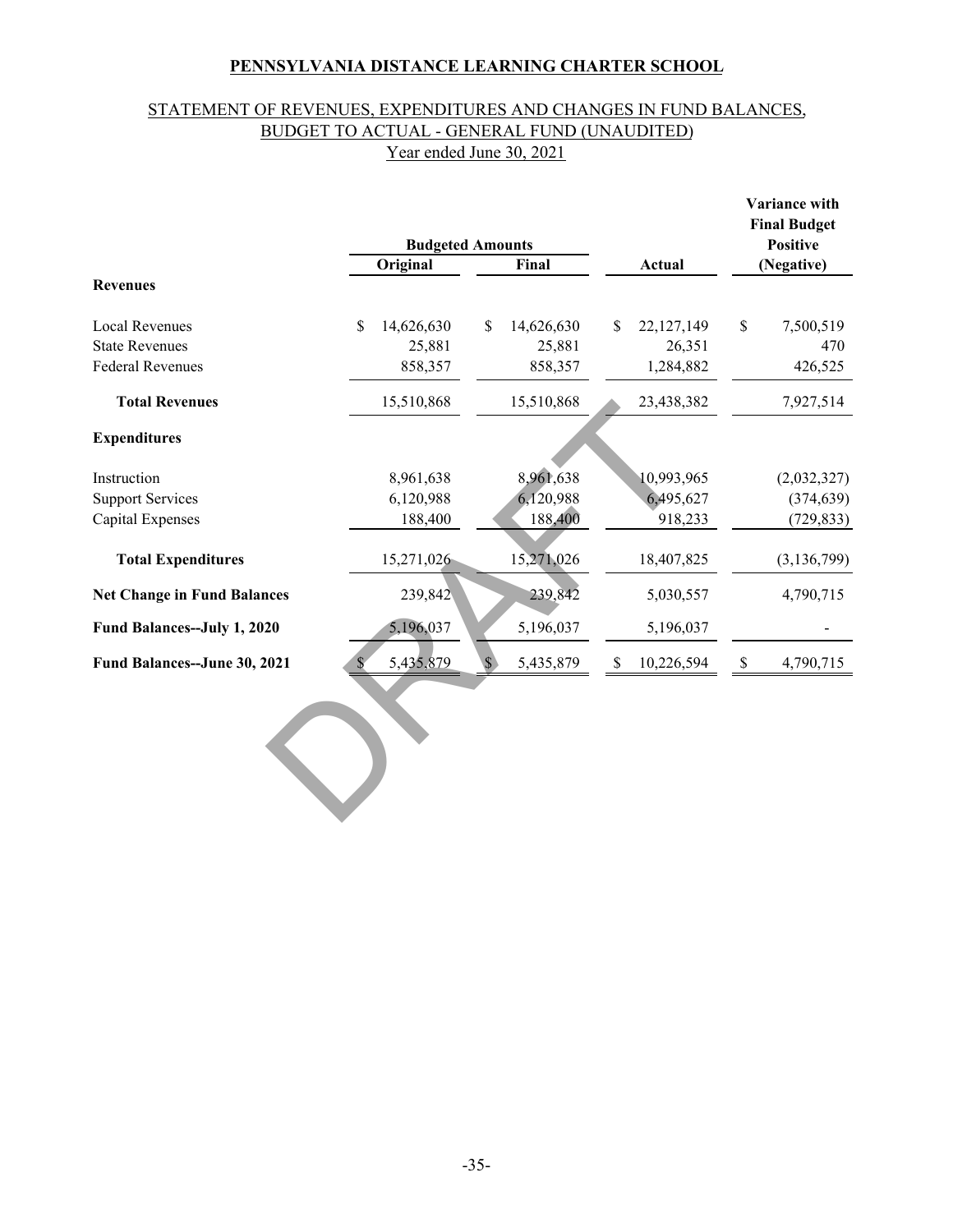# TEACHERS' PENSION PLAN LAST 10 FISCAL YEARS (UNAUDITED) \*

|                                                                                                                                    |                 |    |               |    |                                    |              |               | PENNSYLVANIA DISTANCE LEARNING CHARTER SCHOOL                           |               |                 |                 |
|------------------------------------------------------------------------------------------------------------------------------------|-----------------|----|---------------|----|------------------------------------|--------------|---------------|-------------------------------------------------------------------------|---------------|-----------------|-----------------|
|                                                                                                                                    |                 |    |               |    |                                    |              |               | SCHEDULE OF SCHOOL'S PROPORTIONATE SHARE OF THE NET PENSION LIABILITY - |               |                 |                 |
|                                                                                                                                    |                 |    |               |    | <b>TEACHERS' PENSION PLAN</b>      |              |               |                                                                         |               |                 |                 |
|                                                                                                                                    |                 |    |               |    | LAST 10 FISCAL YEARS (UNAUDITED) * |              |               |                                                                         |               |                 |                 |
|                                                                                                                                    | June 30, 2021   |    | June 30, 2020 |    | June 30, 2019                      |              | June 30, 2018 | June 30, 2017                                                           | June 30, 2016 | June 30, 2015   | June 30, 2014   |
| School's proportion of the net<br>pension liability                                                                                | 0.0170%         |    | 0.0163%       |    | 0.0153%                            |              | 0.0140%       | 0.0143%                                                                 | 0.0158%       | 0.0140%         | 0.0110%         |
|                                                                                                                                    |                 |    |               |    |                                    |              |               |                                                                         |               |                 |                 |
| School's proportionate share of the<br>net pension liability                                                                       | \$<br>8,420,000 | S. | 7,626,000     | S  | 7,345,000                          | \$           | 6,914,000     | \$7,087,000                                                             | \$6,843,000   | 5,542,000<br>S. | \$<br>4,503,000 |
| School's covered-employee payroll                                                                                                  | \$<br>2,384,567 | \$ | 2,249,477     | \$ | 2,059,924                          | $\mathbb{S}$ | 1,867,749     | 1,850,478                                                               | \$1,852,051   | \$2,029,850     | \$<br>1,791,587 |
| Schools' proportionate share of the net<br>pension liability as a percentage of its                                                |                 |    |               |    |                                    |              |               |                                                                         |               |                 |                 |
| covered-employee payroll                                                                                                           | 353.10%         |    | 339.01%       |    | 356.57%                            |              | 370.18%       | 382.98%                                                                 | 369.48%       | 273.03%         | 251.34%         |
| Plan fiduciary net position as a percentage<br>of the total pension liability                                                      | 54.32%          |    | 55.66%        |    | 54.00%                             |              | 51.84%        | 50.14%                                                                  | 54.36%        | 57.24%          | 54.49%          |
| * Until a full 10-year trend is compiled, the School has presented information for those years for which information is available. |                 |    |               |    |                                    |              |               |                                                                         |               |                 |                 |
|                                                                                                                                    |                 |    |               |    |                                    |              |               |                                                                         |               |                 |                 |
|                                                                                                                                    |                 |    |               |    |                                    |              |               |                                                                         |               |                 |                 |
|                                                                                                                                    |                 |    |               |    |                                    |              |               |                                                                         |               |                 |                 |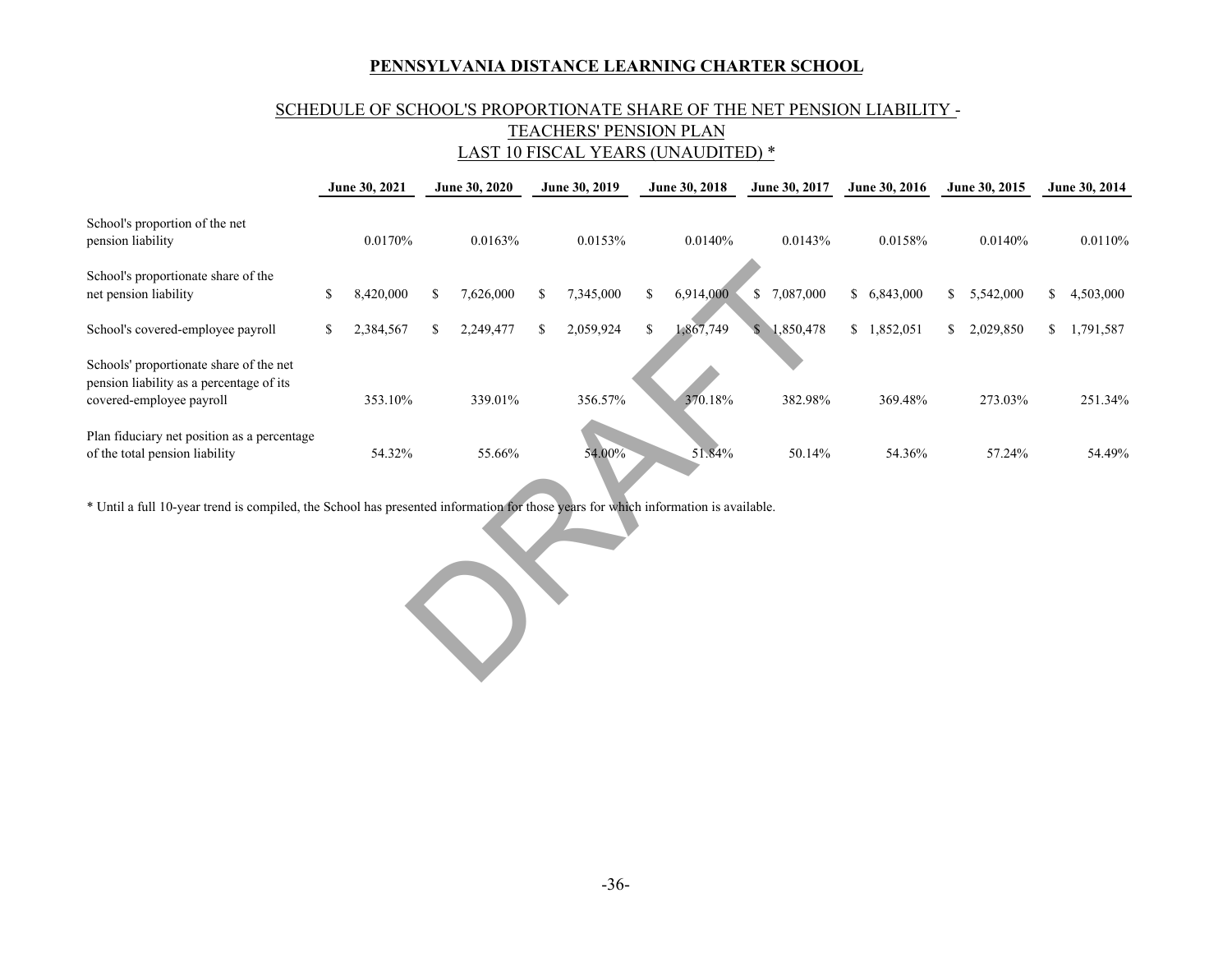# SCHEDULE OF SCHOOL'S PROPORTIONATE SHARE OF THE NET OPEB LIABILITY - TEACHERS' OPEB PLAN LAST 10 FISCAL YEARS (UNAUDITED) \*

|                                                                                                              | June 30, 2021 |           | June 30, 2020   | June 30, 2019 |           |  |
|--------------------------------------------------------------------------------------------------------------|---------------|-----------|-----------------|---------------|-----------|--|
| School's proportion of the net<br><b>OPEB</b> liability                                                      |               | 0.0170%   | 0.0163%         |               | 0.0153%   |  |
| School's proportionate share of the<br>net OPEB liability                                                    | \$            | 367,000   | \$<br>347,000   | \$            | 319,000   |  |
| School's covered-employee payroll                                                                            | \$            | 2,384,567 | \$<br>2,249,477 | \$            | 2,059,924 |  |
| Schools' proportionate share of the net<br>OPEB liability as a percentage of its<br>covered-employee payroll |               | 15.39%    | 15.43%          |               | 15.49%    |  |
| Plan fiduciary net position as a percentage<br>of the total OPEB liability                                   |               | 5.69%     | 5.56%           |               | 5.56%     |  |

\* Until a full 10-year trend is compiled, the School has presented information for those years for which information is available.

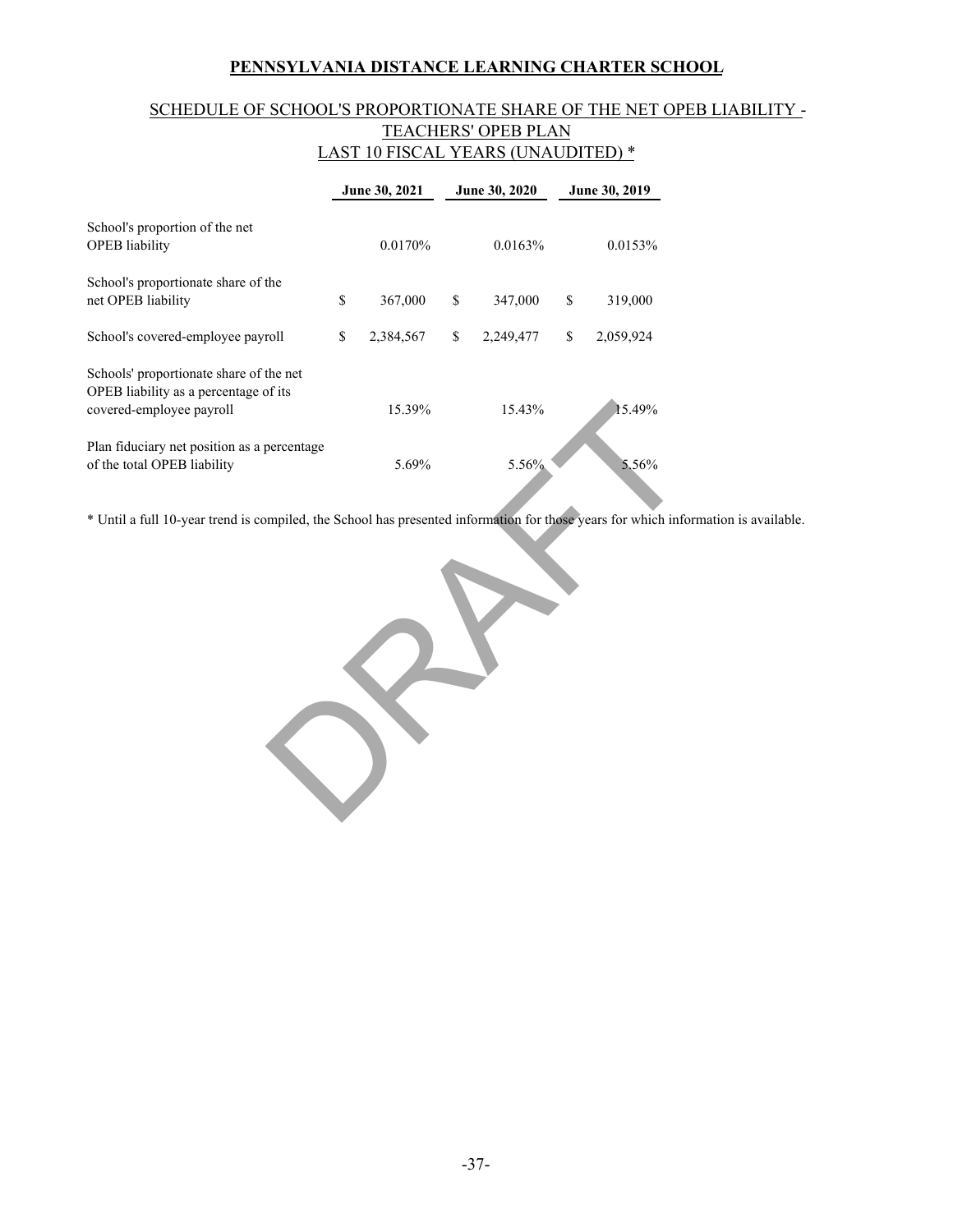# SCHEDULE OF SCHOOL'S CONTRIBUTIONS - TEACHERS' OPEB PLAN LAST 10 FISCAL YEARS (UNAUDITED) \*

|                                                                                                | June 30, 2021   |    | June 30, 2020 | June 30, 2019   |
|------------------------------------------------------------------------------------------------|-----------------|----|---------------|-----------------|
| School's contractually required<br>contribution rate                                           | 0.84%           |    | $0.83\%$      | $0.83\%$        |
| School's contributions recognized<br>by the plan                                               | \$<br>20,043    | S  | 18,670        | \$<br>17,097    |
| Difference between employer<br>contributions and proportionate share<br>of total contributions | \$<br>259       | \$ | 379           | \$<br>402       |
| School's covered-employee payroll                                                              | \$<br>2,384,567 | \$ | 2,249,477     | \$<br>2,059,924 |
| Schools' proportionate contributions<br>as a percentage of its covered-employee<br>payroll     | 0.84%           |    | 0.83%         | 0.83%           |

\* Until a full 10-year trend is compiled, the School has presented information for those years for which information is available.

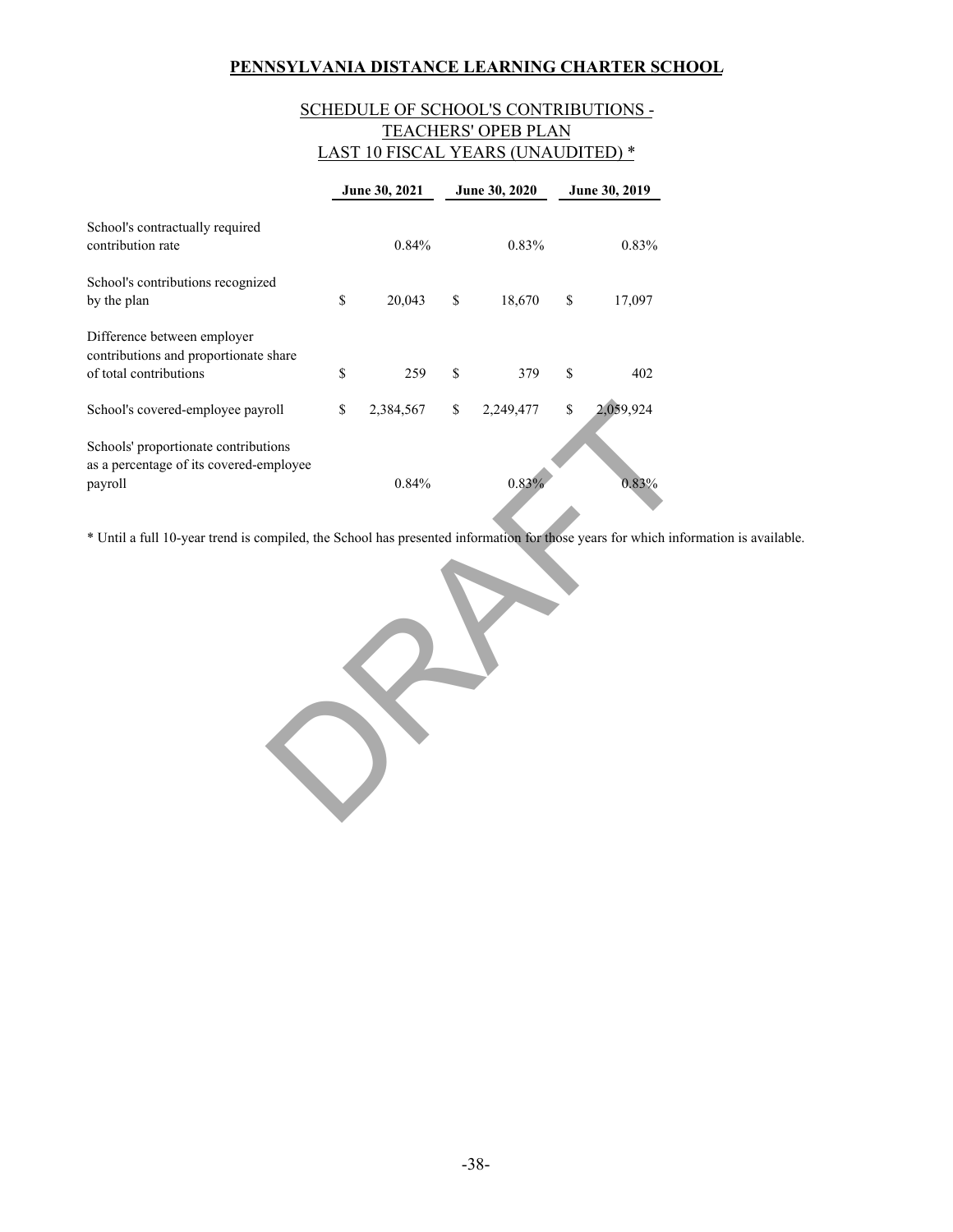#### March 30, 2022

To the Board of Trustees Pennsylvania Distance Learning Charter School Sewickley, Pennsylvania

#### Independent Auditor's Report on Internal Control Over Financial Reporting and on Compliance and Other Matters Based on an Audit of Financial Statements Performed in Accordance with Government Auditing Standards

We have audited, in accordance with the auditing standards generally accepted in the United States of America and the standards applicable to financial audits contained in *Government Auditing Standards* issued by the Comptroller General of the United States, the financial statements of the governmental activities of the General Fund of Pennsylvania Distance Learning Charter School (the School), as of and for the year ended June 30, 2021, and the related notes to the financial statements, which collectively comprise the School's basic financial statements, and have issued our report thereon dated March 30, 2022.

#### **Internal Control over Financial Reporting**

In planning and performing our audit of the financial statements, we considered the School's internal control over financial reporting (internal control) as a basis for designing audit procedures that are appropriate in the circumstances for the purpose of expressing our opinions on the financial statements, but not for the purpose of expressing an opinion on the effectiveness of the School's internal control. Accordingly, we do not express an opinion on the effectiveness of the School's internal control.

able to financial audits contained in *Government Auditing*<br>the United States, the financial statements of the governmental<br>stance Learning Charter School (the School), as of and for<br>s to the financial statements, which co A *deficiency in internal control* exists when the design or operation of a control does not allow management or employees, in the normal course of performing their assigned functions, to prevent, or detect and correct, misstatements on a timely basis. A *material weakness* is a deficiency, or a combination of deficiencies, in internal control, such that there is a reasonable possibility that a material misstatement of the entity's financial statements will not be prevented, or detected and corrected on a timely basis. A *significant deficiency* is a deficiency, or a combination of deficiencies, in internal control that is less severe than a material weakness, yet important enough to merit attention by those charged with governance.

Our consideration of internal control was for the limited purpose described in the first paragraph of this section and was not designed to identify all deficiencies in internal control that might be material weaknesses or, significant deficiencies. Given these limitations, during our audit we did not identify any deficiencies in internal control that we consider to be material weaknesses. However, material weaknesses may exist that have not been identified.

#### **Compliance and Other Matters**

As part of obtaining reasonable assurance about whether the School's financial statements are free from material misstatement, we performed tests of its compliance with certain provisions of laws, regulations, contracts, and grant agreements, noncompliance with which could have a direct and material effect on the determination of financial statement amounts. However, providing an opinion on compliance with those provisions was not an objective of our audit, and accordingly, we do not express such an opinion. The results of our tests disclosed no instances of noncompliance or other matters that are required to be reported under *Government Auditing Standards*.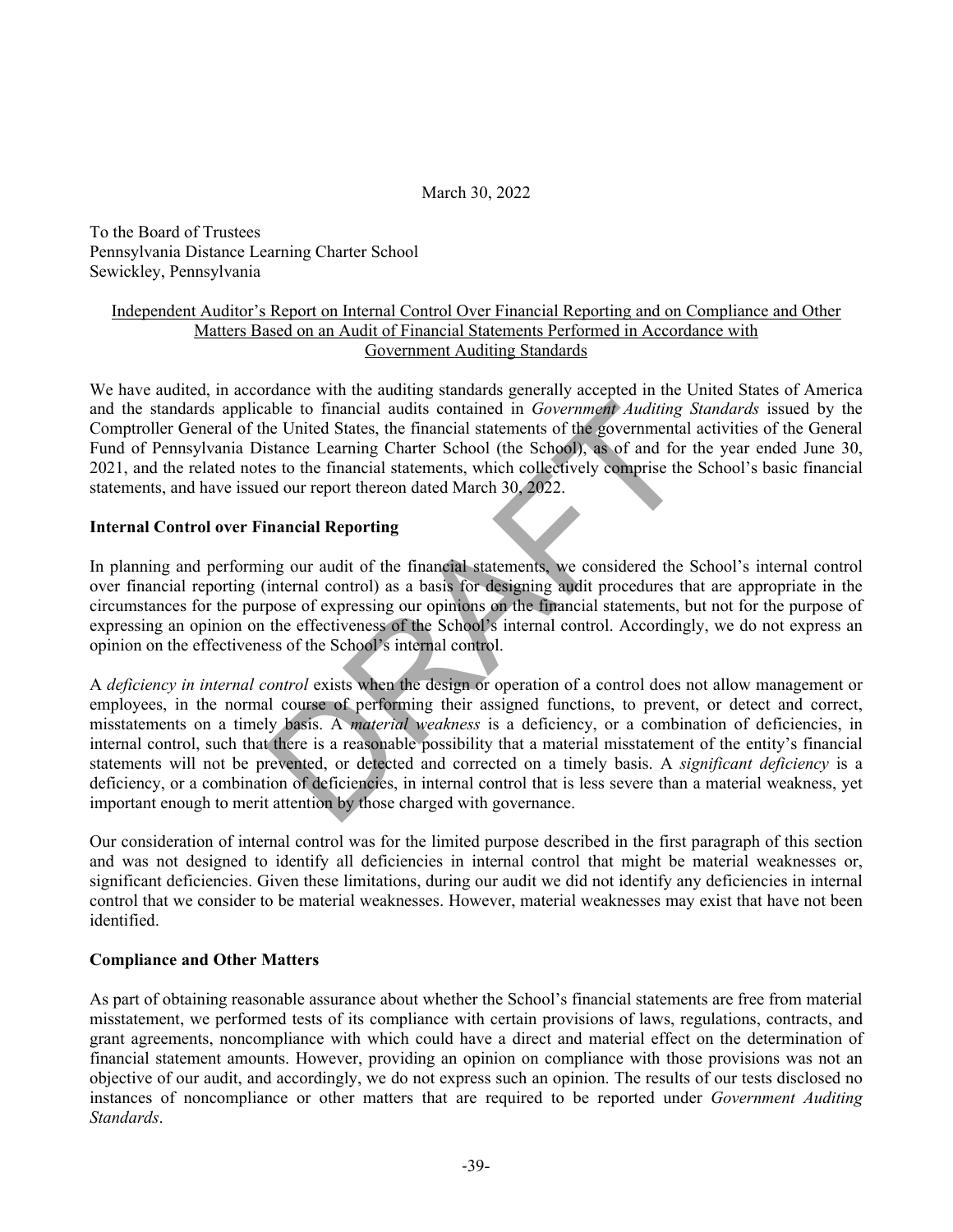#### **Purpose of this Report**

The purpose of this report is solely to describe the scope of our testing of internal control and compliance and the results of that testing, and not to provide an opinion on the effectiveness of the entity's internal control or on compliance. This report is an integral part of an audit performed in accordance with *Government Auditing Standards* in considering the entity's internal control and compliance. Accordingly, this communication is not suitable for any other purpose.

Certified Public Accountants

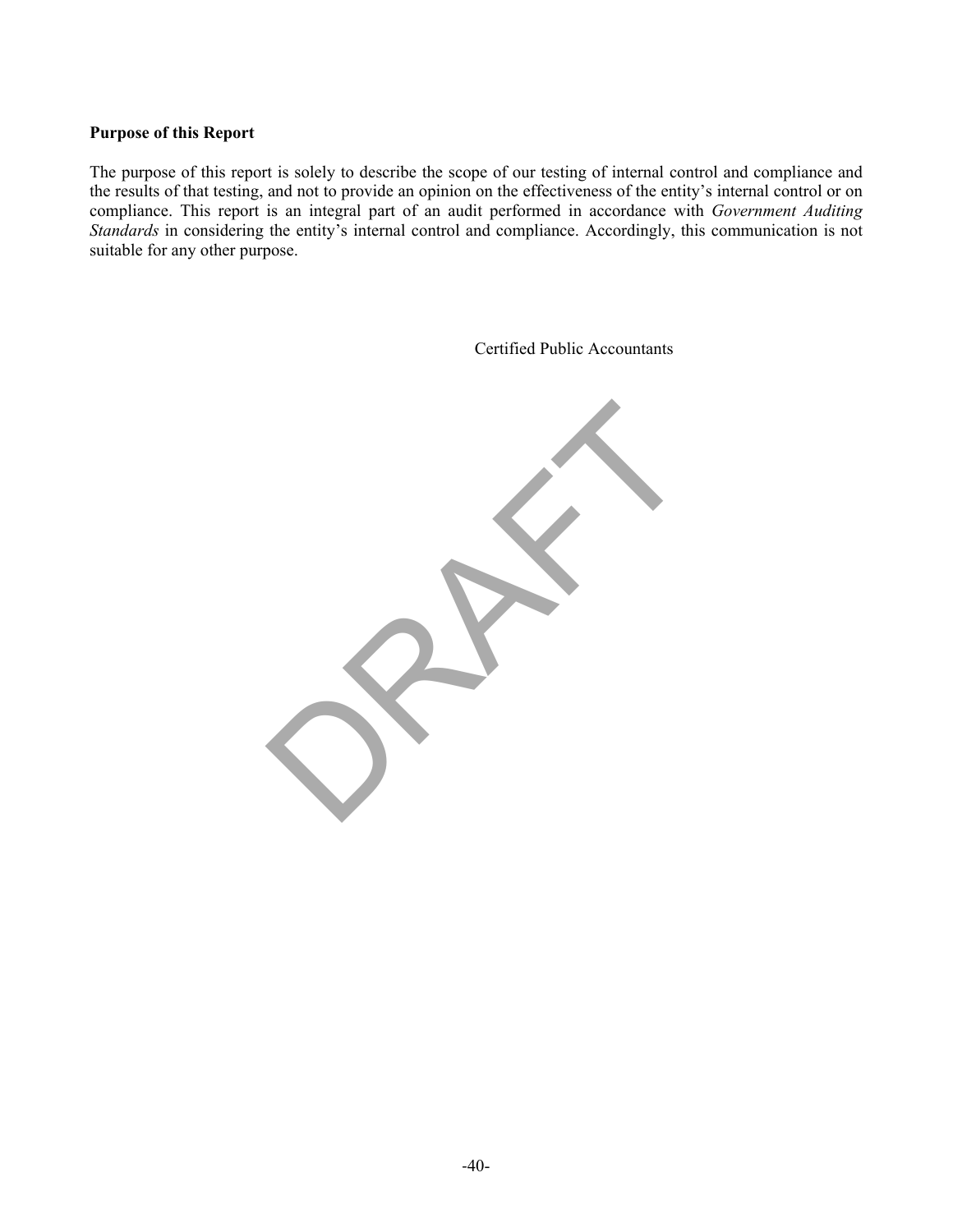#### March 30, 2022

To the Board of Trustees Pennsylvania Distance Learning Charter School Sewickley, Pennsylvania

#### Independent Auditor's Report on Compliance for Each Major Program and on Internal Control Over Compliance Required by the Uniform Guidance

#### **Report on Compliance for Each Major Federal Program**

We have audited Pennsylvania Distance Learning Charter School's compliance with the types of compliance requirements described in the *OMB Compliance Supplement* that could have a direct and material effect on Pennsylvania Distance Learning Charter School's major federal programs for the year ended June 30, 2021. Pennsylvania Distance Learning Charter School's major federal programs are identified in the summary of auditor's results section of the accompanying schedule of findings and questioned costs.

#### **Management's Responsibility**

Management is responsible for compliance with federal statutes, regulations, and the terms and conditions of its federal awards applicable to its federal programs.

#### **Auditor's Responsibility**

Ivania Distance Learning Charter School's compliance with<br>
in the *OMB Compliance Supplement* that could have a direct<br>
earning Charter School's major federal programs for the ye<br>
earning Charter School's major federal pro Our responsibility is to express an opinion on compliance for Pennsylvania Distance Learning Charter School's major federal programs based on our audit of the types of compliance requirements referred to above. We conducted our audit of compliance in accordance with auditing standards generally accepted in the United States of America; the standards applicable to financial audits contained in *Government Auditing Standards*, issued by the Comptroller General of the United States; and the audit requirements of Title 2 U.S. *Code of Federal Regulations* Part 200, *Uniform Administrative Requirements, Cost Principles*, *and Audit Requirements for Federal Awards* (Uniform Guidance). Those standards and the Uniform Guidance require that we plan and perform the audit to obtain reasonable assurance about whether noncompliance with the types of compliance requirements referred to above that could have a direct and material effect on a major federal program occurred. An audit includes examining, on a test basis, evidence about Pennsylvania Distance Learning Charter School's compliance with those requirements and performing such other procedures as we considered necessary in the circumstances.

We believe that our audit provides a reasonable basis for our opinion on compliance for each major federal program. However, our audit does not provide a legal determination of Pennsylvania Distance Learning Charter School's compliance.

#### **Opinion on Each Major Federal Program**

In our opinion, Pennsylvania Distance Learning Charter School complied, in all material respects, with the types of compliance requirements referred to above that could have a direct and material effect on each of its major federal programs for the year ended June 30, 2021.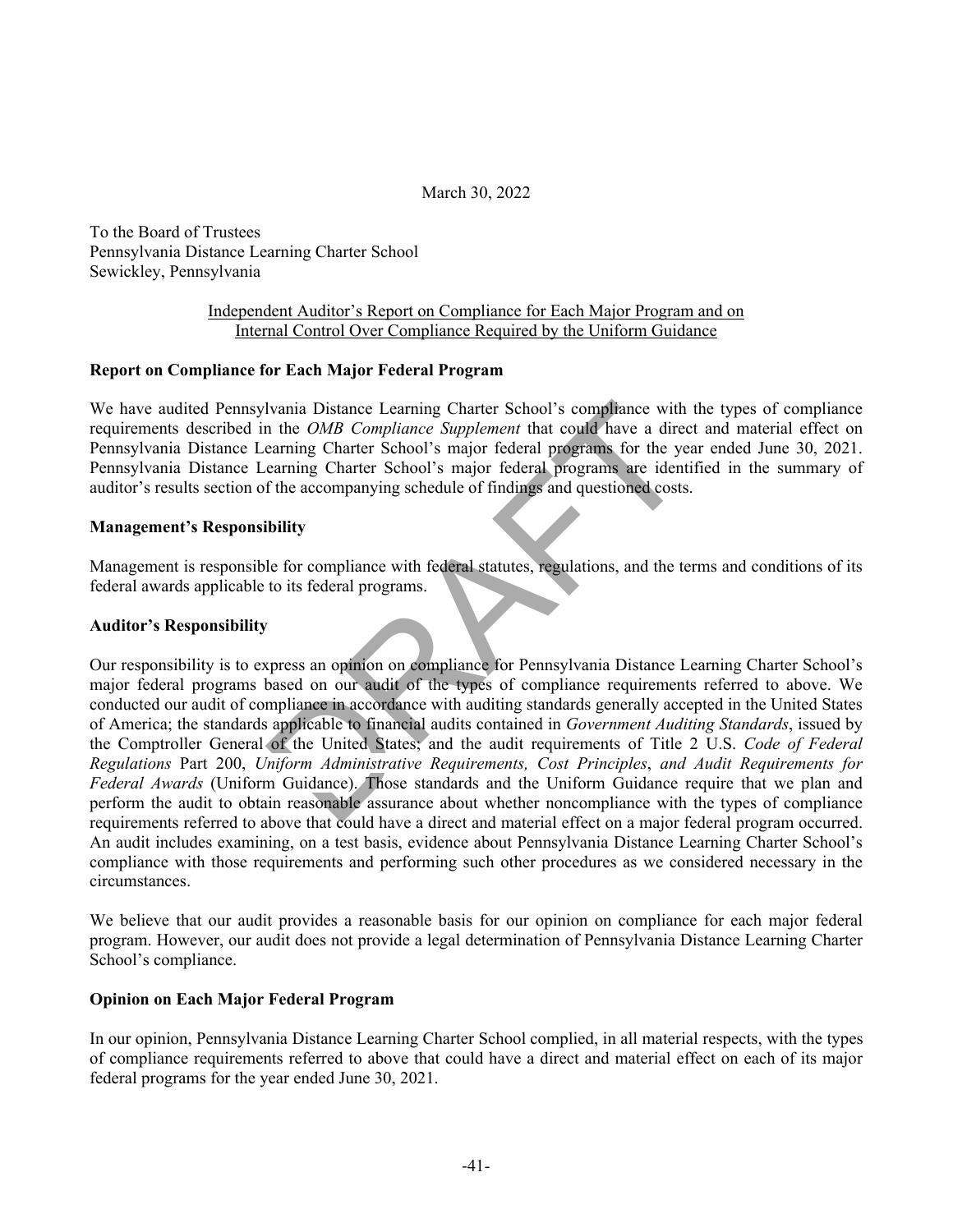#### **Report on Internal Control Over Compliance**

Management of Pennsylvania Distance Learning Charter School is responsible for establishing and maintaining effective internal control over compliance with the types of compliance requirements referred to above. In planning and performing our audit of compliance, we considered Pennsylvania Distance Learning Charter School's internal control over compliance with the types of requirements that could have a direct and material effect on each major federal program to determine the auditing procedures that are appropriate in the circumstances for the purpose of expressing an opinion on compliance for its major federal programs and to test and report on internal control over compliance in accordance with the Uniform Guidance, but not for the purpose of expressing an opinion on the effectiveness of internal control over compliance. Accordingly, we do not express an opinion on the effectiveness of Pennsylvania Distance Learning Charter School's internal control over compliance.

sis. A *material weakness in internal control over compliar*<br>eis, in internal control over compliance, such that there is a r<br>with a type of compliance requirement of a federal program<br>on a timely basis. A *significant def* A *deficiency in internal control over compliance* exists when the design or operation of a control over compliance does not allow management or employees, in the normal course of performing their assigned functions, to prevent, or detect and correct, noncompliance with a type of compliance requirement of a federal program on a timely basis. A *material weakness in internal control over compliance* is a deficiency, or a combination of deficiencies, in internal control over compliance, such that there is a reasonable possibility that material noncompliance with a type of compliance requirement of a federal program will not be prevented, or detected and corrected, on a timely basis. A *significant deficiency in internal control over compliance* is a deficiency, or a combination of deficiencies, in internal control over compliance with a type of compliance requirement of a federal program that is less severe than a material weakness in internal control over compliance, yet important enough to merit attention by those charged with governance.

Our consideration of internal control over compliance was for the limited purpose described in the first paragraph of this section and was not designed to identify all deficiencies in internal control over compliance that might be material weaknesses or significant deficiencies. We did not identify any deficiencies in internal control over compliance that we consider to be material weaknesses. However, material weaknesses may exist that have not been identified.

The purpose of this report on internal control over compliance is solely to describe the scope of our testing of internal control over compliance and the results of that testing based on the requirements of the Uniform Guidance. Accordingly, this report is not suitable for any other purpose.

Certified Public Accountants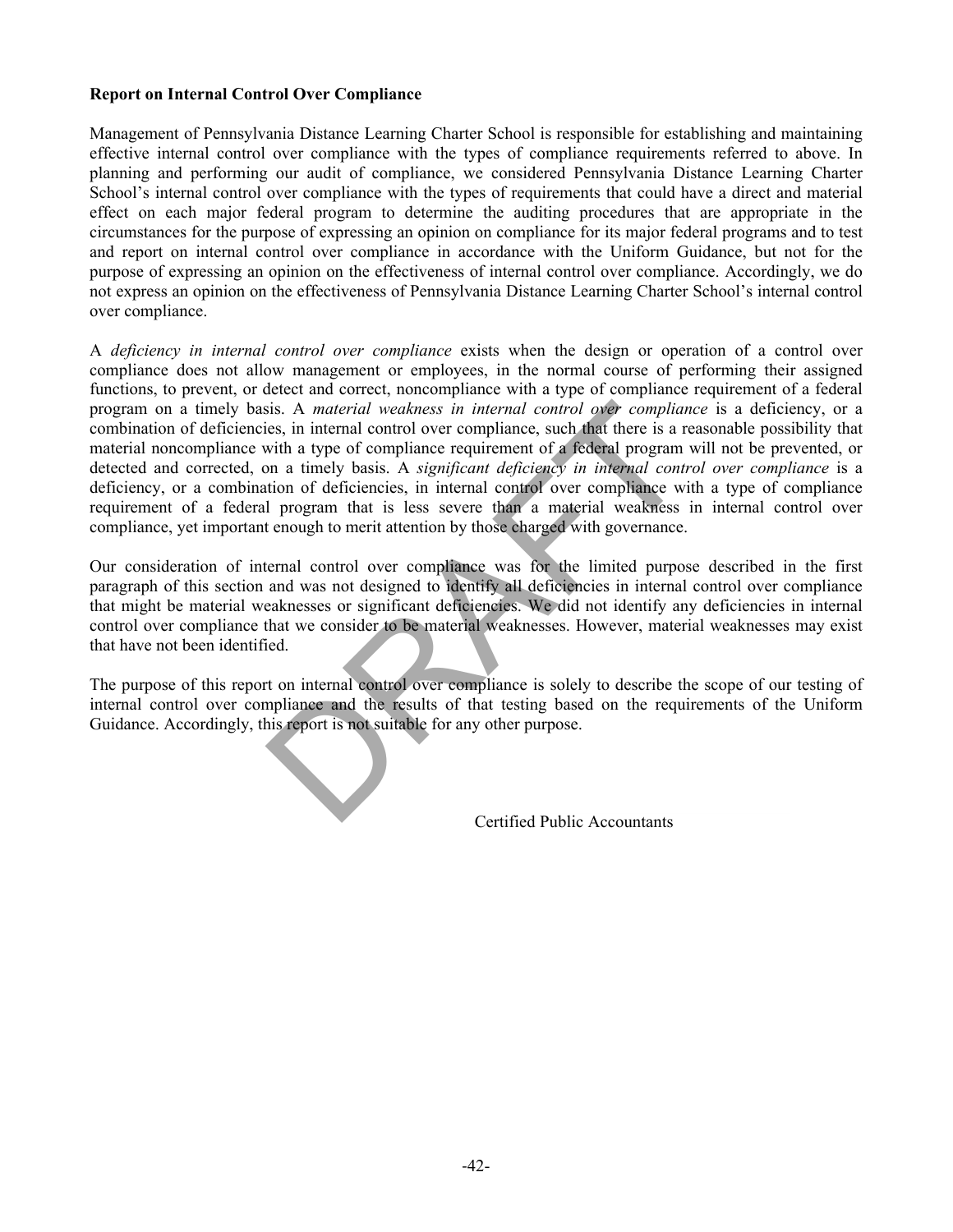# SCHEDULE OF EXPENDITURES OF FEDERAL AWARDS Year ended June 30, 2021

| Federal Grantor<br>Pass-Through Grantor<br>Program Title              | Federal<br><b>CFDA</b><br>Number | Pass-Through<br>Grantor's<br>Number | Grant<br>Amount | Federal<br>Expenditures |
|-----------------------------------------------------------------------|----------------------------------|-------------------------------------|-----------------|-------------------------|
| <b>U.S. Department of Education</b>                                   |                                  |                                     |                 |                         |
| <b>Pass-Through Pennsylvania Department of Education</b>              | 84.010                           | 013-181029                          | \$484,577       | 464,169<br>\$           |
| Title I - Improving Basic Programs<br>School Improvement Grant        | 84.010                           | 042 201044                          | 75,000          | 75,000                  |
|                                                                       |                                  |                                     |                 |                         |
| Title II - Improving Teacher Quality                                  | 84.367                           | 020-181029                          | 49,831          | 47,128                  |
| Title II - Improving Teacher Quality                                  | 84.367                           | 020-181029                          | 26,556          |                         |
|                                                                       |                                  |                                     |                 |                         |
| Title IV, Part A - Student Support and Academic Enrichment            | 84.424                           | 144-181029                          | 19,743          | 18,805                  |
| Title IV, Part A - Student Support and Academic Enrichment            | 84.424                           | 144-181029                          | 19,845          |                         |
|                                                                       |                                  |                                     |                 |                         |
| Pass-Through Pennsylvania Department of Education                     |                                  |                                     |                 |                         |
| Allegheny IU<br>Title III - Language Instruction for English Learners | 84.365                           | 010-210603                          | 1,800           |                         |
|                                                                       |                                  |                                     |                 | 1,800                   |
| <b>COVID-19 Relief Funding</b>                                        |                                  |                                     |                 |                         |
| Elementary and Secondary School Emergency Relief Fund (ESSER)         | 84.425D                          | 200-201044                          | 213,815         | 213,815                 |
| Elementary and Secondary School Emergency Relief II Fund - (ESSER II) | 84.425D                          | 200-211044                          | 101,020         | 101,020                 |
| Special Education COVID-19 Impact Mitigation (SECIM)                  | 84.425C                          | 252-201044                          | 5,000           | 5,000                   |
|                                                                       |                                  |                                     |                 |                         |
| Pass-Through Allegheny IU                                             |                                  |                                     |                 |                         |
| Individuals w/Disabilities Education Act- Part B                      | 84.027                           | N/A                                 | 268,145         | 268,145                 |
| Total U.S. Department of Education                                    |                                  |                                     |                 | .194.882                |
|                                                                       |                                  |                                     |                 |                         |
| <b>U.S. Department of the Treasury</b>                                |                                  |                                     |                 |                         |
| Pass-Through Pennsylvania Commission on Crime and Delinquency         |                                  |                                     |                 |                         |
| CARES Act - COVID Coronavirus Relief Fund School Safety and Security  | 21.019                           | 2020-CS-01-34023                    | 90,000          | 90,000                  |
| Total U.S. Department of the Treasury                                 |                                  |                                     |                 | 90,000                  |
| Total Expenditures of Federal Awards                                  |                                  |                                     |                 | \$1,284,882             |
|                                                                       |                                  |                                     |                 |                         |
|                                                                       |                                  |                                     |                 |                         |
|                                                                       |                                  |                                     |                 |                         |
|                                                                       |                                  |                                     |                 |                         |
|                                                                       |                                  |                                     |                 |                         |
|                                                                       |                                  |                                     |                 |                         |
|                                                                       |                                  |                                     |                 |                         |
|                                                                       |                                  |                                     |                 |                         |
|                                                                       |                                  |                                     |                 |                         |
|                                                                       |                                  |                                     |                 |                         |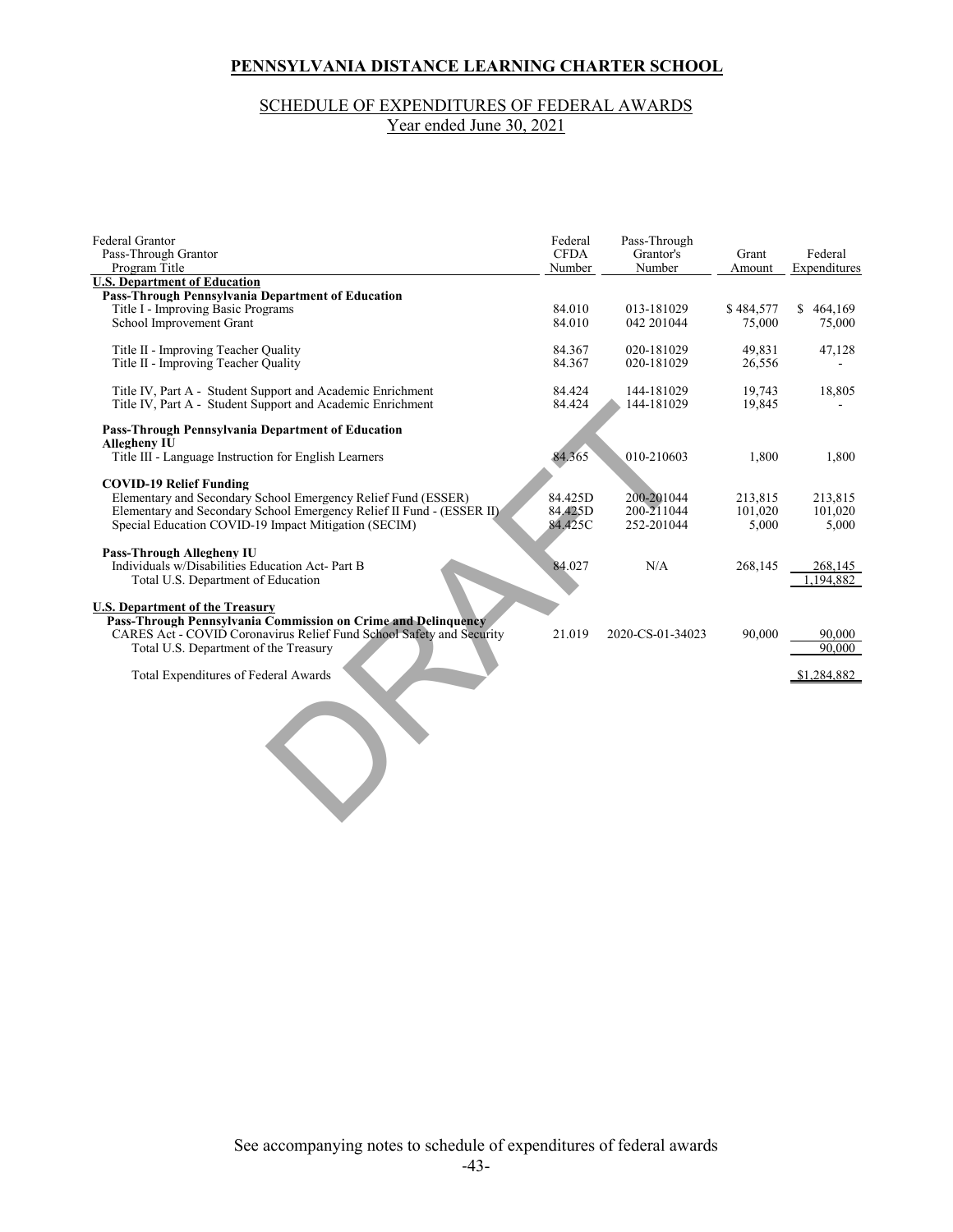# SCHEDULE OF EXPENDITURES OF FEDERAL AWARDS Year ended June 30, 2021

#### **NOTE A: BASIS OF PRESENTATION**

The accompanying schedule of expenditures of federal awards (the Schedule) includes the federal grant activity of Pennsylvania Distance Learning Charter School under programs of the federal government for the year ended June 30, 2021. The information in this Schedule is presented in accordance with the requirements of Title 2 U.S. *Code of Federal Regulations* Part 200, *Uniform Administrative Requirements, Cost Principles*, *and Audit Requirements for Federal Awards* (Uniform Guidance). Because the Schedule presents only a selected portion of the operations of Pennsylvania Distance Learning Charter School, it is not intended to and does not present the statement of net position, statement of activities, or cash flows of Pennsylvania Distance Learning Charter School.

#### **NOTE B: SUMMARY OF SIGNIFICANT ACCOUNTING POLICIES**

the Schedule are reported on the accrual basis of accountin<br>cost principles contained in the Uniform Guidance and/or Of<br>Organizations, wherein certain types of expenditures are not<br>s-through entity identifying numbers are Expenditures reported on the Schedule are reported on the accrual basis of accounting. Such expenditures are recognized following the cost principles contained in the Uniform Guidance and/or OMB Circular A-122, *Cost Principles for Non-profit Organizations*, wherein certain types of expenditures are not allowable or are limited as to reimbursement. Pass-through entity identifying numbers are presented where available.

#### **NOTE C: INDIRECT COST RATE**

Pennsylvania Distance Learning Charter School has elected not to use the 10% de minimis indirect cost rate allowed under the Uniform Guidance.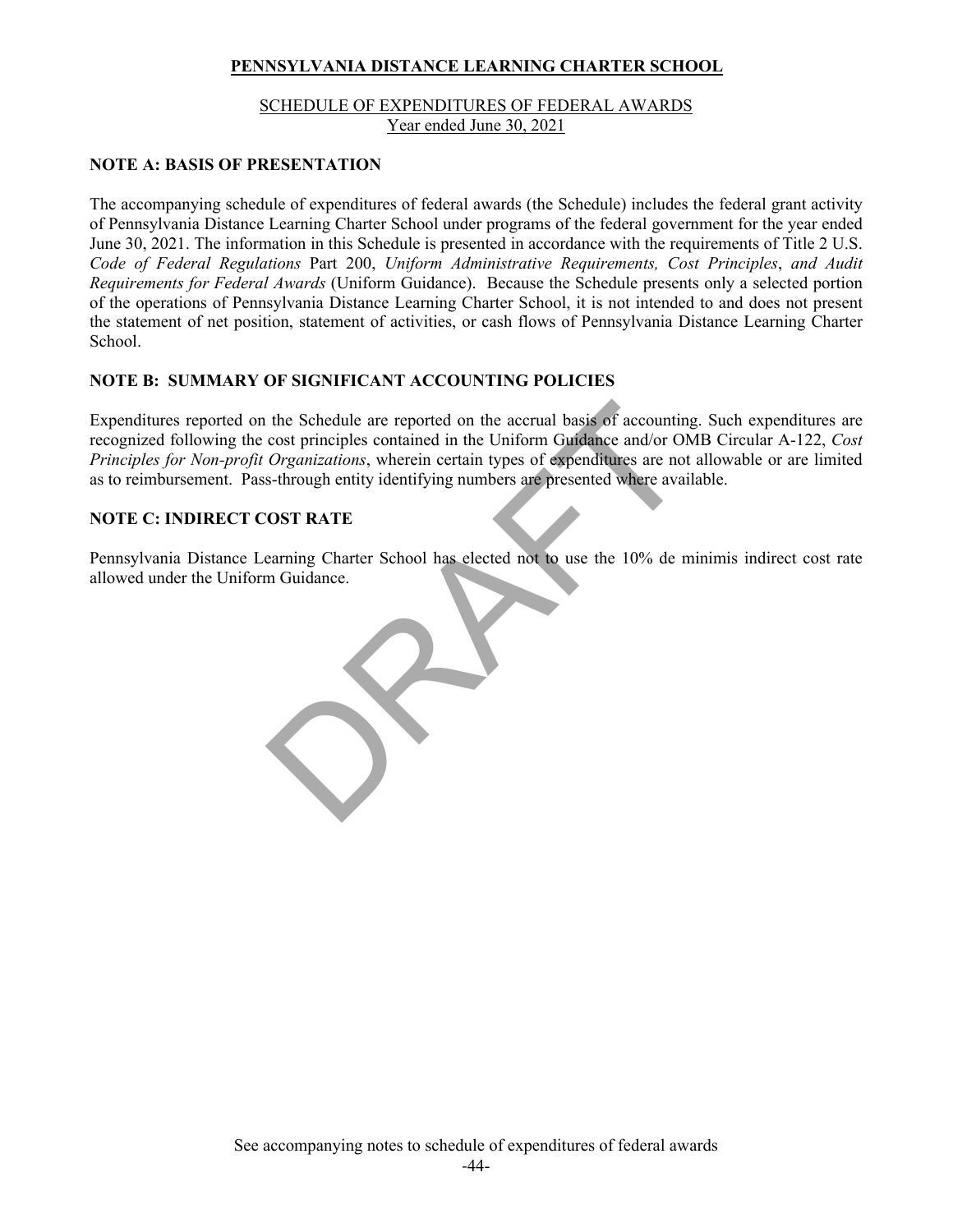# SCHEDULE OF FINDINGS AND QUESTIONED COSTS Year ended June 30, 2021

# SECTION 1 – SUMMARY OF AUDITOR'S RESULTS

| Type of Financial Statement Opinion                                                                                     | Unmodified                                                                |
|-------------------------------------------------------------------------------------------------------------------------|---------------------------------------------------------------------------|
| Were there any material weaknesses in internal control<br>reported at the financial statement level (GAGAS)?            | No                                                                        |
| Were there any other significant deficiencies in internal control<br>reported at the financial statement level (GAGAS)? | No                                                                        |
| Was there any reported material noncompliance<br>at the financial statement level (GAGAS)?                              | No                                                                        |
| Were there any material weaknesses in internal control<br>reported for major federal programs?                          | No                                                                        |
| Were there any other significant deficiencies in internal control<br>reported for major federal programs?               | No                                                                        |
| Type of Major Programs' Compliance Opinion                                                                              | Unmodified                                                                |
| Are there reportable findings under<br>the Uniform Guidance?<br>Major Programs (list):                                  | No<br><b>Education Stabilization Fund</b><br>Under The Coronavirus Aid,   |
|                                                                                                                         | Relief and Economic<br>Security Act<br>CFDA No. 84.425                    |
|                                                                                                                         | Title I Grants To Local<br><b>Educational Agencies</b><br>CFDA No. 84.010 |
| Dollar Threshold: Type A/B Programs                                                                                     | Type A: $> $750,000$<br>Type B: all others                                |
| Low Risk Auditee?                                                                                                       | No                                                                        |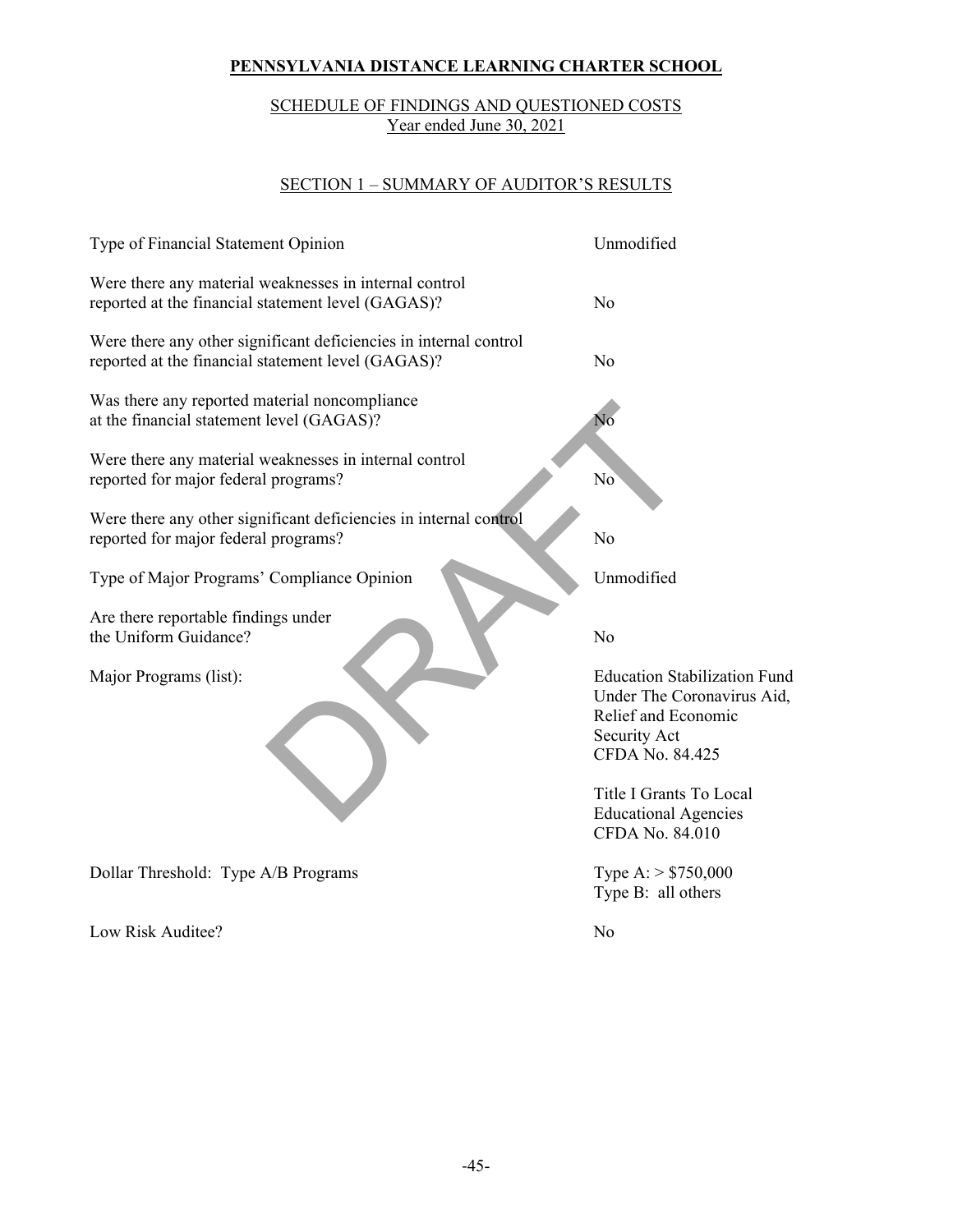SCHEDULE OF FINDINGS AND QUESTIONED COSTS (CONTINUED) Year ended June 30, 2021

# SECTION 2 – FINDINGS RELATED TO THE FINANCIAL STATEMENTS REQUIRED TO BE REPORTED IN ACCORDANCE WITH GAGAS

None

#### SECTION 3 – FINDINGS AND QUESTIONED COSTS FOR MAJOR FEDERAL AWARD PROGRAMS

None